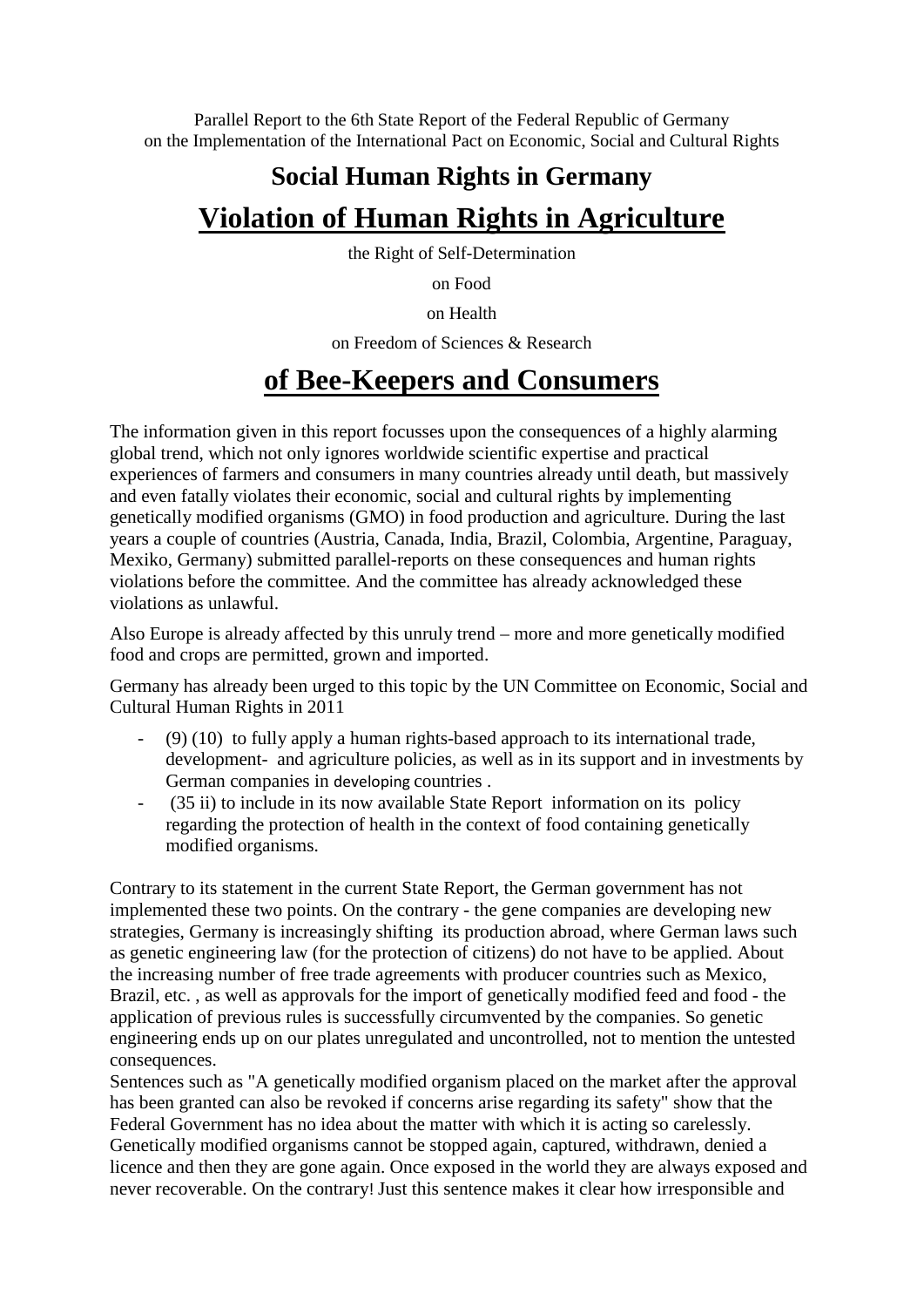ignorant our government deals with new techniques that will adversely affect our future all negative.

[In](https://de.pons.com/übersetzung/englisch-deutsch/In) [this](https://de.pons.com/übersetzung/englisch-deutsch/this) [report](https://de.pons.com/übersetzung/englisch-deutsch/report) [we](https://de.pons.com/übersetzung/englisch-deutsch/we) [will](https://de.pons.com/übersetzung/englisch-deutsch/will) [present](https://de.pons.com/übersetzung/englisch-deutsch/present) [the](https://de.pons.com/übersetzung/englisch-deutsch/the) [current](https://de.pons.com/übersetzung/englisch-deutsch/current) [status](https://de.pons.com/übersetzung/englisch-deutsch/status) [and](https://de.pons.com/übersetzung/englisch-deutsch/and) [the](https://de.pons.com/übersetzung/englisch-deutsch/the) [consequences](https://de.pons.com/übersetzung/englisch-deutsch/consequences) [for](https://de.pons.com/übersetzung/englisch-deutsch/for) [economic,](https://de.pons.com/übersetzung/englisch-deutsch/economic) [social](https://de.pons.com/übersetzung/englisch-deutsch/social) [and](https://de.pons.com/übersetzung/englisch-deutsch/and) [cultural](https://de.pons.com/übersetzung/englisch-deutsch/cultural) [human](https://de.pons.com/übersetzung/englisch-deutsch/human) [rights](https://de.pons.com/übersetzung/englisch-deutsch/rights) [in](https://de.pons.com/übersetzung/englisch-deutsch/in) [Germany,](https://de.pons.com/übersetzung/englisch-deutsch/Germany) [but](https://de.pons.com/übersetzung/englisch-deutsch/ut) [also](https://de.pons.com/übersetzung/englisch-deutsch/also) [through](https://de.pons.com/übersetzung/englisch-deutsch/through) [the](https://de.pons.com/übersetzung/englisch-deutsch/the) [import](https://de.pons.com/übersetzung/englisch-deutsch/import) [and](https://de.pons.com/übersetzung/englisch-deutsch/and) [export](https://de.pons.com/übersetzung/englisch-deutsch/export) [policy](https://de.pons.com/übersetzung/englisch-deutsch/policy) [of](https://de.pons.com/übersetzung/englisch-deutsch/of) [our](https://de.pons.com/übersetzung/englisch-deutsch/our) [government](https://de.pons.com/übersetzung/englisch-deutsch/government) [abroad.](https://de.pons.com/übersetzung/englisch-deutsch/abroad) [Finally,](https://de.pons.com/übersetzung/englisch-deutsch/Finally) [you](https://de.pons.com/übersetzung/englisch-deutsch/yo) [will](https://de.pons.com/übersetzung/englisch-deutsch/will) [find](https://de.pons.com/übersetzung/englisch-deutsch/find) [recommendations](https://de.pons.com/übersetzung/englisch-deutsch/recommendations) [on](https://de.pons.com/übersetzung/englisch-deutsch/on) [how](https://de.pons.com/übersetzung/englisch-deutsch/how) [the](https://de.pons.com/übersetzung/englisch-deutsch/the) [German](https://de.pons.com/übersetzung/englisch-deutsch/German) [government](https://de.pons.com/übersetzung/englisch-deutsch/government) [must](https://de.pons.com/übersetzung/englisch-deutsch/must) [act](https://de.pons.com/übersetzung/englisch-deutsch/act) [to](https://de.pons.com/übersetzung/englisch-deutsch/to) [ensure](https://de.pons.com/übersetzung/englisch-deutsch/ensure) [compliance](https://de.pons.com/übersetzung/englisch-deutsch/compliance) [with](https://de.pons.com/übersetzung/englisch-deutsch/with) [human](https://de.pons.com/übersetzung/englisch-deutsch/human) [rights.](https://de.pons.com/übersetzung/englisch-deutsch/rights) [We](https://de.pons.com/übersetzung/englisch-deutsch/We) [ask](https://de.pons.com/übersetzung/englisch-deutsch/ask) [the](https://de.pons.com/übersetzung/englisch-deutsch/the) [committee](https://de.pons.com/übersetzung/englisch-deutsch/committee) for support.

,, Christiane Lüst

# **List of content:**

- 1.) [Policy](https://de.pons.com/übersetzung/englisch-deutsch/Policy) [of](https://de.pons.com/übersetzung/englisch-deutsch/of) [health](https://de.pons.com/übersetzung/englisch-deutsch/health) [protection](https://de.pons.com/übersetzung/englisch-deutsch/protection) [current](https://de.pons.com/übersetzung/englisch-deutsch/current) [status:](https://de.pons.com/übersetzung/englisch-deutsch/status)
	- Violations of the Right to Self-determination (Art. 1)
	- Violation of the Right on Food (Art. 11)
	- Violation of the Right on Health (Art. 12)
	- Violations of the Right on Freedom of Sciences & Research (Art. 15)
- 2.) [Full](https://de.pons.com/übersetzung/englisch-deutsch/Full) [respect](https://de.pons.com/übersetzung/englisch-deutsch/respect) [for](https://de.pons.com/übersetzung/englisch-deutsch/for) [human](https://de.pons.com/übersetzung/englisch-deutsch/human) [rights](https://de.pons.com/übersetzung/englisch-deutsch/rights) [in](https://de.pons.com/übersetzung/englisch-deutsch/in) [international](https://de.pons.com/übersetzung/englisch-deutsch/international) [trade,](https://de.pons.com/übersetzung/englisch-deutsch/trade) [development](https://de.pons.com/übersetzung/englisch-deutsch/development) [aid](https://de.pons.com/übersetzung/englisch-deutsch/aid) [and](https://de.pons.com/übersetzung/englisch-deutsch/and) [agricultural](https://de.pons.com/übersetzung/englisch-deutsch/agricultural) [policy](https://de.pons.com/übersetzung/englisch-deutsch/policy) [as](https://de.pons.com/übersetzung/englisch-deutsch/as) [well](https://de.pons.com/übersetzung/englisch-deutsch/well) [as](https://de.pons.com/übersetzung/englisch-deutsch/as) [German](https://de.pons.com/übersetzung/englisch-deutsch/German) [corporations](https://de.pons.com/übersetzung/englisch-deutsch/corporations) [in](https://de.pons.com/übersetzung/englisch-deutsch/in) [development](https://de.pons.com/übersetzung/englisch-deutsch/development) [aid](https://de.pons.com/übersetzung/englisch-deutsch/aid) [countries](https://de.pons.com/übersetzung/englisch-deutsch/countries)
	- Bayer-Monsanto-Fusion
- 3.) [Demands](https://de.pons.com/übersetzung/englisch-deutsch/Demands) [on](https://de.pons.com/übersetzung/englisch-deutsch/on) [the](https://de.pons.com/übersetzung/englisch-deutsch/the) [German](https://de.pons.com/übersetzung/englisch-deutsch/German) [Federal](https://de.pons.com/übersetzung/englisch-deutsch/Federal) [Government](https://de.pons.com/übersetzung/englisch-deutsch/Government) [-](https://de.pons.com/übersetzung/englisch-deutsch/-) [Contributions](https://de.pons.com/übersetzung/englisch-deutsch/Contributions) [to](https://de.pons.com/übersetzung/englisch-deutsch/to) [the](https://de.pons.com/übersetzung/englisch-deutsch/the) [observance](https://de.pons.com/übersetzung/englisch-deutsch/observance) [of](https://de.pons.com/übersetzung/englisch-deutsch/of) [human](https://de.pons.com/übersetzung/englisch-deutsch/human) [rights](https://de.pons.com/übersetzung/englisch-deutsch/rights)
	- Demands of the Monsanto-Tribunals
	- [The](https://de.pons.com/übersetzung/englisch-deutsch/The) [Pope's](https://de.pons.com/übersetzung/englisch-deutsch/Pope) [demands](https://de.pons.com/übersetzung/englisch-deutsch/demands) [on](https://de.pons.com/übersetzung/englisch-deutsch/on) [governments](https://de.pons.com/übersetzung/englisch-deutsch/governments)
	- [We](https://de.pons.com/übersetzung/englisch-deutsch/We) urge to [the](https://de.pons.com/übersetzung/englisch-deutsch/the) [Federal](https://de.pons.com/übersetzung/englisch-deutsch/Federal) [Government](https://de.pons.com/übersetzung/englisch-deutsch/Government)

### **1.) [Policy](https://de.pons.com/übersetzung/englisch-deutsch/Policy) [of](https://de.pons.com/übersetzung/englisch-deutsch/of) [health](https://de.pons.com/übersetzung/englisch-deutsch/health) [protection](https://de.pons.com/übersetzung/englisch-deutsch/protection) [current](https://de.pons.com/übersetzung/englisch-deutsch/current) [status:](https://de.pons.com/übersetzung/englisch-deutsch/status)**

[Although](https://de.pons.com/übersetzung/englisch-deutsch/Although) [there](https://de.pons.com/übersetzung/englisch-deutsch/there) [is](https://de.pons.com/übersetzung/englisch-deutsch/is) [at](https://de.pons.com/übersetzung/englisch-deutsch/at) [the](https://de.pons.com/übersetzung/englisch-deutsch/the) [moment](https://de.pons.com/übersetzung/englisch-deutsch/moment) [no](https://de.pons.com/übersetzung/englisch-deutsch/no) [genetic](https://de.pons.com/übersetzung/englisch-deutsch/genetic) [engineering](https://de.pons.com/übersetzung/englisch-deutsch/engineering) [in](https://de.pons.com/übersetzung/englisch-deutsch/in) [the](https://de.pons.com/übersetzung/englisch-deutsch/the) [cultivation](https://de.pons.com/übersetzung/englisch-deutsch/cultivation) [and](https://de.pons.com/übersetzung/englisch-deutsch/and) [in](https://de.pons.com/übersetzung/englisch-deutsch/in) [de](https://de.pons.com/übersetzung/englisch-deutsch/de) [open](https://de.pons.com/übersetzung/englisch-deutsch/open) [land](https://de.pons.com/übersetzung/englisch-deutsch/land) [research](https://de.pons.com/übersetzung/englisch-deutsch/research) [in](https://de.pons.com/übersetzung/englisch-deutsch/in) [Germany](https://de.pons.com/übersetzung/englisch-deutsch/Germany) - [thanks](https://de.pons.com/übersetzung/englisch-deutsch/thanks) [to](https://de.pons.com/übersetzung/englisch-deutsch/to) [a](https://de.pons.com/übersetzung/englisch-deutsch/a) [big](https://de.pons.com/übersetzung/englisch-deutsch/ig) [opposition](https://de.pons.com/übersetzung/englisch-deutsch/opposition) [of](https://de.pons.com/übersetzung/englisch-deutsch/of) [the](https://de.pons.com/übersetzung/englisch-deutsch/the) [population](https://de.pons.com/übersetzung/englisch-deutsch/population) - [the](https://de.pons.com/übersetzung/englisch-deutsch/the) [proportion](https://de.pons.com/übersetzung/englisch-deutsch/proportion) [of](https://de.pons.com/übersetzung/englisch-deutsch/of) [genetically](https://de.pons.com/übersetzung/englisch-deutsch/genetically) [modified](https://de.pons.com/übersetzung/englisch-deutsch/modified) [feed](https://de.pons.com/übersetzung/englisch-deutsch/feed) [and](https://de.pons.com/übersetzung/englisch-deutsch/and) [food](https://de.pons.com/übersetzung/englisch-deutsch/food) [in](https://de.pons.com/übersetzung/englisch-deutsch/in) [Germany](https://de.pons.com/übersetzung/englisch-deutsch/Germany) [is](https://de.pons.com/übersetzung/englisch-deutsch/is) [rising](https://de.pons.com/übersetzung/englisch-deutsch/rising) [dramatically](https://de.pons.com/übersetzung/englisch-deutsch/dramatically) [and](https://de.pons.com/übersetzung/englisch-deutsch/and) [is](https://de.pons.com/übersetzung/englisch-deutsch/is) violating

- **the Rights on Self-determination** [\(Consumer](https://de.pons.com/übersetzung/englisch-deutsch/Consumer) [choice,](https://de.pons.com/übersetzung/englisch-deutsch/choice) [farmer's](https://de.pons.com/übersetzung/englisch-deutsch/farmer) [freedom](https://de.pons.com/übersetzung/englisch-deutsch/freedom) [of](https://de.pons.com/übersetzung/englisch-deutsch/of) [cultivation,](https://de.pons.com/übersetzung/englisch-deutsch/cultivation) [increasing](https://de.pons.com/übersetzung/englisch-deutsch/increasing) [contamination](https://de.pons.com/übersetzung/englisch-deutsch/contamination) [of](https://de.pons.com/übersetzung/englisch-deutsch/of) [our](https://de.pons.com/übersetzung/englisch-deutsch/our) [habitats\)](https://de.pons.com/übersetzung/englisch-deutsch/habitats).
- **the Right on Food** (the right [of](https://de.pons.com/übersetzung/englisch-deutsch/of) [everyone](https://de.pons.com/übersetzung/englisch-deutsch/everyone) [to](https://de.pons.com/übersetzung/englisch-deutsch/to) [have](https://de.pons.com/übersetzung/englisch-deutsch/have) **[access](https://de.pons.com/übersetzung/englisch-deutsch/access) [to](https://de.pons.com/übersetzung/englisch-deutsch/to) [food](https://de.pons.com/übersetzung/englisch-deutsch/food) [that](https://de.pons.com/übersetzung/englisch-deutsch/that) [is](https://de.pons.com/übersetzung/englisch-deutsch/is) [harmless](https://de.pons.com/übersetzung/englisch-deutsch/harmless) [to](https://de.pons.com/übersetzung/englisch-deutsch/to) [health](https://de.pons.com/übersetzung/englisch-deutsch/health)**, [the](https://de.pons.com/übersetzung/englisch-deutsch/the) [state](https://de.pons.com/übersetzung/englisch-deutsch/state) [must](https://de.pons.com/übersetzung/englisch-deutsch/must) [protect](https://de.pons.com/übersetzung/englisch-deutsch/protect) [consumers](https://de.pons.com/übersetzung/englisch-deutsch/consumers) [from](https://de.pons.com/übersetzung/englisch-deutsch/from) [disinformation](https://de.pons.com/übersetzung/englisch-deutsch/disinformation) [and](https://de.pons.com/übersetzung/englisch-deutsch/and) [harmful](https://de.pons.com/übersetzung/englisch-deutsch/harmful) [food,](https://de.pons.com/übersetzung/englisch-deutsch/food) [the](https://de.pons.com/übersetzung/englisch-deutsch/the) [state](https://de.pons.com/übersetzung/englisch-deutsch/state) [must](https://de.pons.com/übersetzung/englisch-deutsch/must) [use](https://de.pons.com/übersetzung/englisch-deutsch/se) [surveillance](https://de.pons.com/übersetzung/englisch-deutsch/surveillance) [to](https://de.pons.com/übersetzung/englisch-deutsch/to) [ensure](https://de.pons.com/übersetzung/englisch-deutsch/ensure) [food](https://de.pons.com/übersetzung/englisch-deutsch/food) [safety](https://de.pons.com/übersetzung/englisch-deutsch/safety) [throughout](https://de.pons.com/übersetzung/englisch-deutsch/throughout) [the](https://de.pons.com/übersetzung/englisch-deutsch/the) complete [food](https://de.pons.com/übersetzung/englisch-deutsch/food) [chain,](https://de.pons.com/übersetzung/englisch-deutsch/chain) [including](https://de.pons.com/übersetzung/englisch-deutsch/including) [animal](https://de.pons.com/übersetzung/englisch-deutsch/animal) [feed,](https://de.pons.com/übersetzung/englisch-deutsch/feed) [and](https://de.pons.com/übersetzung/englisch-deutsch/and) [take](https://de.pons.com/übersetzung/englisch-deutsch/take) [steps](https://de.pons.com/übersetzung/englisch-deutsch/steps) [to](https://de.pons.com/übersetzung/englisch-deutsch/to) [prevent](https://de.pons.com/übersetzung/englisch-deutsch/prevent) [contamination](https://de.pons.com/übersetzung/englisch-deutsch/contamination) [by](https://de.pons.com/übersetzung/englisch-deutsch/by) [harmful](https://de.pons.com/übersetzung/englisch-deutsch/harmful) [substances](https://de.pons.com/übersetzung/englisch-deutsch/substances) … ) [\(FAO](https://de.pons.com/übersetzung/englisch-deutsch/FAO) [Guidelines,](https://de.pons.com/übersetzung/englisch-deutsch/Guidelines) [Declaration](https://de.pons.com/übersetzung/englisch-deutsch/Declaration) [on](https://de.pons.com/übersetzung/englisch-deutsch/on) [World](https://de.pons.com/übersetzung/englisch-deutsch/World) [Food](https://de.pons.com/übersetzung/englisch-deutsch/Food) [Security\)](https://de.pons.com/übersetzung/englisch-deutsch/Security)
- **the right on health**
- violations of the **Right on Freedom of Sciences & Research**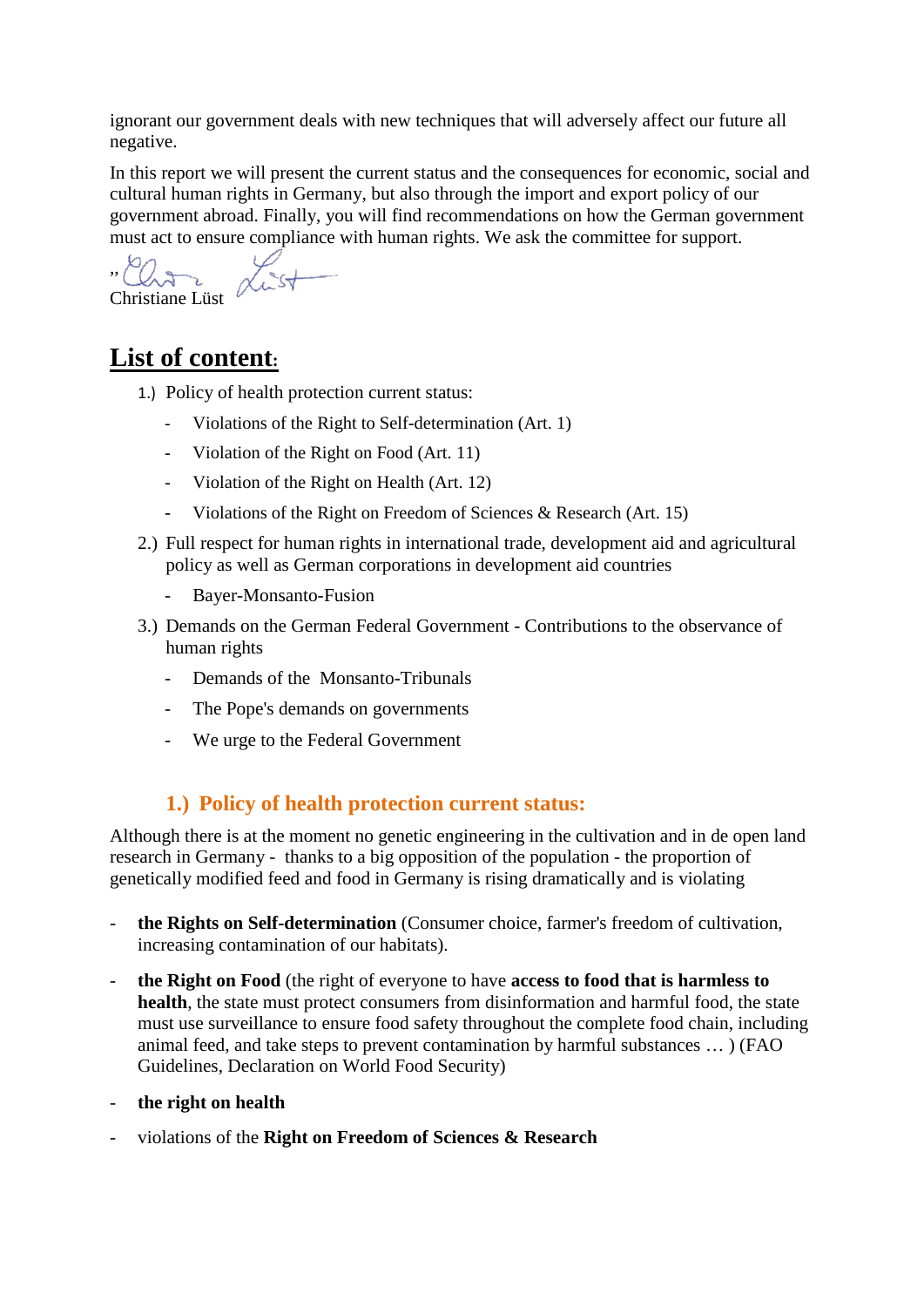### **a) [Agro-technology](https://de.pons.com/übersetzung/englisch-deutsch/Agro-technology) [and](https://de.pons.com/übersetzung/englisch-deutsch/and) violation of health caused [by](https://de.pons.com/übersetzung/englisch-deutsch/by) [new](https://de.pons.com/übersetzung/englisch-deutsch/new) [genetic](https://de.pons.com/übersetzung/englisch-deutsch/genetic) [varieties](https://de.pons.com/übersetzung/englisch-deutsch/varieties) [-](https://de.pons.com/übersetzung/englisch-deutsch/-) [how](https://de.pons.com/übersetzung/englisch-deutsch/how) [corporations](https://de.pons.com/übersetzung/englisch-deutsch/corporations) [circumvent](https://de.pons.com/übersetzung/englisch-deutsch/circumvent) [genetic](https://de.pons.com/übersetzung/englisch-deutsch/genetic) [engineering](https://de.pons.com/übersetzung/englisch-deutsch/engineering) [laws](https://de.pons.com/übersetzung/englisch-deutsch/laws)**

[Currently](https://de.pons.com/übersetzung/englisch-deutsch/Currently) [no](https://de.pons.com/übersetzung/englisch-deutsch/no) [agro technology](https://de.pons.com/übersetzung/englisch-deutsch/agrotechnology) [is](https://de.pons.com/übersetzung/englisch-deutsch/is) [legally](https://de.pons.com/übersetzung/englisch-deutsch/legally) [cultivated](https://de.pons.com/übersetzung/englisch-deutsch/cultivated) [in](https://de.pons.com/übersetzung/englisch-deutsch/in) [Germany.](https://de.pons.com/übersetzung/englisch-deutsch/Germany) BUT:

With **[new](https://de.pons.com/übersetzung/englisch-deutsch/new) [breeding](https://de.pons.com/übersetzung/englisch-deutsch/reeding) [techniques](https://de.pons.com/übersetzung/englisch-deutsch/techniques)** [such](https://de.pons.com/übersetzung/englisch-deutsch/such) [as](https://de.pons.com/übersetzung/englisch-deutsch/as) [genome](https://de.pons.com/übersetzung/englisch-deutsch/genome) [editing](https://de.pons.com/übersetzung/englisch-deutsch/editing) [\(synthetic](https://de.pons.com/übersetzung/englisch-deutsch/synthetic) [genetic](https://de.pons.com/übersetzung/englisch-deutsch/genetic) [engineering\)](https://de.pons.com/übersetzung/englisch-deutsch/engineering), [CRISPR-CAS](https://de.pons.com/übersetzung/englisch-deutsch/CRISPR-CAS) [and](https://de.pons.com/übersetzung/englisch-deutsch/and) ["smart](https://de.pons.com/übersetzung/englisch-deutsch/smart) [breeding"](https://de.pons.com/übersetzung/englisch-deutsch/reeding), [seed](https://de.pons.com/übersetzung/englisch-deutsch/seed) [companies](https://de.pons.com/übersetzung/englisch-deutsch/companies) [hope](https://de.pons.com/übersetzung/englisch-deutsch/hope) [to](https://de.pons.com/übersetzung/englisch-deutsch/to) [circumvent](https://de.pons.com/übersetzung/englisch-deutsch/circumvent) [the](https://de.pons.com/übersetzung/englisch-deutsch/the) [EU](https://de.pons.com/übersetzung/englisch-deutsch/EU) [genetic](https://de.pons.com/übersetzung/englisch-deutsch/genetic) [engineering](https://de.pons.com/übersetzung/englisch-deutsch/engineering) [laws](https://de.pons.com/übersetzung/englisch-deutsch/laws) [and](https://de.pons.com/übersetzung/englisch-deutsch/and) [save](https://de.pons.com/übersetzung/englisch-deutsch/save) [on](https://de.pons.com/übersetzung/englisch-deutsch/on) [expensive](https://de.pons.com/übersetzung/englisch-deutsch/expensive) [safety](https://de.pons.com/übersetzung/englisch-deutsch/safety) [measures.](https://de.pons.com/übersetzung/englisch-deutsch/measures) [The](https://de.pons.com/übersetzung/englisch-deutsch/The) [companies](https://de.pons.com/übersetzung/englisch-deutsch/companies) [are](https://de.pons.com/übersetzung/englisch-deutsch/are) [therefore](https://de.pons.com/übersetzung/englisch-deutsch/therefore) [changing](https://de.pons.com/übersetzung/englisch-deutsch/changing) [their](https://de.pons.com/übersetzung/englisch-deutsch/their) [strategies](https://de.pons.com/übersetzung/englisch-deutsch/strategies) [in](https://de.pons.com/übersetzung/englisch-deutsch/in) [order](https://de.pons.com/übersetzung/englisch-deutsch/order) [to](https://de.pons.com/übersetzung/englisch-deutsch/to) [remain](https://de.pons.com/übersetzung/englisch-deutsch/remain) [on](https://de.pons.com/übersetzung/englisch-deutsch/on) [the](https://de.pons.com/übersetzung/englisch-deutsch/the) [market.](https://de.pons.com/übersetzung/englisch-deutsch/market) [The](https://de.pons.com/übersetzung/englisch-deutsch/The) [industry](https://de.pons.com/übersetzung/englisch-deutsch/industry) [demands](https://de.pons.com/übersetzung/englisch-deutsch/demand) [that](https://de.pons.com/übersetzung/englisch-deutsch/that) [these](https://de.pons.com/übersetzung/englisch-deutsch/these) [methods](https://de.pons.com/übersetzung/englisch-deutsch/methods) [for](https://de.pons.com/übersetzung/englisch-deutsch/for) [altering](https://de.pons.com/übersetzung/englisch-deutsch/altering) [the](https://de.pons.com/übersetzung/englisch-deutsch/the) [genetic](https://de.pons.com/übersetzung/englisch-deutsch/genetic) [material](https://de.pons.com/übersetzung/englisch-deutsch/material) [of](https://de.pons.com/übersetzung/englisch-deutsch/of) [plants](https://de.pons.com/übersetzung/englisch-deutsch/plants) [and](https://de.pons.com/übersetzung/englisch-deutsch/and) [animals](https://de.pons.com/übersetzung/englisch-deutsch/animals) should not [be](https://de.pons.com/übersetzung/englisch-deutsch/be) [classified](https://de.pons.com/übersetzung/englisch-deutsch/classified) [as](https://de.pons.com/übersetzung/englisch-deutsch/as) [genetic](https://de.pons.com/übersetzung/englisch-deutsch/genetic) [engineering](https://de.pons.com/übersetzung/englisch-deutsch/engineering) [and](https://de.pons.com/übersetzung/englisch-deutsch/and) [thus](https://de.pons.com/übersetzung/englisch-deutsch/thus) [exempt](https://de.pons.com/übersetzung/englisch-deutsch/exempt) [from](https://de.pons.com/übersetzung/englisch-deutsch/from) [registration,](https://de.pons.com/übersetzung/englisch-deutsch/registration) [risk](https://de.pons.com/übersetzung/englisch-deutsch/risk) [assessment](https://de.pons.com/übersetzung/englisch-deutsch/assessment) [and](https://de.pons.com/übersetzung/englisch-deutsch/and) [labeling.](https://de.pons.com/übersetzung/englisch-deutsch/labelling) ["The](https://de.pons.com/übersetzung/englisch-deutsch/The) [new](https://de.pons.com/übersetzung/englisch-deutsch/new) [technologies…](https://de.pons.com/übersetzung/englisch-deutsch/technologies) fulfill [all](https://de.pons.com/übersetzung/englisch-deutsch/all) [the](https://de.pons.com/übersetzung/englisch-deutsch/the) [criteria](https://de.pons.com/übersetzung/englisch-deutsch/criteria) [of](https://de.pons.com/übersetzung/englisch-deutsch/of) [EU](https://de.pons.com/übersetzung/englisch-deutsch/EU) [genetic](https://de.pons.com/übersetzung/englisch-deutsch/genetic) [engineering](https://de.pons.com/übersetzung/englisch-deutsch/engineering) [regulation.](https://de.pons.com/übersetzung/englisch-deutsch/regulation)[.."](https://de.pons.com/übersetzung/englisch-deutsch/) [\(Genetical](https://de.pons.com/übersetzung/englisch-deutsch/Genethical) [network](https://de.pons.com/übersetzung/englisch-deutsch/network) [of](https://de.pons.com/übersetzung/englisch-deutsch/of) 24.[09.1](https://de.pons.com/übersetzung/englisch-deutsch/9.)5). [They](https://de.pons.com/übersetzung/englisch-deutsch/They) [are](https://de.pons.com/übersetzung/englisch-deutsch/are) [not](https://de.pons.com/übersetzung/englisch-deutsch/no) [less](https://de.pons.com/übersetzung/englisch-deutsch/less) [dangerous](https://de.pons.com/übersetzung/englisch-deutsch/dangerous) [and](https://de.pons.com/übersetzung/englisch-deutsch/and) [have](https://de.pons.com/übersetzung/englisch-deutsch/have) [so](https://de.pons.com/übersetzung/englisch-deutsch/so) [far](https://de.pons.com/übersetzung/englisch-deutsch/far) [been](https://de.pons.com/übersetzung/englisch-deutsch/een) [released](https://de.pons.com/übersetzung/englisch-deutsch/released) [uncontrolled](https://de.pons.com/übersetzung/englisch-deutsch/ncontrolled) [or](https://de.pons.com/übersetzung/englisch-deutsch/or) ["approved](https://de.pons.com/übersetzung/englisch-deutsch/approved) [without](https://de.pons.com/übersetzung/englisch-deutsch/without) [risk](https://de.pons.com/übersetzung/englisch-deutsch/risk) [assessment.](https://de.pons.com/übersetzung/englisch-deutsch/assessment) [As](https://de.pons.com/übersetzung/englisch-deutsch/As) [a](https://de.pons.com/übersetzung/englisch-deutsch/a) [result,](https://de.pons.com/übersetzung/englisch-deutsch/result) [there](https://de.pons.com/übersetzung/englisch-deutsch/there) [is](https://de.pons.com/übersetzung/englisch-deutsch/is) [no](https://de.pons.com/übersetzung/englisch-deutsch/no) [reliable](https://de.pons.com/übersetzung/englisch-deutsch/reliable) [information](https://de.pons.com/übersetzung/englisch-deutsch/information) [about](https://de.pons.com/übersetzung/englisch-deutsch/about) [their](https://de.pons.com/übersetzung/englisch-deutsch/their) [risks](https://de.pons.com/übersetzung/englisch-deutsch/risks) [and](https://de.pons.com/übersetzung/englisch-deutsch/and) [no](https://de.pons.com/übersetzung/englisch-deutsch/no) [way](https://de.pons.com/übersetzung/englisch-deutsch/way) [to](https://de.pons.com/übersetzung/englisch-deutsch/to) [prevent](https://de.pons.com/übersetzung/englisch-deutsch/prevent) [their](https://de.pons.com/übersetzung/englisch-deutsch/their) [spread](https://de.pons.com/übersetzung/englisch-deutsch/spread) [into](https://de.pons.com/übersetzung/englisch-deutsch/into) [the](https://de.pons.com/übersetzung/englisch-deutsch/the) [environment.](https://de.pons.com/übersetzung/englisch-deutsch/environment) [This](https://de.pons.com/übersetzung/englisch-deutsch/This) [means](https://de.pons.com/übersetzung/englisch-deutsch/means) [that](https://de.pons.com/übersetzung/englisch-deutsch/that) [authorities,](https://de.pons.com/übersetzung/englisch-deutsch/authorities) [politicians,](https://de.pons.com/übersetzung/englisch-deutsch/politicians) [farmers](https://de.pons.com/übersetzung/englisch-deutsch/farmers) [and](https://de.pons.com/übersetzung/englisch-deutsch/and) [consumers](https://de.pons.com/übersetzung/englisch-deutsch/consumers) [have](https://de.pons.com/übersetzung/englisch-deutsch/have) [no](https://de.pons.com/übersetzung/englisch-deutsch/no) [control](https://de.pons.com/übersetzung/englisch-deutsch/control) [and](https://de.pons.com/übersetzung/englisch-deutsch/and) [no](https://de.pons.com/übersetzung/englisch-deutsch/no) [choice.](https://de.pons.com/übersetzung/englisch-deutsch/choice) ["](https://de.pons.com/übersetzung/englisch-deutsch/) (Testbiotech, 2.05.18)

### **b) [More](https://de.pons.com/übersetzung/englisch-deutsch/More) [and](https://de.pons.com/übersetzung/englisch-deutsch/and) [more](https://de.pons.com/übersetzung/englisch-deutsch/more) [genetic](https://de.pons.com/übersetzung/englisch-deutsch/genetic) [engineering](https://de.pons.com/übersetzung/englisch-deutsch/engineering) is [imported](https://de.pons.com/übersetzung/englisch-deutsch/imported) [into](https://de.pons.com/übersetzung/englisch-deutsch/into) [the](https://de.pons.com/übersetzung/englisch-deutsch/the) [EU](https://de.pons.com/übersetzung/englisch-deutsch/EU) [via](https://de.pons.com/übersetzung/englisch-deutsch/via) [feed](https://de.pons.com/übersetzung/englisch-deutsch/feed) [and](https://de.pons.com/übersetzung/englisch-deutsch/and) [food](https://de.pons.com/übersetzung/englisch-deutsch/food) [approvals:](https://de.pons.com/übersetzung/englisch-deutsch/approvals)**

["Currently,](https://de.pons.com/übersetzung/englisch-deutsch/Currently) **[around](https://de.pons.com/übersetzung/englisch-deutsch/around) 60 [GM](https://de.pons.com/übersetzung/englisch-deutsch/GM) [plants](https://de.pons.com/übersetzung/englisch-deutsch/plants) [are](https://de.pons.com/übersetzung/englisch-deutsch/are) [already](https://de.pons.com/übersetzung/englisch-deutsch/already) [approved](https://de.pons.com/übersetzung/englisch-deutsch/approved) [in](https://de.pons.com/übersetzung/englisch-deutsch/in) [the](https://de.pons.com/übersetzung/englisch-deutsch/the) [EU](https://de.pons.com/übersetzung/englisch-deutsch/EU) [for](https://de.pons.com/übersetzung/englisch-deutsch/for) [import](https://de.pons.com/übersetzung/englisch-deutsch/import) [and](https://de.pons.com/übersetzung/englisch-deutsch/and) [use](https://de.pons.com/übersetzung/englisch-deutsch/se) [in](https://de.pons.com/übersetzung/englisch-deutsch/in) [food](https://de.pons.com/übersetzung/englisch-deutsch/food) [and](https://de.pons.com/übersetzung/englisch-deutsch/and) [feed.](https://de.pons.com/übersetzung/englisch-deutsch/feed)** [Many](https://de.pons.com/übersetzung/englisch-deutsch/Many) [of](https://de.pons.com/übersetzung/englisch-deutsch/of) [them](https://de.pons.com/übersetzung/englisch-deutsch/them) [have](https://de.pons.com/übersetzung/englisch-deutsch/have) [never](https://de.pons.com/übersetzung/englisch-deutsch/never) [been](https://de.pons.com/übersetzung/englisch-deutsch/een) [tested](https://de.pons.com/übersetzung/englisch-deutsch/tested) [for](https://de.pons.com/übersetzung/englisch-deutsch/for) [possible](https://de.pons.com/übersetzung/englisch-deutsch/possible) [health](https://de.pons.com/übersetzung/englisch-deutsch/health) [risks](https://de.pons.com/übersetzung/englisch-deutsch/risks) [in](https://de.pons.com/übersetzung/englisch-deutsch/in) [feeding](https://de.pons.com/übersetzung/englisch-deutsch/feeding) [studies.](https://de.pons.com/übersetzung/englisch-deutsch/studies) ["](https://de.pons.com/übersetzung/englisch-deutsch/) (testbiotech 17.04.18)

[These](https://de.pons.com/übersetzung/englisch-deutsch/These) [must](https://de.pons.com/übersetzung/englisch-deutsch/do) [not](https://de.pons.com/übersetzung/englisch-deutsch/not) [be](https://de.pons.com/übersetzung/englisch-deutsch/be) [labeled](https://de.pons.com/übersetzung/englisch-deutsch/labelled) [as](https://de.pons.com/übersetzung/englisch-deutsch/as) [animal](https://de.pons.com/übersetzung/englisch-deutsch/animal) [feed.](https://de.pons.com/übersetzung/englisch-deutsch/feed) This leaves the consumer no freedom of choice. ["...](https://de.pons.com/übersetzung/englisch-deutsch/) [commercial](https://de.pons.com/übersetzung/englisch-deutsch/commercial) [interests](https://de.pons.com/übersetzung/englisch-deutsch/interests) [should](https://de.pons.com/übersetzung/englisch-deutsch/should) [not](https://de.pons.com/übersetzung/englisch-deutsch/not) [play](https://de.pons.com/übersetzung/englisch-deutsch/play) [a](https://de.pons.com/übersetzung/englisch-deutsch/a) [role](https://de.pons.com/übersetzung/englisch-deutsch/role) [in](https://de.pons.com/übersetzung/englisch-deutsch/in) [the](https://de.pons.com/übersetzung/englisch-deutsch/the) [marketing](https://de.pons.com/übersetzung/englisch-deutsch/marketing) [of](https://de.pons.com/übersetzung/englisch-deutsch/of) [these](https://de.pons.com/übersetzung/englisch-deutsch/these) [products](https://de.pons.com/übersetzung/englisch-deutsch/products) [when](https://de.pons.com/übersetzung/englisch-deutsch/when) [it](https://de.pons.com/übersetzung/englisch-deutsch/it) [comes](https://de.pons.com/übersetzung/englisch-deutsch/comes) [to](https://de.pons.com/übersetzung/englisch-deutsch/to) [assessing](https://de.pons.com/übersetzung/englisch-deutsch/assessing) [the](https://de.pons.com/übersetzung/englisch-deutsch/the) [risks](https://de.pons.com/übersetzung/englisch-deutsch/risks) [to](https://de.pons.com/übersetzung/englisch-deutsch/to) [humans](https://de.pons.com/übersetzung/englisch-deutsch/humans) [and](https://de.pons.com/übersetzung/englisch-deutsch/and) [the](https://de.pons.com/übersetzung/englisch-deutsch/the) [environment.](https://de.pons.com/übersetzung/englisch-deutsch/environment) [But](https://de.pons.com/übersetzung/englisch-deutsch/But) [reality](https://de.pons.com/übersetzung/englisch-deutsch/reality) [is](https://de.pons.com/übersetzung/englisch-deutsch/is) [far](https://de.pons.com/übersetzung/englisch-deutsch/far) [from](https://de.pons.com/übersetzung/englisch-deutsch/from) [this](https://de.pons.com/übersetzung/englisch-deutsch/this) [indispensable](https://de.pons.com/übersetzung/englisch-deutsch/indispensable) requirement for independent risk research… [There](https://de.pons.com/übersetzung/englisch-deutsch/There) [is](https://de.pons.com/übersetzung/englisch-deutsch/is) [no](https://de.pons.com/übersetzung/englisch-deutsch/no) [research](https://de.pons.com/übersetzung/englisch-deutsch/research) [program](https://de.pons.com/übersetzung/englisch-deutsch/programme) [in](https://de.pons.com/übersetzung/englisch-deutsch/in) [the](https://de.pons.com/übersetzung/englisch-deutsch/the) [EU](https://de.pons.com/übersetzung/englisch-deutsch/EU) [that](https://de.pons.com/übersetzung/englisch-deutsch/that) [researches](https://de.pons.com/übersetzung/englisch-deutsch/researches) [genetically](https://de.pons.com/übersetzung/englisch-deutsch/genetically) [modified](https://de.pons.com/übersetzung/englisch-deutsch/modified) [organisms](https://de.pons.com/übersetzung/englisch-deutsch/organisms) [on](https://de.pons.com/übersetzung/englisch-deutsch/on) [the](https://de.pons.com/übersetzung/englisch-deutsch/the) [market](https://de.pons.com/übersetzung/englisch-deutsch/market) [with](https://de.pons.com/übersetzung/englisch-deutsch/with) [the](https://de.pons.com/übersetzung/englisch-deutsch/the) [aim](https://de.pons.com/übersetzung/englisch-deutsch/aim) [of](https://de.pons.com/übersetzung/englisch-deutsch/of) [strengthening](https://de.pons.com/übersetzung/englisch-deutsch/strengthening) [the](https://de.pons.com/übersetzung/englisch-deutsch/the) [precautionary](https://de.pons.com/übersetzung/englisch-deutsch/precautionary) [principle](https://de.pons.com/übersetzung/englisch-deutsch/principle) [and](https://de.pons.com/übersetzung/englisch-deutsch/and) [the](https://de.pons.com/übersetzung/englisch-deutsch/the) [protection](https://de.pons.com/übersetzung/englisch-deutsch/protection) [of](https://de.pons.com/übersetzung/englisch-deutsch/of) [man](https://de.pons.com/übersetzung/englisch-deutsch/man) [and](https://de.pons.com/übersetzung/englisch-deutsch/and) [the](https://de.pons.com/übersetzung/englisch-deutsch/the) [environment](https://de.pons.com/übersetzung/englisch-deutsch/environment) (Testbiotech 21.03.18)

Example:

[Approval](https://de.pons.com/übersetzung/englisch-deutsch/Approval) [of](https://de.pons.com/übersetzung/englisch-deutsch/of) [SmartStax,](https://de.pons.com/übersetzung/englisch-deutsch/SmartStax) [a](https://de.pons.com/übersetzung/englisch-deutsch/a) [genetically](https://de.pons.com/übersetzung/englisch-deutsch/genetically) [modified](https://de.pons.com/übersetzung/englisch-deutsch/modified) [maize](https://de.pons.com/übersetzung/englisch-deutsch/maize) [for](https://de.pons.com/übersetzung/englisch-deutsch/for) [animal](https://de.pons.com/übersetzung/englisch-deutsch/animal) [feed](https://de.pons.com/übersetzung/englisch-deutsch/feed) [and](https://de.pons.com/übersetzung/englisch-deutsch/and) [food.](https://de.pons.com/übersetzung/englisch-deutsch/food) [Together](https://de.pons.com/übersetzung/englisch-deutsch/Together) [with](https://de.pons.com/übersetzung/englisch-deutsch/with) [SmartStax,](https://de.pons.com/übersetzung/englisch-deutsch/SmartStax) [over](https://de.pons.com/übersetzung/englisch-deutsch/over) 9 [other](https://de.pons.com/übersetzung/englisch-deutsch/other) [similar](https://de.pons.com/übersetzung/englisch-deutsch/similar) [GT](https://de.pons.com/übersetzung/englisch-deutsch/GT) maize varieties were voted on. [It](https://de.pons.com/übersetzung/englisch-deutsch/It) [was](https://de.pons.com/übersetzung/englisch-deutsch/was) [assessed](https://de.pons.com/übersetzung/englisch-deutsch/assessed) [positively](https://de.pons.com/übersetzung/englisch-deutsch/positively) [by](https://de.pons.com/übersetzung/englisch-deutsch/by) [EFSA,](https://de.pons.com/übersetzung/englisch-deutsch/EFSA) [although](https://de.pons.com/übersetzung/englisch-deutsch/although) [even](https://de.pons.com/übersetzung/englisch-deutsch/even) [the](https://de.pons.com/übersetzung/englisch-deutsch/the) [dossiers](https://de.pons.com/übersetzung/englisch-deutsch/dossiers) [of](https://de.pons.com/übersetzung/englisch-deutsch/of) [the](https://de.pons.com/übersetzung/englisch-deutsch/the) [industry](https://de.pons.com/übersetzung/englisch-deutsch/industry) [show](https://de.pons.com/übersetzung/englisch-deutsch/show) [considerable](https://de.pons.com/übersetzung/englisch-deutsch/considerable) [defects.](https://de.pons.com/übersetzung/englisch-deutsch/shortcomings) [During](https://de.pons.com/übersetzung/englisch-deutsch/During) [feeding](https://de.pons.com/übersetzung/englisch-deutsch/feeding) [trials,](https://de.pons.com/übersetzung/englisch-deutsch/trials) [indications](https://de.pons.com/übersetzung/englisch-deutsch/indications) [of](https://de.pons.com/übersetzung/englisch-deutsch/of) [damage](https://de.pons.com/übersetzung/englisch-deutsch/damage) [to](https://de.pons.com/übersetzung/englisch-deutsch/to) [health](https://de.pons.com/übersetzung/englisch-deutsch/health) [were](https://de.pons.com/übersetzung/englisch-deutsch/were) [observed.](https://de.pons.com/übersetzung/englisch-deutsch/observed) "EU legislation provides that where there are indications of serious risks, the authorization of genetically modified organisms will be suspended as a precautionary measure until greater certainty exists."[…](https://de.pons.com/übersetzung/englisch-deutsch/…) [In](https://de.pons.com/übersetzung/englisch-deutsch/In) [the](https://de.pons.com/übersetzung/englisch-deutsch/the) [case](https://de.pons.com/übersetzung/englisch-deutsch/case) [of](https://de.pons.com/übersetzung/englisch-deutsch/of) [the](https://de.pons.com/übersetzung/englisch-deutsch/the) [GT](https://de.pons.com/übersetzung/englisch-deutsch/GT) [maize](https://de.pons.com/übersetzung/englisch-deutsch/maize) [variety](https://de.pons.com/übersetzung/englisch-deutsch/variety) [Powercore,](https://de.pons.com/übersetzung/englisch-deutsch/Powercore) [even](https://de.pons.com/übersetzung/englisch-deutsch/even) [EFSA](https://de.pons.com/übersetzung/englisch-deutsch/EFSA) [rejected](https://de.pons.com/übersetzung/englisch-deutsch/rejected) [the](https://de.pons.com/übersetzung/englisch-deutsch/the) [results](https://de.pons.com/übersetzung/englisch-deutsch/results) [of](https://de.pons.com/übersetzung/englisch-deutsch/of) [this](https://de.pons.com/übersetzung/englisch-deutsch/this) [study](https://de.pons.com/übersetzung/englisch-deutsch/study) [as](https://de.pons.com/übersetzung/englisch-deutsch/as) [scientifically](https://de.pons.com/übersetzung/englisch-deutsch/scientifically) [unfounded,](https://de.pons.com/übersetzung/englisch-deutsch/nfounded) [but](https://de.pons.com/übersetzung/englisch-deutsch/ut) [nevertheless](https://de.pons.com/übersetzung/englisch-deutsch/nevertheless) [declared](https://de.pons.com/übersetzung/englisch-deutsch/declared) [itself](https://de.pons.com/übersetzung/englisch-deutsch/itself) [in](https://de.pons.com/übersetzung/englisch-deutsch/in) [favour](https://de.pons.com/übersetzung/englisch-deutsch/favour) [of](https://de.pons.com/übersetzung/englisch-deutsch/of) [approval](https://de.pons.com/übersetzung/englisch-deutsch/approval) [without](https://de.pons.com/übersetzung/englisch-deutsch/without) [further](https://de.pons.com/übersetzung/englisch-deutsch/further) [trials…](https://de.pons.com/übersetzung/englisch-deutsch/trials) [Testbiotech](https://de.pons.com/übersetzung/englisch-deutsch/Testbiotech) [therefore](https://de.pons.com/übersetzung/englisch-deutsch/therefore) [demands…](https://de.pons.com/übersetzung/englisch-deutsch/demands) [a](https://de.pons.com/übersetzung/englisch-deutsch/a) [stop](https://de.pons.com/übersetzung/englisch-deutsch/stop) [to](https://de.pons.com/übersetzung/englisch-deutsch/to) [EU](https://de.pons.com/übersetzung/englisch-deutsch/EU) [approval](https://de.pons.com/übersetzung/englisch-deutsch/approval) [and](https://de.pons.com/übersetzung/englisch-deutsch/and) [effective](https://de.pons.com/übersetzung/englisch-deutsch/effective) [measures](https://de.pons.com/übersetzung/englisch-deutsch/measures) [against](https://de.pons.com/übersetzung/englisch-deutsch/against) [imports](https://de.pons.com/übersetzung/englisch-deutsch/imports) [into](https://de.pons.com/übersetzung/englisch-deutsch/into) [the](https://de.pons.com/übersetzung/englisch-deutsch/the) [EU"](https://de.pons.com/übersetzung/englisch-deutsch/EU). (testbiotech 2.07.13).

### **c) [Coexistence](https://de.pons.com/übersetzung/englisch-deutsch/Coexistence) [not](https://de.pons.com/übersetzung/englisch-deutsch/not) [possible](https://de.pons.com/übersetzung/englisch-deutsch/possible) [-](https://de.pons.com/übersetzung/englisch-deutsch/-) [contamination](https://de.pons.com/übersetzung/englisch-deutsch/contamination) [with](https://de.pons.com/übersetzung/englisch-deutsch/with) [genetically](https://de.pons.com/übersetzung/englisch-deutsch/genetically) [modified](https://de.pons.com/übersetzung/englisch-deutsch/modified) [organisms](https://de.pons.com/übersetzung/englisch-deutsch/organisms) [is](https://de.pons.com/übersetzung/englisch-deutsch/is) [increasing](https://de.pons.com/übersetzung/englisch-deutsch/increasing) [-](https://de.pons.com/übersetzung/englisch-deutsch/-) [caused](https://de.pons.com/übersetzung/englisch-deutsch/caused) [inter](https://de.pons.com/übersetzung/englisch-deutsch/inter) [alia](https://de.pons.com/übersetzung/englisch-deutsch/alia) [by](https://de.pons.com/übersetzung/englisch-deutsch/by) [the](https://de.pons.com/übersetzung/englisch-deutsch/the) [feed](https://de.pons.com/übersetzung/englisch-deutsch/feed) [transports](https://de.pons.com/übersetzung/englisch-deutsch/transports) [of](https://de.pons.com/übersetzung/englisch-deutsch/of) [genetically](https://de.pons.com/übersetzung/englisch-deutsch/genetically) [modified](https://de.pons.com/übersetzung/englisch-deutsch/modified) [rape,](https://de.pons.com/übersetzung/englisch-deutsch/rape) [genetically](https://de.pons.com/übersetzung/englisch-deutsch/genetically) [modified](https://de.pons.com/übersetzung/englisch-deutsch/modified) [soya](https://de.pons.com/übersetzung/englisch-deutsch/soya) [and](https://de.pons.com/übersetzung/englisch-deutsch/and) [others](https://de.pons.com/übersetzung/englisch-deutsch/others) [through](https://de.pons.com/übersetzung/englisch-deutsch/through) [Europe:](https://de.pons.com/übersetzung/englisch-deutsch/Europe)**

- [Genetic](https://de.pons.com/übersetzung/englisch-deutsch/Genetic) [engineering](https://de.pons.com/übersetzung/englisch-deutsch/engineering) [rape](https://de.pons.com/übersetzung/englisch-deutsch/rape) [in](https://de.pons.com/übersetzung/englisch-deutsch/in) [Thuringian](https://de.pons.com/übersetzung/englisch-deutsch/Thuringian) [fields.](https://de.pons.com/übersetzung/englisch-deutsch/fields) [In](https://de.pons.com/übersetzung/englisch-deutsch/In) 8 [federal](https://de.pons.com/übersetzung/englisch-deutsch/federal) [states](https://de.pons.com/übersetzung/englisch-deutsch/states) [unintentionally](https://de.pons.com/übersetzung/englisch-deutsch/nintentionally) [genetically](https://de.pons.com/übersetzung/englisch-deutsch/genetically) [modified](https://de.pons.com/übersetzung/englisch-deutsch/modified) [rape](https://de.pons.com/übersetzung/englisch-deutsch/rape) [was](https://de.pons.com/übersetzung/englisch-deutsch/was) [sown](https://de.pons.com/übersetzung/englisch-deutsch/sown) [this](https://de.pons.com/übersetzung/englisch-deutsch/this) [autumn](https://de.pons.com/übersetzung/englisch-deutsch/autumn) [\(Aktionsbündnis](https://de.pons.com/übersetzung/englisch-deutsch/Aktionsbündnis) [für](https://de.pons.com/übersetzung/englisch-deutsch/für) [eine](https://de.pons.com/übersetzung/englisch-deutsch/eine) [gtfreie](https://de.pons.com/übersetzung/englisch-deutsch/gtfreie) [LW](https://de.pons.com/übersetzung/englisch-deutsch/LW) [Thüringen](https://de.pons.com/übersetzung/englisch-deutsch/Thüringen) [Gentechniknewsletter](https://de.pons.com/übersetzung/englisch-deutsch/Gentechniknewsletter) Dez.15)
- Near [the](https://de.pons.com/übersetzung/englisch-deutsch/the) [Rhine](https://de.pons.com/übersetzung/englisch-deutsch/Rhine) [harbour](https://de.pons.com/übersetzung/englisch-deutsch/harbour) [in](https://de.pons.com/übersetzung/englisch-deutsch/in) [Basel,](https://de.pons.com/übersetzung/englisch-deutsch/Basel) more and more [genetically](https://de.pons.com/übersetzung/englisch-deutsch/genetically) [modified](https://de.pons.com/übersetzung/englisch-deutsch/modified) [rape](https://de.pons.com/übersetzung/englisch-deutsch/rape) [plants](https://de.pons.com/übersetzung/englisch-deutsch/plants) [are](https://de.pons.com/übersetzung/englisch-deutsch/are) [discovered,](https://de.pons.com/übersetzung/englisch-deutsch/discovered) [which](https://de.pons.com/übersetzung/englisch-deutsch/which) [should](https://de.pons.com/übersetzung/englisch-deutsch/should) [not](https://de.pons.com/übersetzung/englisch-deutsch/not) [actually](https://de.pons.com/übersetzung/englisch-deutsch/actually) [grow](https://de.pons.com/übersetzung/englisch-deutsch/grow) [there.](https://de.pons.com/übersetzung/englisch-deutsch/there) [\(Genetic](https://de.pons.com/übersetzung/englisch-deutsch/Genetic) [Engineering](https://de.pons.com/übersetzung/englisch-deutsch/Engineering) [Information](https://de.pons.com/übersetzung/englisch-deutsch/Information) [Service,](https://de.pons.com/übersetzung/englisch-deutsch/Service) 16.09.15) .
- [Immediately](https://de.pons.com/übersetzung/englisch-deutsch/Immediately) [ban](https://de.pons.com/übersetzung/englisch-deutsch/an) [the](https://de.pons.com/übersetzung/englisch-deutsch/the) [release](https://de.pons.com/übersetzung/englisch-deutsch/release) [of](https://de.pons.com/übersetzung/englisch-deutsch/of) [genetically](https://de.pons.com/übersetzung/englisch-deutsch/genetically) [modified](https://de.pons.com/übersetzung/englisch-deutsch/modified) [trees](https://de.pons.com/übersetzung/englisch-deutsch/trees) [\(apples,](https://de.pons.com/übersetzung/englisch-deutsch/apples) [papayas,](https://de.pons.com/übersetzung/englisch-deutsch/papayas) [plums,](https://de.pons.com/übersetzung/englisch-deutsch/plums) [eucalyptus,](https://de.pons.com/übersetzung/englisch-deutsch/eucalyptus) [etc.](https://de.pons.com/übersetzung/englisch-deutsch/etc) [\)](https://de.pons.com/übersetzung/englisch-deutsch/)) [in](https://de.pons.com/übersetzung/englisch-deutsch/in) [Europe](https://de.pons.com/übersetzung/englisch-deutsch/Europe) [and](https://de.pons.com/übersetzung/englisch-deutsch/and) [worldwide](https://de.pons.com/übersetzung/englisch-deutsch/worldwide) [–](https://de.pons.com/übersetzung/englisch-deutsch/-) also [no](https://de.pons.com/übersetzung/englisch-deutsch/no) [field](https://de.pons.com/übersetzung/englisch-deutsch/field) [research](https://de.pons.com/übersetzung/englisch-deutsch/research) [in](https://de.pons.com/übersetzung/englisch-deutsch/in) [Germany](https://de.pons.com/übersetzung/englisch-deutsch/Germany) [-](https://de.pons.com/übersetzung/englisch-deutsch/-)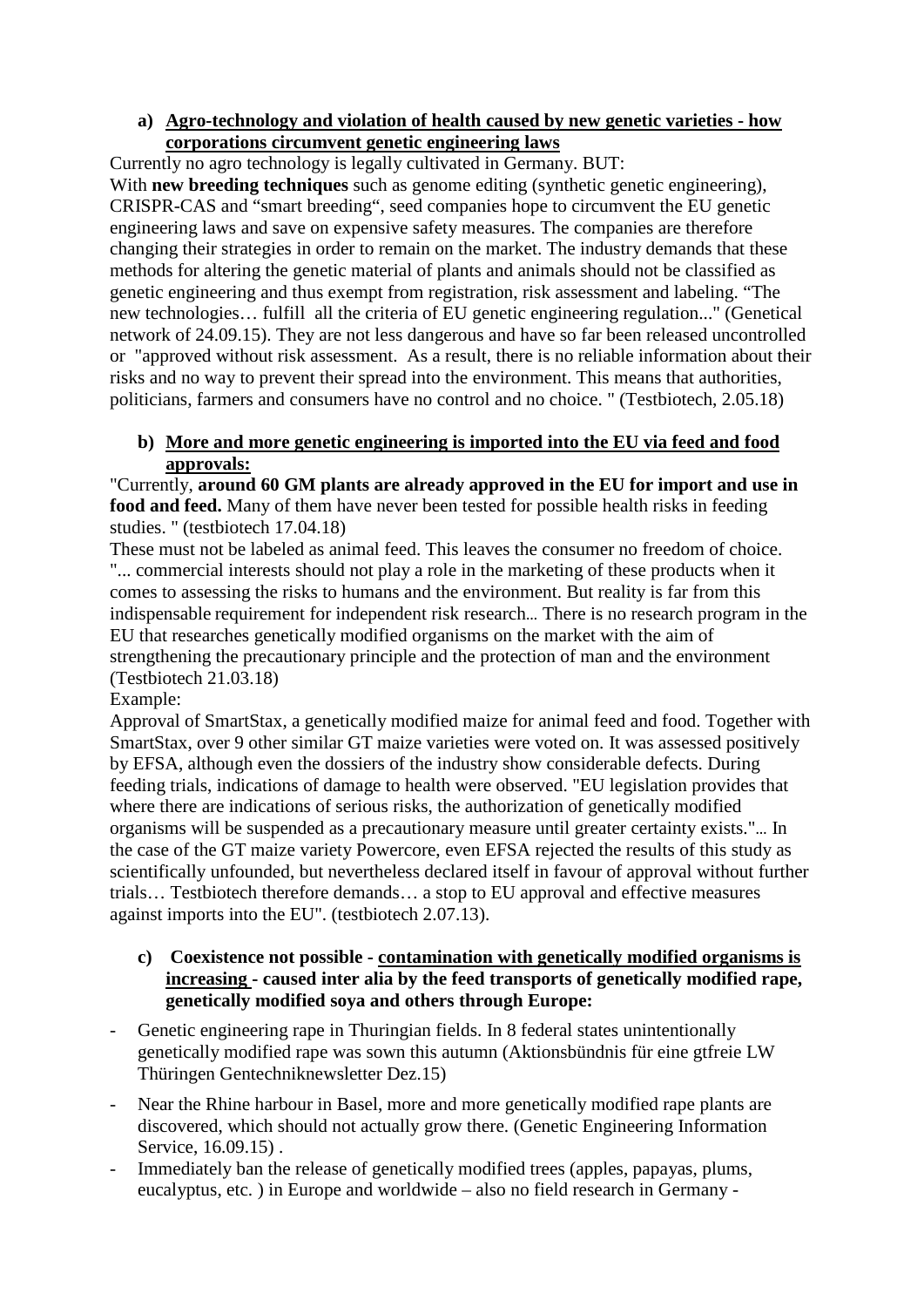[manipulated](https://de.pons.com/übersetzung/englisch-deutsch/manipulated) [genetic](https://de.pons.com/übersetzung/englisch-deutsch/genetic) [material](https://de.pons.com/übersetzung/englisch-deutsch/material) [is](https://de.pons.com/übersetzung/englisch-deutsch/is) [found](https://de.pons.com/übersetzung/englisch-deutsch/found) [up](https://de.pons.com/übersetzung/englisch-deutsch/up) [to](https://de.pons.com/übersetzung/englisch-deutsch/to) [a](https://de.pons.com/übersetzung/englisch-deutsch/a) [distance](https://de.pons.com/übersetzung/englisch-deutsch/distance) [of](https://de.pons.com/übersetzung/englisch-deutsch/of) 3000 [km](https://de.pons.com/übersetzung/englisch-deutsch/km) [with](https://de.pons.com/übersetzung/englisch-deutsch/with) incalculable [consequences](https://de.pons.com/übersetzung/englisch-deutsch/consequences) [of](https://de.pons.com/übersetzung/englisch-deutsch/of) [outcrossing.](https://de.pons.com/übersetzung/englisch-deutsch/outcrossing) ["Since](https://de.pons.com/übersetzung/englisch-deutsch/Since) 1998, [more](https://de.pons.com/übersetzung/englisch-deutsch/over) than 85% [of](https://de.pons.com/übersetzung/englisch-deutsch/of) [all](https://de.pons.com/übersetzung/englisch-deutsch/all) [papayas](https://de.pons.com/übersetzung/englisch-deutsch/papayas) [in](https://de.pons.com/übersetzung/englisch-deutsch/in) [Hawaii](https://de.pons.com/übersetzung/englisch-deutsch/Hawaii) [have](https://de.pons.com/übersetzung/englisch-deutsch/have) [been](https://de.pons.com/übersetzung/englisch-deutsch/een) [contaminated](https://de.pons.com/übersetzung/englisch-deutsch/contaminated) [by](https://de.pons.com/übersetzung/englisch-deutsch/by) [gene](https://de.pons.com/übersetzung/englisch-deutsch/gene) [papayas.](https://de.pons.com/übersetzung/englisch-deutsch/papayas) [Exports](https://de.pons.com/übersetzung/englisch-deutsch/Exports) [to](https://de.pons.com/übersetzung/englisch-deutsch/to) [countries](https://de.pons.com/übersetzung/englisch-deutsch/countries) [that](https://de.pons.com/übersetzung/englisch-deutsch/that) [do](https://de.pons.com/übersetzung/englisch-deutsch/do) [not](https://de.pons.com/übersetzung/englisch-deutsch/not) [allow](https://de.pons.com/übersetzung/englisch-deutsch/allow) [genetically](https://de.pons.com/übersetzung/englisch-deutsch/genetically) [modified](https://de.pons.com/übersetzung/englisch-deutsch/modified) [crops](https://de.pons.com/übersetzung/englisch-deutsch/crops) [have](https://de.pons.com/übersetzung/englisch-deutsch/have) [collapsed.](https://de.pons.com/übersetzung/englisch-deutsch/collapsed) ["](https://de.pons.com/übersetzung/englisch-deutsch/) [\(Munich](https://de.pons.com/übersetzung/englisch-deutsch/Munich) [Environmental](https://de.pons.com/übersetzung/englisch-deutsch/Environmental) [Institute](https://de.pons.com/übersetzung/englisch-deutsch/Institute) ["Silence](https://de.pons.com/übersetzung/englisch-deutsch/Silence) [in](https://de.pons.com/übersetzung/englisch-deutsch/in) [the](https://de.pons.com/übersetzung/englisch-deutsch/the) [forest](https://de.pons.com/übersetzung/englisch-deutsch/forest)  [genetically](https://de.pons.com/übersetzung/englisch-deutsch/genetically) [modified](https://de.pons.com/übersetzung/englisch-deutsch/modified) [trees"](https://de.pons.com/übersetzung/englisch-deutsch/trees))

 **d) [Free](https://de.pons.com/übersetzung/englisch-deutsch/Free) [trade](https://de.pons.com/übersetzung/englisch-deutsch/trade) [agreements](https://de.pons.com/übersetzung/englisch-deutsch/agreements) [in](https://de.pons.com/übersetzung/englisch-deutsch/in) [the](https://de.pons.com/übersetzung/englisch-deutsch/the) [EU](https://de.pons.com/übersetzung/englisch-deutsch/EU) [open](https://de.pons.com/übersetzung/englisch-deutsch/open) [market](https://de.pons.com/übersetzung/englisch-deutsch/market) [for](https://de.pons.com/übersetzung/englisch-deutsch/for) gene food [products:](https://de.pons.com/übersetzung/englisch-deutsch/products)** [Genetically](https://de.pons.com/übersetzung/englisch-deutsch/Genetically) [modified](https://de.pons.com/übersetzung/englisch-deutsch/modified) [food](https://de.pons.com/übersetzung/englisch-deutsch/food) [and](https://de.pons.com/übersetzung/englisch-deutsch/and) [feed,](https://de.pons.com/übersetzung/englisch-deutsch/feed) [which](https://de.pons.com/übersetzung/englisch-deutsch/which) [do](https://de.pons.com/übersetzung/englisch-deutsch/do) [not](https://de.pons.com/übersetzung/englisch-deutsch/not) [have](https://de.pons.com/übersetzung/englisch-deutsch/have) [to](https://de.pons.com/übersetzung/englisch-deutsch/to) [be](https://de.pons.com/übersetzung/englisch-deutsch/be) [labeled](https://de.pons.com/übersetzung/englisch-deutsch/labelled) [in](https://de.pons.com/übersetzung/englisch-deutsch/in) [their](https://de.pons.com/übersetzung/englisch-deutsch/their) [countries](https://de.pons.com/übersetzung/englisch-deutsch/countries) [of](https://de.pons.com/übersetzung/englisch-deutsch/of) [origin,](https://de.pons.com/übersetzung/englisch-deutsch/origin) [will](https://de.pons.com/übersetzung/englisch-deutsch/will) [soon](https://de.pons.com/übersetzung/englisch-deutsch/soon) [be](https://de.pons.com/übersetzung/englisch-deutsch/be) [marketed](https://de.pons.com/übersetzung/englisch-deutsch/marketed) [in](https://de.pons.com/übersetzung/englisch-deutsch/in) [Europe](https://de.pons.com/übersetzung/englisch-deutsch/Europe) [without](https://de.pons.com/übersetzung/englisch-deutsch/without) [labeling](https://de.pons.com/übersetzung/englisch-deutsch/labeling) [as](https://de.pons.com/übersetzung/englisch-deutsch/as) [a](https://de.pons.com/übersetzung/englisch-deutsch/a) [result](https://de.pons.com/übersetzung/englisch-deutsch/result) [of](https://de.pons.com/übersetzung/englisch-deutsch/of) [the](https://de.pons.com/übersetzung/englisch-deutsch/the) [opening](https://de.pons.com/übersetzung/englisch-deutsch/opening) [of](https://de.pons.com/übersetzung/englisch-deutsch/of) [markets](https://de.pons.com/übersetzung/englisch-deutsch/markets) [through](https://de.pons.com/übersetzung/englisch-deutsch/through) [free](https://de.pons.com/übersetzung/englisch-deutsch/free) [trade](https://de.pons.com/übersetzung/englisch-deutsch/trade) [agreements](https://de.pons.com/übersetzung/englisch-deutsch/agreements) [such](https://de.pons.com/übersetzung/englisch-deutsch/such) [as](https://de.pons.com/übersetzung/englisch-deutsch/as) [CETA](https://de.pons.com/übersetzung/englisch-deutsch/CETA) [and](https://de.pons.com/übersetzung/englisch-deutsch/and) [Mercosur.](https://de.pons.com/übersetzung/englisch-deutsch/Mercosur) [Current](https://de.pons.com/übersetzung/englisch-deutsch/Current) [examples:](https://de.pons.com/übersetzung/englisch-deutsch/examples)

- [-](https://de.pons.com/übersetzung/englisch-deutsch/-) [Genetically](https://de.pons.com/übersetzung/englisch-deutsch/Genetically) [modified](https://de.pons.com/übersetzung/englisch-deutsch/modified) [apples](https://de.pons.com/übersetzung/englisch-deutsch/apples) [from](https://de.pons.com/übersetzung/englisch-deutsch/from) [the](https://de.pons.com/übersetzung/englisch-deutsch/the) [USA](https://de.pons.com/übersetzung/englisch-deutsch/USA) (they [no](https://de.pons.com/übersetzung/englisch-deutsch/no) [longer](https://de.pons.com/übersetzung/englisch-deutsch/longer) get [brown\)](https://de.pons.com/übersetzung/englisch-deutsch/rown)
- [-](https://de.pons.com/übersetzung/englisch-deutsch/-) [Gene](https://de.pons.com/übersetzung/englisch-deutsch/Gene) [salmon](https://de.pons.com/übersetzung/englisch-deutsch/salmon) [from](https://de.pons.com/übersetzung/englisch-deutsch/from) [the](https://de.pons.com/übersetzung/englisch-deutsch/the) [USA](https://de.pons.com/übersetzung/englisch-deutsch/USA) (they [grow](https://de.pons.com/übersetzung/englisch-deutsch/grow) [faster](https://de.pons.com/übersetzung/englisch-deutsch/faster) [than](https://de.pons.com/übersetzung/englisch-deutsch/than) [normal](https://de.pons.com/übersetzung/englisch-deutsch/normal) [-](https://de.pons.com/übersetzung/englisch-deutsch/-) [more](https://de.pons.com/übersetzung/englisch-deutsch/more) [profit\)](https://de.pons.com/übersetzung/englisch-deutsch/profit)

["The](https://de.pons.com/übersetzung/englisch-deutsch/The) [consequences](https://de.pons.com/übersetzung/englisch-deutsch/consequences) [of](https://de.pons.com/übersetzung/englisch-deutsch/of) [eating](https://de.pons.com/übersetzung/englisch-deutsch/eating) [these](https://de.pons.com/übersetzung/englisch-deutsch/these) [apples,](https://de.pons.com/übersetzung/englisch-deutsch/apples) [but](https://de.pons.com/übersetzung/englisch-deutsch/ut) [also](https://de.pons.com/übersetzung/englisch-deutsch/also) [the](https://de.pons.com/übersetzung/englisch-deutsch/the) [effects](https://de.pons.com/übersetzung/englisch-deutsch/effects) [on](https://de.pons.com/übersetzung/englisch-deutsch/on) [bees](https://de.pons.com/übersetzung/englisch-deutsch/ees) [and](https://de.pons.com/übersetzung/englisch-deutsch/and) [other](https://de.pons.com/übersetzung/englisch-deutsch/other) [insects](https://de.pons.com/übersetzung/englisch-deutsch/insects) [pollinating](https://de.pons.com/übersetzung/englisch-deutsch/pollinating) [the](https://de.pons.com/übersetzung/englisch-deutsch/the) [apple](https://de.pons.com/übersetzung/englisch-deutsch/apple) [trees,](https://de.pons.com/übersetzung/englisch-deutsch/trees) [have](https://de.pons.com/übersetzung/englisch-deutsch/have) [not](https://de.pons.com/übersetzung/englisch-deutsch/not) [yet](https://de.pons.com/übersetzung/englisch-deutsch/yet) [been](https://de.pons.com/übersetzung/englisch-deutsch/een) [studied](https://de.pons.com/übersetzung/englisch-deutsch/studied) [in](https://de.pons.com/übersetzung/englisch-deutsch/in) [detail.](https://de.pons.com/übersetzung/englisch-deutsch/detail)" (Testbiotech 26.1.17)

**e) [Which](https://de.pons.com/übersetzung/englisch-deutsch/Which) [genetically](https://de.pons.com/übersetzung/englisch-deutsch/genetically) [modified](https://de.pons.com/übersetzung/englisch-deutsch/modified) [organisms](https://de.pons.com/übersetzung/englisch-deutsch/organisms) [can](https://de.pons.com/übersetzung/englisch-deutsch/can) [we](https://de.pons.com/übersetzung/englisch-deutsch/we) [expect](https://de.pons.com/übersetzung/englisch-deutsch/expect) [in](https://de.pons.com/übersetzung/englisch-deutsch/in) [the](https://de.pons.com/übersetzung/englisch-deutsch/the) next few years?** ["In](https://de.pons.com/übersetzung/englisch-deutsch/In) [contrast,](https://de.pons.com/übersetzung/englisch-deutsch/contrast) [the](https://de.pons.com/übersetzung/englisch-deutsch/the) [release](https://de.pons.com/übersetzung/englisch-deutsch/release) [of](https://de.pons.com/übersetzung/englisch-deutsch/of) [genetically](https://de.pons.com/übersetzung/englisch-deutsch/genetically) [modified](https://de.pons.com/übersetzung/englisch-deutsch/modified) [fruit](https://de.pons.com/übersetzung/englisch-deutsch/fruit) [and](https://de.pons.com/übersetzung/englisch-deutsch/and) [olive](https://de.pons.com/übersetzung/englisch-deutsch/olive) [flies](https://de.pons.com/übersetzung/englisch-deutsch/flies) [is](https://de.pons.com/übersetzung/englisch-deutsch/is) [planned](https://de.pons.com/übersetzung/englisch-deutsch/planned) [in](https://de.pons.com/übersetzung/englisch-deutsch/in) [Europe.](https://de.pons.com/übersetzung/englisch-deutsch/Europe) [If](https://de.pons.com/übersetzung/englisch-deutsch/If) [these](https://de.pons.com/übersetzung/englisch-deutsch/these) [plans](https://de.pons.com/übersetzung/englisch-deutsch/plans) [were](https://de.pons.com/übersetzung/englisch-deutsch/were) [implemented,](https://de.pons.com/übersetzung/englisch-deutsch/implemented) [it](https://de.pons.com/übersetzung/englisch-deutsch/it) [would](https://de.pons.com/übersetzung/englisch-deutsch/would) [be](https://de.pons.com/übersetzung/englisch-deutsch/be) [more](https://de.pons.com/übersetzung/englisch-deutsch/more) [or](https://de.pons.com/übersetzung/englisch-deutsch/or) [less](https://de.pons.com/übersetzung/englisch-deutsch/less) [impossible](https://de.pons.com/übersetzung/englisch-deutsch/impossible) [to](https://de.pons.com/übersetzung/englisch-deutsch/to) [control](https://de.pons.com/übersetzung/englisch-deutsch/control) [the](https://de.pons.com/übersetzung/englisch-deutsch/the) [spread](https://de.pons.com/übersetzung/englisch-deutsch/spread) [of](https://de.pons.com/übersetzung/englisch-deutsch/of) [genetic](https://de.pons.com/übersetzung/englisch-deutsch/genetic) [engineere](https://de.pons.com/übersetzung/englisch-deutsch/engineering)d [insects.](https://de.pons.com/übersetzung/englisch-deutsch/insects) [It](https://de.pons.com/übersetzung/englisch-deutsch/It) [would](https://de.pons.com/übersetzung/englisch-deutsch/would) [therefore](https://de.pons.com/übersetzung/englisch-deutsch/therefore) [also](https://de.pons.com/übersetzung/englisch-deutsch/also) [not](https://de.pons.com/übersetzung/englisch-deutsch/not) [be](https://de.pons.com/übersetzung/englisch-deutsch/be) [possible](https://de.pons.com/übersetzung/englisch-deutsch/possible) [to](https://de.pons.com/übersetzung/englisch-deutsch/to) ["prevent](https://de.pons.com/übersetzung/englisch-deutsch/prevent) [any](https://de.pons.com/übersetzung/englisch-deutsch/any) [negative](https://de.pons.com/übersetzung/englisch-deutsch/negative) [consequences](https://de.pons.com/übersetzung/englisch-deutsch/consequences) [for](https://de.pons.com/übersetzung/englisch-deutsch/for) [the](https://de.pons.com/übersetzung/englisch-deutsch/the) [ecosystems"](https://de.pons.com/übersetzung/englisch-deutsch/ecosystems) [and](https://de.pons.com/übersetzung/englisch-deutsch/and) [our](https://de.pons.com/übersetzung/englisch-deutsch/our) [food.](https://de.pons.com/übersetzung/englisch-deutsch/food) (Testbiotech 26.1.17)

They are also already working on glyphosate-resistant gene bees [to](https://de.pons.com/übersetzung/englisch-deutsch/to) [provide](https://de.pons.com/übersetzung/englisch-deutsch/provide) [alternatives](https://de.pons.com/übersetzung/englisch-deutsch/alternatives) [to](https://de.pons.com/übersetzung/englisch-deutsch/to) [global](https://de.pons.com/übersetzung/englisch-deutsch/global) b[ee](https://de.pons.com/übersetzung/englisch-deutsch/ee) [mortality](https://de.pons.com/übersetzung/englisch-deutsch/mortality) [due](https://de.pons.com/übersetzung/englisch-deutsch/due) [to](https://de.pons.com/übersetzung/englisch-deutsch/to) [the](https://de.pons.com/übersetzung/englisch-deutsch/the) [use](https://de.pons.com/übersetzung/englisch-deutsch/se) [of](https://de.pons.com/übersetzung/englisch-deutsch/of) [pesticides](https://de.pons.com/übersetzung/englisch-deutsch/pesticides) [and](https://de.pons.com/übersetzung/englisch-deutsch/and) [genetic](https://de.pons.com/übersetzung/englisch-deutsch/genetic) [engineering.](https://de.pons.com/übersetzung/englisch-deutsch/engineering) [This](https://de.pons.com/übersetzung/englisch-deutsch/This) [means](https://de.pons.com/übersetzung/englisch-deutsch/means) [that](https://de.pons.com/übersetzung/englisch-deutsch/that) [nature](https://de.pons.com/übersetzung/englisch-deutsch/nature) [is](https://de.pons.com/übersetzung/englisch-deutsch/is) [adapted](https://de.pons.com/übersetzung/englisch-deutsch/adapted) [to](https://de.pons.com/übersetzung/englisch-deutsch/to) [industrial](https://de.pons.com/übersetzung/englisch-deutsch/industrial) [products](https://de.pons.com/übersetzung/englisch-deutsch/products) [and](https://de.pons.com/übersetzung/englisch-deutsch/and) [not](https://de.pons.com/übersetzung/englisch-deutsch/not) [vice](https://de.pons.com/übersetzung/englisch-deutsch/vice) [versa.](https://de.pons.com/übersetzung/englisch-deutsch/versa) [And](https://de.pons.com/übersetzung/englisch-deutsch/And) [when](https://de.pons.com/übersetzung/englisch-deutsch/when) [the](https://de.pons.com/übersetzung/englisch-deutsch/the) [bee](https://de.pons.com/übersetzung/englisch-deutsch/ee) [no](https://de.pons.com/übersetzung/englisch-deutsch/no) [longer](https://de.pons.com/übersetzung/englisch-deutsch/longer) [produces](https://de.pons.com/übersetzung/englisch-deutsch/produces) [honey](https://de.pons.com/übersetzung/englisch-deutsch/honey) [and](https://de.pons.com/übersetzung/englisch-deutsch/and) [pollinates](https://de.pons.com/übersetzung/englisch-deutsch/pollinates) [no](https://de.pons.com/übersetzung/englisch-deutsch/no) [more](https://de.pons.com/übersetzung/englisch-deutsch/more) [plants](https://de.pons.com/übersetzung/englisch-deutsch/plants) [because](https://de.pons.com/übersetzung/englisch-deutsch/ecause) [there](https://de.pons.com/übersetzung/englisch-deutsch/there) [are](https://de.pons.com/übersetzung/englisch-deutsch/are) [no](https://de.pons.com/übersetzung/englisch-deutsch/no) [more](https://de.pons.com/übersetzung/englisch-deutsch/more) [bees](https://de.pons.com/übersetzung/englisch-deutsch/ees) [-](https://de.pons.com/übersetzung/englisch-deutsch/-) [the](https://de.pons.com/übersetzung/englisch-deutsch/the) [industry](https://de.pons.com/übersetzung/englisch-deutsch/industry) [is](https://de.pons.com/übersetzung/englisch-deutsch/is) [happy.](https://de.pons.com/übersetzung/englisch-deutsch/happy) [This](https://de.pons.com/übersetzung/englisch-deutsch/This) [can](https://de.pons.com/übersetzung/englisch-deutsch/can) [then](https://de.pons.com/übersetzung/englisch-deutsch/then) [produce](https://de.pons.com/übersetzung/englisch-deutsch/produce) [artificial](https://de.pons.com/übersetzung/englisch-deutsch/artificial) [honey](https://de.pons.com/übersetzung/englisch-deutsch/honey) [\(example](https://de.pons.com/übersetzung/englisch-deutsch/example) [China\)](https://de.pons.com/übersetzung/englisch-deutsch/China) [and](https://de.pons.com/übersetzung/englisch-deutsch/and) [artificial](https://de.pons.com/übersetzung/englisch-deutsch/artificial) [food.](https://de.pons.com/übersetzung/englisch-deutsch/food) [You](https://de.pons.com/übersetzung/englisch-deutsch/Yo) [don't](https://de.pons.com/übersetzung/englisch-deutsch/don) [need](https://de.pons.com/übersetzung/englisch-deutsch/need) [the](https://de.pons.com/übersetzung/englisch-deutsch/the) [farmer](https://de.pons.com/übersetzung/englisch-deutsch/farmer) [anymore.](https://de.pons.com/übersetzung/englisch-deutsch/anymore) [And](https://de.pons.com/übersetzung/englisch-deutsch/And) [the](https://de.pons.com/übersetzung/englisch-deutsch/the) [consumer](https://de.pons.com/übersetzung/englisch-deutsch/consumer) [is](https://de.pons.com/übersetzung/englisch-deutsch/is) [unilaterally](https://de.pons.com/übersetzung/englisch-deutsch/nilaterally) [dependent](https://de.pons.com/übersetzung/englisch-deutsch/dependent) [on](https://de.pons.com/übersetzung/englisch-deutsch/on) [companies](https://de.pons.com/übersetzung/englisch-deutsch/companies) [such](https://de.pons.com/übersetzung/englisch-deutsch/such) [as](https://de.pons.com/übersetzung/englisch-deutsch/as) [Monsanto](https://de.pons.com/übersetzung/englisch-deutsch/Monsanto) [and](https://de.pons.com/übersetzung/englisch-deutsch/and) [Co.](https://de.pons.com/übersetzung/englisch-deutsch/Co) [-](https://de.pons.com/übersetzung/englisch-deutsch/-) if [he](https://de.pons.com/übersetzung/englisch-deutsch/he) [wants](https://de.pons.com/übersetzung/englisch-deutsch/wants) [to](https://de.pons.com/übersetzung/englisch-deutsch/to) [eat](https://de.pons.com/übersetzung/englisch-deutsch/eat) [something.](https://de.pons.com/übersetzung/englisch-deutsch/something) [The](https://de.pons.com/übersetzung/englisch-deutsch/The) [natural](https://de.pons.com/übersetzung/englisch-deutsch/natural) [foundations](https://de.pons.com/übersetzung/englisch-deutsch/foundations) [of](https://de.pons.com/übersetzung/englisch-deutsch/of) [life](https://de.pons.com/übersetzung/englisch-deutsch/life) [for](https://de.pons.com/übersetzung/englisch-deutsch/for) [the](https://de.pons.com/übersetzung/englisch-deutsch/the) [preservation](https://de.pons.com/übersetzung/englisch-deutsch/preservation) [of](https://de.pons.com/übersetzung/englisch-deutsch/of) [food](https://de.pons.com/übersetzung/englisch-deutsch/food) [sovereignty](https://de.pons.com/übersetzung/englisch-deutsch/sovereignty) then will be [destroyed](https://de.pons.com/übersetzung/englisch-deutsch/destroyed) [in](https://de.pons.com/übersetzung/englisch-deutsch/in) [the](https://de.pons.com/übersetzung/englisch-deutsch/the) [long](https://de.pons.com/übersetzung/englisch-deutsch/long) [term](https://de.pons.com/übersetzung/englisch-deutsch/term) [and](https://de.pons.com/übersetzung/englisch-deutsch/and) [nobody](https://de.pons.com/übersetzung/englisch-deutsch/nobody) [stops](https://de.pons.com/übersetzung/englisch-deutsch/stops) [this](https://de.pons.com/übersetzung/englisch-deutsch/this) [process.](https://de.pons.com/übersetzung/englisch-deutsch/process)

## **[Compliance](https://de.pons.com/übersetzung/englisch-deutsch/Compliance) [with](https://de.pons.com/übersetzung/englisch-deutsch/with) [human](https://de.pons.com/übersetzung/englisch-deutsch/human) [rights](https://de.pons.com/übersetzung/englisch-deutsch/rights) [such](https://de.pons.com/übersetzung/englisch-deutsch/such) [as](https://de.pons.com/übersetzung/englisch-deutsch/as) [the](https://de.pons.com/übersetzung/englisch-deutsch/the) [right](https://de.pons.com/übersetzung/englisch-deutsch/right) [to](https://de.pons.com/übersetzung/englisch-deutsch/to) [healthy](https://de.pons.com/übersetzung/englisch-deutsch/healthy) [food](https://de.pons.com/übersetzung/englisch-deutsch/food) [or](https://de.pons.com/übersetzung/englisch-deutsch/or) [self-determination](https://de.pons.com/übersetzung/englisch-deutsch/self-determination) [\(paragraph](https://de.pons.com/übersetzung/englisch-deutsch/paragraph) [2:](https://de.pons.com/übersetzung/englisch-deutsch/2:) ["All](https://de.pons.com/übersetzung/englisch-deutsch/All) [peoples](https://de.pons.com/übersetzung/englisch-deutsch/peoples) [may](https://de.pons.com/übersetzung/englisch-deutsch/may) [freely](https://de.pons.com/übersetzung/englisch-deutsch/freely) [dispose](https://de.pons.com/übersetzung/englisch-deutsch/dispose) [of](https://de.pons.com/übersetzung/englisch-deutsch/of) [their](https://de.pons.com/übersetzung/englisch-deutsch/their) [natural](https://de.pons.com/übersetzung/englisch-deutsch/natural) [wealth](https://de.pons.com/übersetzung/englisch-deutsch/wealth) [and](https://de.pons.com/übersetzung/englisch-deutsch/and) [means](https://de.pons.com/übersetzung/englisch-deutsch/means) [for](https://de.pons.com/übersetzung/englisch-deutsch/for) [their](https://de.pons.com/übersetzung/englisch-deutsch/their) [own](https://de.pons.com/übersetzung/englisch-deutsch/own) [purposes](https://de.pons.com/übersetzung/englisch-deutsch/purposes) [-](https://de.pons.com/übersetzung/englisch-deutsch/-) [in](https://de.pons.com/übersetzung/englisch-deutsch/in) [no](https://de.pons.com/übersetzung/englisch-deutsch/no) [case](https://de.pons.com/übersetzung/englisch-deutsch/case) [may](https://de.pons.com/übersetzung/englisch-deutsch/may) [people](https://de.pons.com/übersetzung/englisch-deutsch/people) [be](https://de.pons.com/übersetzung/englisch-deutsch/be) [deprived](https://de.pons.com/übersetzung/englisch-deutsch/deprived) [of](https://de.pons.com/übersetzung/englisch-deutsch/of) [its](https://de.pons.com/übersetzung/englisch-deutsch/its) basics [of](https://de.pons.com/übersetzung/englisch-deutsch/of) [subsistence!](https://de.pons.com/übersetzung/englisch-deutsch/subsistence)) [is](https://de.pons.com/übersetzung/englisch-deutsch/is) [then](https://de.pons.com/übersetzung/englisch-deutsch/then) [obsolete](https://de.pons.com/übersetzung/englisch-deutsch/obsolete)**.

## **[And](https://de.pons.com/übersetzung/englisch-deutsch/And) [health?](https://de.pons.com/übersetzung/englisch-deutsch/health) [Violations](https://de.pons.com/übersetzung/englisch-deutsch/Violations) [of](https://de.pons.com/übersetzung/englisch-deutsch/of) [the](https://de.pons.com/übersetzung/englisch-deutsch/the) [right](https://de.pons.com/übersetzung/englisch-deutsch/right) [to](https://de.pons.com/übersetzung/englisch-deutsch/to) [health](https://de.pons.com/übersetzung/englisch-deutsch/health) (Art. 12)**

[Researchers](https://de.pons.com/übersetzung/englisch-deutsch/Researchers) [like](https://de.pons.com/übersetzung/englisch-deutsch/like) [Gilles-Eric](https://de.pons.com/übersetzung/englisch-deutsch/Gilles-Eric) [Séralini](https://de.pons.com/übersetzung/englisch-deutsch/Séralini) [prove](https://de.pons.com/übersetzung/englisch-deutsch/prove) [in](https://de.pons.com/übersetzung/englisch-deutsch/in) [their](https://de.pons.com/übersetzung/englisch-deutsch/their) [long-term](https://de.pons.com/übersetzung/englisch-deutsch/long-term) [studies](https://de.pons.com/übersetzung/englisch-deutsch/studies) [that,](https://de.pons.com/übersetzung/englisch-deutsch/that) [for](https://de.pons.com/übersetzung/englisch-deutsch/for) [example,](https://de.pons.com/übersetzung/englisch-deutsch/example) [animals](https://de.pons.com/übersetzung/englisch-deutsch/animals) [fed](https://de.pons.com/übersetzung/englisch-deutsch/fed) [with](https://de.pons.com/übersetzung/englisch-deutsch/with) [genetically](https://de.pons.com/übersetzung/englisch-deutsch/genetically) [modified](https://de.pons.com/übersetzung/englisch-deutsch/modified) [maize,](https://de.pons.com/übersetzung/englisch-deutsch/maize) [had](https://de.pons.com/übersetzung/englisch-deutsch/had) [unexpectedly](https://de.pons.com/übersetzung/englisch-deutsch/nexpectedly) [early](https://de.pons.com/übersetzung/englisch-deutsch/early) [and](https://de.pons.com/übersetzung/englisch-deutsch/and) [numerous](https://de.pons.com/übersetzung/englisch-deutsch/numerous) [tumors,](https://de.pons.com/übersetzung/englisch-deutsch/tumors) [by](https://de.pons.com/übersetzung/englisch-deutsch/By) [continuing](https://de.pons.com/übersetzung/englisch-deutsch/continuing) [an](https://de.pons.com/übersetzung/englisch-deutsch/an) [official](https://de.pons.com/übersetzung/englisch-deutsch/official) [industry](https://de.pons.com/übersetzung/englisch-deutsch/industry) [trial](https://de.pons.com/übersetzung/englisch-deutsch/trial) [that](https://de.pons.com/übersetzung/englisch-deutsch/that) [ended](https://de.pons.com/übersetzung/englisch-deutsch/ended) [after](https://de.pons.com/übersetzung/englisch-deutsch/at) 3 [months](https://de.pons.com/übersetzung/englisch-deutsch/months) [with](https://de.pons.com/übersetzung/englisch-deutsch/with) [no](https://de.pons.com/übersetzung/englisch-deutsch/no) [results](https://de.pons.com/übersetzung/englisch-deutsch/results) ["and](https://de.pons.com/übersetzung/englisch-deutsch/and) [setting](https://de.pons.com/übersetzung/englisch-deutsch/setting) [it](https://de.pons.com/übersetzung/englisch-deutsch/it) [to](https://de.pons.com/übersetzung/englisch-deutsch/at) 2 [years.](https://de.pons.com/übersetzung/englisch-deutsch/years) [Long-term](https://de.pons.com/übersetzung/englisch-deutsch/Long-term) [tests](https://de.pons.com/übersetzung/englisch-deutsch/tests) [are](https://de.pons.com/übersetzung/englisch-deutsch/are) [still](https://de.pons.com/übersetzung/englisch-deutsch/still) [lacking](https://de.pons.com/übersetzung/englisch-deutsch/lacking) [-](https://de.pons.com/übersetzung/englisch-deutsch/-) [and](https://de.pons.com/übersetzung/englisch-deutsch/and) [scientists](https://de.pons.com/übersetzung/englisch-deutsch/scientists) [like](https://de.pons.com/übersetzung/englisch-deutsch/like) [Séralini](https://de.pons.com/übersetzung/englisch-deutsch/Séralini) [will](https://de.pons.com/übersetzung/englisch-deutsch/will) [be](https://de.pons.com/übersetzung/englisch-deutsch/be) [defamed](https://de.pons.com/übersetzung/englisch-deutsch/defamed) [and](https://de.pons.com/übersetzung/englisch-deutsch/and) [lose](https://de.pons.com/übersetzung/englisch-deutsch/lose) [their](https://de.pons.com/übersetzung/englisch-deutsch/their) [jobs](https://de.pons.com/übersetzung/englisch-deutsch/jobs) [if](https://de.pons.com/übersetzung/englisch-deutsch/if) [they](https://de.pons.com/übersetzung/englisch-deutsch/they) [do](https://de.pons.com/übersetzung/englisch-deutsch/do) [not](https://de.pons.com/übersetzung/englisch-deutsch/not) [comply](https://de.pons.com/übersetzung/englisch-deutsch/comply) [with](https://de.pons.com/übersetzung/englisch-deutsch/with) [the](https://de.pons.com/übersetzung/englisch-deutsch/the) [industrial](https://de.pons.com/übersetzung/englisch-deutsch/industrial) [requirements](https://de.pons.com/übersetzung/englisch-deutsch/requirements) to [short](https://de.pons.com/übersetzung/englisch-deutsch/short) [tests.](https://de.pons.com/übersetzung/englisch-deutsch/tests) **[These](https://de.pons.com/übersetzung/englisch-deutsch/These) [practices](https://de.pons.com/übersetzung/englisch-deutsch/practices) [have](https://de.pons.com/übersetzung/englisch-deutsch/have) [not](https://de.pons.com/übersetzung/englisch-deutsch/not) [changed.](https://de.pons.com/übersetzung/englisch-deutsch/changed)** [Other](https://de.pons.com/übersetzung/englisch-deutsch/Other) [scientists](https://de.pons.com/übersetzung/englisch-deutsch/scientists) [confirm](https://de.pons.com/übersetzung/englisch-deutsch/confirm) [this](https://de.pons.com/übersetzung/englisch-deutsch/this) [\(see](https://de.pons.com/übersetzung/englisch-deutsch/see) [last](https://de.pons.com/übersetzung/englisch-deutsch/last) [report](https://de.pons.com/übersetzung/englisch-deutsch/report) [of](https://de.pons.com/übersetzung/englisch-deutsch/of) 2011).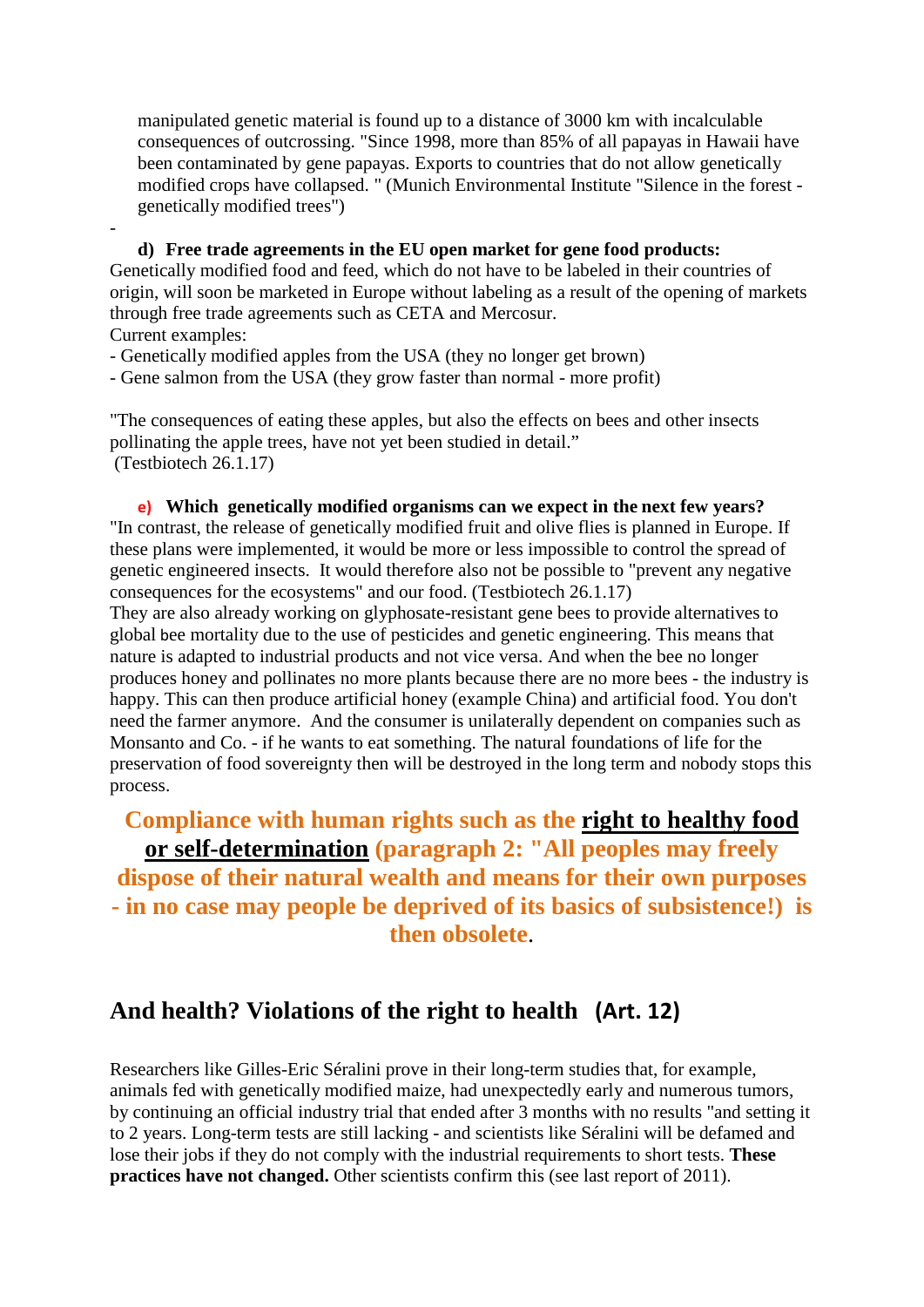[The](https://de.pons.com/übersetzung/englisch-deutsch/The) ["Seeds](https://de.pons.com/übersetzung/englisch-deutsch/Seeds) [of](https://de.pons.com/übersetzung/englisch-deutsch/of) [Doubt"](https://de.pons.com/übersetzung/englisch-deutsch/Doubt) [conference](https://de.pons.com/übersetzung/englisch-deutsch/conference) [in](https://de.pons.com/übersetzung/englisch-deutsch/in) [Denver](https://de.pons.com/übersetzung/englisch-deutsch/Denver) [on](https://de.pons.com/übersetzung/englisch-deutsch/on) [Oct.](https://de.pons.com/übersetzung/englisch-deutsch/Oct) 2014 [produced](https://de.pons.com/übersetzung/englisch-deutsch/produced) [the](https://de.pons.com/übersetzung/englisch-deutsch/the) [following](https://de.pons.com/übersetzung/englisch-deutsch/following) [frightening](https://de.pons.com/übersetzung/englisch-deutsch/frightening) [results:](https://de.pons.com/übersetzung/englisch-deutsch/results)

[In](https://de.pons.com/übersetzung/englisch-deutsch/In) [the](https://de.pons.com/übersetzung/englisch-deutsch/the) [USA,](https://de.pons.com/übersetzung/englisch-deutsch/USA) 93% [genetically](https://de.pons.com/übersetzung/englisch-deutsch/genetically) [modified](https://de.pons.com/übersetzung/englisch-deutsch/modified) [soya,](https://de.pons.com/übersetzung/englisch-deutsch/soya) 93% [gene](https://de.pons.com/übersetzung/englisch-deutsch/gene) [wheat,](https://de.pons.com/übersetzung/englisch-deutsch/wheat) 94% [gene](https://de.pons.com/übersetzung/englisch-deutsch/gene) [cotton](https://de.pons.com/übersetzung/englisch-deutsch/cotton) [and](https://de.pons.com/übersetzung/englisch-deutsch/and) 90% [gene](https://de.pons.com/übersetzung/englisch-deutsch/gene) [rape](https://de.pons.com/übersetzung/englisch-deutsch/rape) [and](https://de.pons.com/übersetzung/englisch-deutsch/and) 95% [gene](https://de.pons.com/übersetzung/englisch-deutsch/gene) [sugar](https://de.pons.com/übersetzung/englisch-deutsch/sugar) [beet](https://de.pons.com/übersetzung/englisch-deutsch/eet) [are](https://de.pons.com/übersetzung/englisch-deutsch/are) [now](https://de.pons.com/übersetzung/englisch-deutsch/now) [on](https://de.pons.com/übersetzung/englisch-deutsch/on) [the](https://de.pons.com/übersetzung/englisch-deutsch/the) [market.](https://de.pons.com/übersetzung/englisch-deutsch/market)

[The](https://de.pons.com/übersetzung/englisch-deutsch/The) [scientists](https://de.pons.com/übersetzung/englisch-deutsch/scientists) [who](https://de.pons.com/übersetzung/englisch-deutsch/who) [spoke](https://de.pons.com/übersetzung/englisch-deutsch/spoke) [there](https://de.pons.com/übersetzung/englisch-deutsch/there) [showed](https://de.pons.com/übersetzung/englisch-deutsch/showed) [that](https://de.pons.com/übersetzung/englisch-deutsch/that) [in](https://de.pons.com/übersetzung/englisch-deutsch/in) [proportion](https://de.pons.com/übersetzung/englisch-deutsch/proportion) [to](https://de.pons.com/übersetzung/englisch-deutsch/to) [the](https://de.pons.com/übersetzung/englisch-deutsch/the) [increase](https://de.pons.com/übersetzung/englisch-deutsch/increase) [in](https://de.pons.com/übersetzung/englisch-deutsch/in) [the](https://de.pons.com/übersetzung/englisch-deutsch/the) [proportion](https://de.pons.com/übersetzung/englisch-deutsch/proportion) [of](https://de.pons.com/übersetzung/englisch-deutsch/of) GM[-foodstuffs](https://de.pons.com/übersetzung/englisch-deutsch/foodstuffs) [in](https://de.pons.com/übersetzung/englisch-deutsch/in) [the](https://de.pons.com/übersetzung/englisch-deutsch/the) [food](https://de.pons.com/übersetzung/englisch-deutsch/food) [chain,](https://de.pons.com/übersetzung/englisch-deutsch/chain) [diseases](https://de.pons.com/übersetzung/englisch-deutsch/diseases) [and](https://de.pons.com/übersetzung/englisch-deutsch/and) [death](https://de.pons.com/übersetzung/englisch-deutsch/death) [rates](https://de.pons.com/übersetzung/englisch-deutsch/rates) [due](https://de.pons.com/übersetzung/englisch-deutsch/due) [to](https://de.pons.com/übersetzung/englisch-deutsch/to) [leukaemia,](https://de.pons.com/übersetzung/englisch-deutsch/leukaemia) [cancer,](https://de.pons.com/übersetzung/englisch-deutsch/cancer) [birth](https://de.pons.com/übersetzung/englisch-deutsch/irth) [defects,](https://de.pons.com/übersetzung/englisch-deutsch/defects) [diabetes,](https://de.pons.com/übersetzung/englisch-deutsch/diabetes) [autism,](https://de.pons.com/übersetzung/englisch-deutsch/autism) [Parkinson's,](https://de.pons.com/übersetzung/englisch-deutsch/Parkinson) [Alzheimer's](https://de.pons.com/übersetzung/englisch-deutsch/Alzheimer) [and](https://de.pons.com/übersetzung/englisch-deutsch/and) [senile](https://de.pons.com/übersetzung/englisch-deutsch/senile) [dementia](https://de.pons.com/übersetzung/englisch-deutsch/dementia) [have](https://de.pons.com/übersetzung/englisch-deutsch/have) [also](https://de.pons.com/übersetzung/englisch-deutsch/also) [increased.](https://de.pons.com/übersetzung/englisch-deutsch/increased) **[More](https://de.pons.com/übersetzung/englisch-deutsch/More) [detailed](https://de.pons.com/übersetzung/englisch-deutsch/detailed) [causal](https://de.pons.com/übersetzung/englisch-deutsch/causal) [research](https://de.pons.com/übersetzung/englisch-deutsch/research) [is](https://de.pons.com/übersetzung/englisch-deutsch/is) [not](https://de.pons.com/übersetzung/englisch-deutsch/not) [publicly](https://de.pons.com/übersetzung/englisch-deutsch/publicly) [funded.](https://de.pons.com/übersetzung/englisch-deutsch/funded)**

In [addition,](https://de.pons.com/übersetzung/englisch-deutsch/addition) [there](https://de.pons.com/übersetzung/englisch-deutsch/there) [are](https://de.pons.com/übersetzung/englisch-deutsch/are) [already](https://de.pons.com/übersetzung/englisch-deutsch/already) [many](https://de.pons.com/übersetzung/englisch-deutsch/many) [indications](https://de.pons.com/übersetzung/englisch-deutsch/indications) [and](https://de.pons.com/übersetzung/englisch-deutsch/and) [study](https://de.pons.com/übersetzung/englisch-deutsch/study) [results](https://de.pons.com/übersetzung/englisch-deutsch/results) [on](https://de.pons.com/übersetzung/englisch-deutsch/on) [the](https://de.pons.com/übersetzung/englisch-deutsch/the) [negative](https://de.pons.com/übersetzung/englisch-deutsch/negative) [effects](https://de.pons.com/übersetzung/englisch-deutsch/effects) [of](https://de.pons.com/übersetzung/englisch-deutsch/of) [GMO](https://de.pons.com/übersetzung/englisch-deutsch/GMO) [feed](https://de.pons.com/übersetzung/englisch-deutsch/feed) [on](https://de.pons.com/übersetzung/englisch-deutsch/on) [animals.](https://de.pons.com/übersetzung/englisch-deutsch/animals) [One](https://de.pons.com/übersetzung/englisch-deutsch/One) [example:](https://de.pons.com/übersetzung/englisch-deutsch/example) [Monika](https://de.pons.com/übersetzung/englisch-deutsch/Monika) [Krüger,](https://de.pons.com/übersetzung/englisch-deutsch/Krüger) [a](https://de.pons.com/übersetzung/englisch-deutsch/a) [veterinarian](https://de.pons.com/übersetzung/englisch-deutsch/veterinarian) [from](https://de.pons.com/übersetzung/englisch-deutsch/from) [Germany,](https://de.pons.com/übersetzung/englisch-deutsch/Germany) [has](https://de.pons.com/übersetzung/englisch-deutsch/has) [been](https://de.pons.com/übersetzung/englisch-deutsch/een) [conducting](https://de.pons.com/übersetzung/englisch-deutsch/conducting) [research](https://de.pons.com/übersetzung/englisch-deutsch/research) [since](https://de.pons.com/übersetzung/englisch-deutsch/since) 2010 ["on](https://de.pons.com/übersetzung/englisch-deutsch/on) [the](https://de.pons.com/übersetzung/englisch-deutsch/the) [influence](https://de.pons.com/übersetzung/englisch-deutsch/influence) [of](https://de.pons.com/übersetzung/englisch-deutsch/of) [glyphosate-containing](https://de.pons.com/übersetzung/englisch-deutsch/glyphosate-containing) [herbicides](https://de.pons.com/übersetzung/englisch-deutsch/herbicides) [on](https://de.pons.com/übersetzung/englisch-deutsch/on) [the](https://de.pons.com/übersetzung/englisch-deutsch/the) [gastrointestinal](https://de.pons.com/übersetzung/englisch-deutsch/gastrointestinal) [microflora](https://de.pons.com/übersetzung/englisch-deutsch/microflora) [in](https://de.pons.com/übersetzung/englisch-deutsch/in) [farm](https://de.pons.com/übersetzung/englisch-deutsch/farm) [animals…](https://de.pons.com/übersetzung/englisch-deutsch/animals) [reported](https://de.pons.com/übersetzung/englisch-deutsch/reported)[…:](https://de.pons.com/übersetzung/englisch-deutsch/:) " It is very noticeable that the increase in cases of chronic botulism in milk cows in Germany begins in the mid-1990s, [along](https://de.pons.com/übersetzung/englisch-deutsch/along) [with](https://de.pons.com/übersetzung/englisch-deutsch/with) [the](https://de.pons.com/übersetzung/englisch-deutsch/the) [feeding](https://de.pons.com/übersetzung/englisch-deutsch/feeding) [of](https://de.pons.com/übersetzung/englisch-deutsch/of) [glyphosate-added](https://de.pons.com/übersetzung/englisch-deutsch/glyphosate-added) [GMO](https://de.pons.com/übersetzung/englisch-deutsch/GMO) [soya"](https://de.pons.com/übersetzung/englisch-deutsch/soya). (["Eco-cide](https://de.pons.com/übersetzung/englisch-deutsch/Eco-cide) [-](https://de.pons.com/übersetzung/englisch-deutsch/-) [corporations](https://de.pons.com/übersetzung/englisch-deutsch/corporations) [under](https://de.pons.com/übersetzung/englisch-deutsch/nder) [indictment](https://de.pons.com/übersetzung/englisch-deutsch/indictment) [p.](https://de.pons.com/übersetzung/englisch-deutsch/p.) 45). [Many](https://de.pons.com/übersetzung/englisch-deutsch/Many) [other](https://de.pons.com/übersetzung/englisch-deutsch/other) [examples](https://de.pons.com/übersetzung/englisch-deutsch/examples) [are](https://de.pons.com/übersetzung/englisch-deutsch/are) [given](https://de.pons.com/übersetzung/englisch-deutsch/given) [in](https://de.pons.com/übersetzung/englisch-deutsch/in) [this](https://de.pons.com/übersetzung/englisch-deutsch/this) publication [\(see](https://de.pons.com/übersetzung/englisch-deutsch/see) [also](https://de.pons.com/übersetzung/englisch-deutsch/also) [our](https://de.pons.com/übersetzung/englisch-deutsch/our) [last](https://de.pons.com/übersetzung/englisch-deutsch/last) [parallel](https://de.pons.com/übersetzung/englisch-deutsch/parallel) [report](https://de.pons.com/übersetzung/englisch-deutsch/report) [of](https://de.pons.com/übersetzung/englisch-deutsch/of) 2011).

[This](https://de.pons.com/übersetzung/englisch-deutsch/This) [has](https://de.pons.com/übersetzung/englisch-deutsch/has) [the](https://de.pons.com/übersetzung/englisch-deutsch/the) [following](https://de.pons.com/übersetzung/englisch-deutsch/following) **[consequences](https://de.pons.com/übersetzung/englisch-deutsch/consequences) [for](https://de.pons.com/übersetzung/englisch-deutsch/for) [consumers](https://de.pons.com/übersetzung/englisch-deutsch/consumers) [and](https://de.pons.com/übersetzung/englisch-deutsch/and) [farmers](https://de.pons.com/übersetzung/englisch-deutsch/farmers)**:

- [Sick](https://de.pons.com/übersetzung/englisch-deutsch/Sick) [animals](https://de.pons.com/übersetzung/englisch-deutsch/animals) [-](https://de.pons.com/übersetzung/englisch-deutsch/-) [sick](https://de.pons.com/übersetzung/englisch-deutsch/sick) [people](https://de.pons.com/übersetzung/englisch-deutsch/people) [-](https://de.pons.com/übersetzung/englisch-deutsch/-) [man](https://de.pons.com/übersetzung/englisch-deutsch/man) [eats](https://de.pons.com/übersetzung/englisch-deutsch/eats) [the](https://de.pons.com/übersetzung/englisch-deutsch/the) [animal](https://de.pons.com/übersetzung/englisch-deutsch/animal) [fed](https://de.pons.com/übersetzung/englisch-deutsch/fed) [on](https://de.pons.com/übersetzung/englisch-deutsch/on) [GMOs…](https://de.pons.com/übersetzung/englisch-deutsch/GMOs)
- [Rising](https://de.pons.com/übersetzung/englisch-deutsch/Rising) [costs](https://de.pons.com/übersetzung/englisch-deutsch/costs) [\(veterinarian,](https://de.pons.com/übersetzung/englisch-deutsch/veterinarian) [medicines\)](https://de.pons.com/übersetzung/englisch-deutsch/medicines) [and](https://de.pons.com/übersetzung/englisch-deutsch/and) [loss](https://de.pons.com/übersetzung/englisch-deutsch/loss) [of](https://de.pons.com/übersetzung/englisch-deutsch/of) [animals](https://de.pons.com/übersetzung/englisch-deutsch/animals) [for](https://de.pons.com/übersetzung/englisch-deutsch/for) [farmers](https://de.pons.com/übersetzung/englisch-deutsch/farmers)
- [The](https://de.pons.com/übersetzung/englisch-deutsch/The) [feed](https://de.pons.com/übersetzung/englisch-deutsch/feed) [alternatives](https://de.pons.com/übersetzung/englisch-deutsch/alternatives) [for](https://de.pons.com/übersetzung/englisch-deutsch/for) [farmers](https://de.pons.com/übersetzung/englisch-deutsch/farmers) [are](https://de.pons.com/übersetzung/englisch-deutsch/are) [declining](https://de.pons.com/übersetzung/englisch-deutsch/declining) [as](https://de.pons.com/übersetzung/englisch-deutsch/as) [a](https://de.pons.com/übersetzung/englisch-deutsch/a) [result](https://de.pons.com/übersetzung/englisch-deutsch/result) [of](https://de.pons.com/übersetzung/englisch-deutsch/of) [the](https://de.pons.com/übersetzung/englisch-deutsch/the) [unilateral](https://de.pons.com/übersetzung/englisch-deutsch/nilateral) [subsidization](https://de.pons.com/übersetzung/englisch-deutsch/subsidisation) [of](https://de.pons.com/übersetzung/englisch-deutsch/of) [the](https://de.pons.com/übersetzung/englisch-deutsch/the) [cheaper](https://de.pons.com/übersetzung/englisch-deutsch/cheaper) [imports](https://de.pons.com/übersetzung/englisch-deutsch/imports) [through](https://de.pons.com/übersetzung/englisch-deutsch/through) [free](https://de.pons.com/übersetzung/englisch-deutsch/free) [trade](https://de.pons.com/übersetzung/englisch-deutsch/trade) [agreements,](https://de.pons.com/übersetzung/englisch-deutsch/agreements) [the](https://de.pons.com/übersetzung/englisch-deutsch/the) [duty-free](https://de.pons.com/übersetzung/englisch-deutsch/duty-free) [opening](https://de.pons.com/übersetzung/englisch-deutsch/opening) [of](https://de.pons.com/übersetzung/englisch-deutsch/of) [borders,](https://de.pons.com/übersetzung/englisch-deutsch/orders) [etc.](https://de.pons.com/übersetzung/englisch-deutsch/etc)
- [New](https://de.pons.com/übersetzung/englisch-deutsch/New) [study:](https://de.pons.com/übersetzung/englisch-deutsch/study) ["Genetically](https://de.pons.com/übersetzung/englisch-deutsch/Genetically) [modified](https://de.pons.com/übersetzung/englisch-deutsch/modified) [plants](https://de.pons.com/übersetzung/englisch-deutsch/plants) [harm](https://de.pons.com/übersetzung/englisch-deutsch/harm) [the](https://de.pons.com/übersetzung/englisch-deutsch/the) [environment](https://de.pons.com/übersetzung/englisch-deutsch/environment) [and](https://de.pons.com/übersetzung/englisch-deutsch/and) agriculture... [more](https://de.pons.com/übersetzung/englisch-deutsch/more) [than](https://de.pons.com/übersetzung/englisch-deutsch/than) [often](https://de.pons.com/übersetzung/englisch-deutsch/often) [assumed"](https://de.pons.com/übersetzung/englisch-deutsch/assumed). In the plants, which produce genetically engineered insecticide because of the pest adaptation, more and more such poisons are produced. [This](https://de.pons.com/übersetzung/englisch-deutsch/This) [is](https://de.pons.com/übersetzung/englisch-deutsch/is) [driving](https://de.pons.com/übersetzung/englisch-deutsch/driving) [agriculture](https://de.pons.com/übersetzung/englisch-deutsch/agriculture) ["ever](https://de.pons.com/übersetzung/englisch-deutsch/ever) [further](https://de.pons.com/übersetzung/englisch-deutsch/further) [into](https://de.pons.com/übersetzung/englisch-deutsch/into) [extreme](https://de.pons.com/übersetzung/englisch-deutsch/extreme) [industrialization](https://de.pons.com/übersetzung/englisch-deutsch/industrialisation) [with](https://de.pons.com/übersetzung/englisch-deutsch/with) [increasing](https://de.pons.com/übersetzung/englisch-deutsch/increasing) b[urden](https://de.pons.com/übersetzung/englisch-deutsch/rden) [on](https://de.pons.com/übersetzung/englisch-deutsch/on) [people](https://de.pons.com/übersetzung/englisch-deutsch/people) [and](https://de.pons.com/übersetzung/englisch-deutsch/and) [the](https://de.pons.com/übersetzung/englisch-deutsch/the) [environment"](https://de.pons.com/übersetzung/englisch-deutsch/environment). [\(The](https://de.pons.com/übersetzung/englisch-deutsch/The) [world](https://de.pons.com/übersetzung/englisch-deutsch/world) [1.](https://de.pons.com/übersetzung/englisch-deutsch/1.) [02.](https://de.pons.com/übersetzung/englisch-deutsch/2.) 13). [Destroyed](https://de.pons.com/übersetzung/englisch-deutsch/Destroyed) [soils](https://de.pons.com/übersetzung/englisch-deutsch/soils) [without](https://de.pons.com/übersetzung/englisch-deutsch/without) [earthworms](https://de.pons.com/übersetzung/englisch-deutsch/earthworms) [and](https://de.pons.com/übersetzung/englisch-deutsch/and) [other](https://de.pons.com/übersetzung/englisch-deutsch/other) [microorganisms](https://de.pons.com/übersetzung/englisch-deutsch/microorganisms) [are](https://de.pons.com/übersetzung/englisch-deutsch/are) [left](https://de.pons.com/übersetzung/englisch-deutsch/left) [behind.](https://de.pons.com/übersetzung/englisch-deutsch/ehind) [Productive](https://de.pons.com/übersetzung/englisch-deutsch/Productive) [soil](https://de.pons.com/übersetzung/englisch-deutsch/soil) [can](https://de.pons.com/übersetzung/englisch-deutsch/can) [then](https://de.pons.com/übersetzung/englisch-deutsch/then) [only](https://de.pons.com/übersetzung/englisch-deutsch/only) [be](https://de.pons.com/übersetzung/englisch-deutsch/be) [produced](https://de.pons.com/übersetzung/englisch-deutsch/produced) [using](https://de.pons.com/übersetzung/englisch-deutsch/sing) [artificial](https://de.pons.com/übersetzung/englisch-deutsch/artificial) [fertilizers](https://de.pons.com/übersetzung/englisch-deutsch/fertilizers) [for](https://de.pons.com/übersetzung/englisch-deutsch/for) [food](https://de.pons.com/übersetzung/englisch-deutsch/food) [cultivation.](https://de.pons.com/übersetzung/englisch-deutsch/cultivation) [This](https://de.pons.com/übersetzung/englisch-deutsch/This) [further](https://de.pons.com/übersetzung/englisch-deutsch/further) [increases](https://de.pons.com/übersetzung/englisch-deutsch/increases) [our](https://de.pons.com/übersetzung/englisch-deutsch/our) [dependence](https://de.pons.com/übersetzung/englisch-deutsch/dependence) [on](https://de.pons.com/übersetzung/englisch-deutsch/on) the [industry.](https://de.pons.com/übersetzung/englisch-deutsch/industry)

**[Imports](https://de.pons.com/übersetzung/englisch-deutsch/Imports) [of](https://de.pons.com/übersetzung/englisch-deutsch/of) [genetically](https://de.pons.com/übersetzung/englisch-deutsch/genetically) [modified](https://de.pons.com/übersetzung/englisch-deutsch/modified) [soya](https://de.pons.com/übersetzung/englisch-deutsch/soya) [etc.](https://de.pons.com/übersetzung/englisch-deutsch/etc) [lead](https://de.pons.com/übersetzung/englisch-deutsch/lead) [to](https://de.pons.com/übersetzung/englisch-deutsch/to) [human](https://de.pons.com/übersetzung/englisch-deutsch/human) [rights](https://de.pons.com/übersetzung/englisch-deutsch/rights) [violations](https://de.pons.com/übersetzung/englisch-deutsch/violations) [in](https://de.pons.com/übersetzung/englisch-deutsch/in) [the](https://de.pons.com/übersetzung/englisch-deutsch/the) [producing](https://de.pons.com/übersetzung/englisch-deutsch/producing) [countries](https://de.pons.com/übersetzung/englisch-deutsch/countries) [and](https://de.pons.com/übersetzung/englisch-deutsch/and) [destroy](https://de.pons.com/übersetzung/englisch-deutsch/destroy) [the](https://de.pons.com/übersetzung/englisch-deutsch/the) [livelihoods](https://de.pons.com/übersetzung/englisch-deutsch/livelihoods) [of](https://de.pons.com/übersetzung/englisch-deutsch/of) [our](https://de.pons.com/übersetzung/englisch-deutsch/our) [farmers](https://de.pons.com/übersetzung/englisch-deutsch/farmers)**, [who](https://de.pons.com/übersetzung/englisch-deutsch/who) [close](https://de.pons.com/übersetzung/englisch-deutsch/close) [more](https://de.pons.com/übersetzung/englisch-deutsch/more) [farms](https://de.pons.com/übersetzung/englisch-deutsch/farms) [every](https://de.pons.com/übersetzung/englisch-deutsch/every) [year](https://de.pons.com/übersetzung/englisch-deutsch/year) [because](https://de.pons.com/übersetzung/englisch-deutsch/ecause) [importing](https://de.pons.com/übersetzung/englisch-deutsch/importing) [from](https://de.pons.com/übersetzung/englisch-deutsch/from) [developing](https://de.pons.com/übersetzung/englisch-deutsch/developing) [aid](https://de.pons.com/übersetzung/englisch-deutsch/aid) [countries](https://de.pons.com/übersetzung/englisch-deutsch/countries) [is](https://de.pons.com/übersetzung/englisch-deutsch/is) [cheaper,](https://de.pons.com/übersetzung/englisch-deutsch/cheaper) [if](https://de.pons.com/übersetzung/englisch-deutsch/if) [the](https://de.pons.com/übersetzung/englisch-deutsch/the) [follow-up](https://de.pons.com/übersetzung/englisch-deutsch/follow-up) [costs](https://de.pons.com/übersetzung/englisch-deutsch/costs) [are](https://de.pons.com/übersetzung/englisch-deutsch/are) [not](https://de.pons.com/übersetzung/englisch-deutsch/not) [included](https://de.pons.com/übersetzung/englisch-deutsch/included) [\(refugees,](https://de.pons.com/übersetzung/englisch-deutsch/refugees) [climate](https://de.pons.com/übersetzung/englisch-deutsch/climate) [destruction,](https://de.pons.com/übersetzung/englisch-deutsch/destruction) [etc.](https://de.pons.com/übersetzung/englisch-deutsch/etc)[\).](https://de.pons.com/übersetzung/englisch-deutsch/).) The German government is therefore obliged to protect farmers and consumers in a first step to secure farmers and their autonomy in their own country and **thus a regional supply** for our food sovereignty and not to encourage big food companies that outsource their production and destroy local peasant agriculture and, in the next step, the "new" producer countries. [\(See](https://de.pons.com/übersetzung/englisch-deutsch/see) [part](https://de.pons.com/übersetzung/englisch-deutsch/part) 2 [of](https://de.pons.com/übersetzung/englisch-deutsch/of) [the](https://de.pons.com/übersetzung/englisch-deutsch/the) [report\)](https://de.pons.com/übersetzung/englisch-deutsch/report). [But](https://de.pons.com/übersetzung/englisch-deutsch/But) [this](https://de.pons.com/übersetzung/englisch-deutsch/this) [is](https://de.pons.com/übersetzung/englisch-deutsch/is) [the](https://de.pons.com/übersetzung/englisch-deutsch/the) [future](https://de.pons.com/übersetzung/englisch-deutsch/future) [of](https://de.pons.com/übersetzung/englisch-deutsch/of) [our](https://de.pons.com/übersetzung/englisch-deutsch/our) [food](https://de.pons.com/übersetzung/englisch-deutsch/food) [security,](https://de.pons.com/übersetzung/englisch-deutsch/security) [also](https://de.pons.com/übersetzung/englisch-deutsch/also) [for](https://de.pons.com/übersetzung/englisch-deutsch/for) [future](https://de.pons.com/übersetzung/englisch-deutsch/future) [generations,](https://de.pons.com/übersetzung/englisch-deutsch/generations) [if](https://de.pons.com/übersetzung/englisch-deutsch/if) [there](https://de.pons.com/übersetzung/englisch-deutsch/there) [is](https://de.pons.com/übersetzung/englisch-deutsch/is) [no](https://de.pons.com/übersetzung/englisch-deutsch/no) [change](https://de.pons.com/übersetzung/englisch-deutsch/change) [in](https://de.pons.com/übersetzung/englisch-deutsch/in) [policy.](https://de.pons.com/übersetzung/englisch-deutsch/policy) [We](https://de.pons.com/übersetzung/englisch-deutsch/We) [ask](https://de.pons.com/übersetzung/englisch-deutsch/ask) [the](https://de.pons.com/übersetzung/englisch-deutsch/the) [committee](https://de.pons.com/übersetzung/englisch-deutsch/committee) [to](https://de.pons.com/übersetzung/englisch-deutsch/to) [demand](https://de.pons.com/übersetzung/englisch-deutsch/demand) [this.](https://de.pons.com/übersetzung/englisch-deutsch/this)

### Violations of the **Right on Freedom of Sciences & Research**

- ...Independent [science"](https://de.pons.com/übersetzung/englisch-deutsch/science) [at](https://de.pons.com/übersetzung/englisch-deutsch/at) [the](https://de.pons.com/übersetzung/englisch-deutsch/the) [service](https://de.pons.com/übersetzung/englisch-deutsch/service) [of](https://de.pons.com/übersetzung/englisch-deutsch/of) [industry](https://de.pons.com/übersetzung/englisch-deutsch/industry) [-](https://de.pons.com/übersetzung/englisch-deutsch/-) [untruthful](https://de.pons.com/übersetzung/englisch-deutsch/ntruthful) [claims](https://de.pons.com/übersetzung/englisch-deutsch/claims) [on](https://de.pons.com/übersetzung/englisch-deutsch/on) [new](https://de.pons.com/übersetzung/englisch-deutsch/new) [genetic](https://de.pons.com/übersetzung/englisch-deutsch/genetic) [engineering](https://de.pons.com/übersetzung/englisch-deutsch/engineering) [methods"](https://de.pons.com/übersetzung/englisch-deutsch/methods) (Testbiotech 2.05.18)
- ["EFSA](https://de.pons.com/übersetzung/englisch-deutsch/EFSA) [and](https://de.pons.com/übersetzung/englisch-deutsch/and) [industry](https://de.pons.com/übersetzung/englisch-deutsch/industry) [united](https://de.pons.com/übersetzung/englisch-deutsch/nited) [in](https://de.pons.com/übersetzung/englisch-deutsch/in) [EFSI](https://de.pons.com/übersetzung/englisch-deutsch/EFSI) [–](https://de.pons.com/übersetzung/englisch-deutsch/-) A [ne](https://de.pons.com/übersetzung/englisch-deutsch/New)w [publication](https://de.pons.com/übersetzung/englisch-deutsch/publication) [shows](https://de.pons.com/übersetzung/englisch-deutsch/shows) [close](https://de.pons.com/übersetzung/englisch-deutsch/close) [cooperation](https://de.pons.com/übersetzung/englisch-deutsch/cooperation) [between](https://de.pons.com/übersetzung/englisch-deutsch/etween) [experts](https://de.pons.com/übersetzung/englisch-deutsch/experts) [from](https://de.pons.com/übersetzung/englisch-deutsch/from) [EFSA](https://de.pons.com/übersetzung/englisch-deutsch/EFSA) [and](https://de.pons.com/übersetzung/englisch-deutsch/and) [the](https://de.pons.com/übersetzung/englisch-deutsch/the) [genetic](https://de.pons.com/übersetzung/englisch-deutsch/genetic) [engineering](https://de.pons.com/übersetzung/englisch-deutsch/engineering) [industry…](https://de.pons.com/übersetzung/englisch-deutsch/industry) [The](https://de.pons.com/übersetzung/englisch-deutsch/The) [uncontrolled](https://de.pons.com/übersetzung/englisch-deutsch/ncontrolled) [spread](https://de.pons.com/übersetzung/englisch-deutsch/spread) [of](https://de.pons.com/übersetzung/englisch-deutsch/of) [transgenes](https://de.pons.com/übersetzung/englisch-deutsch/transgenes) [can](https://de.pons.com/übersetzung/englisch-deutsch/can) [cause](https://de.pons.com/übersetzung/englisch-deutsch/cause) [considerable](https://de.pons.com/übersetzung/englisch-deutsch/considerable) [damage](https://de.pons.com/übersetzung/englisch-deutsch/damage) [to](https://de.pons.com/übersetzung/englisch-deutsch/to) [the](https://de.pons.com/übersetzung/englisch-deutsch/the) [environment](https://de.pons.com/übersetzung/englisch-deutsch/environment) [and](https://de.pons.com/übersetzung/englisch-deutsch/and) farmers...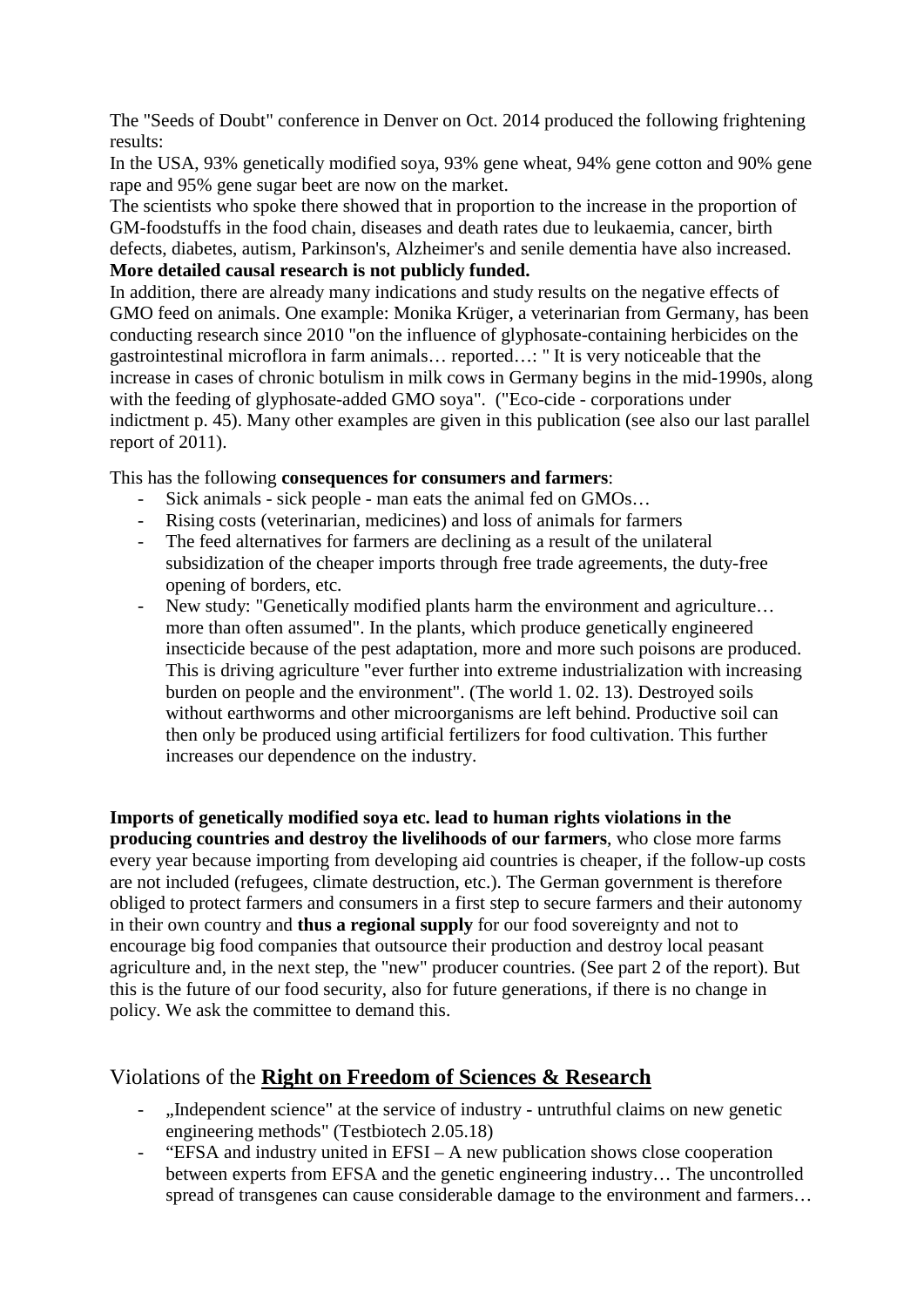[So](https://de.pons.com/übersetzung/englisch-deutsch/So) [far](https://de.pons.com/übersetzung/englisch-deutsch/far) [EFSA](https://de.pons.com/übersetzung/englisch-deutsch/EFSA) [has](https://de.pons.com/übersetzung/englisch-deutsch/has) [never](https://de.pons.com/übersetzung/englisch-deutsch/never) [seriously](https://de.pons.com/übersetzung/englisch-deutsch/seriously) [dealt](https://de.pons.com/übersetzung/englisch-deutsch/dealt) [with](https://de.pons.com/übersetzung/englisch-deutsch/with) [this](https://de.pons.com/übersetzung/englisch-deutsch/this) [topic.](https://de.pons.com/übersetzung/englisch-deutsch/topic) [If](https://de.pons.com/übersetzung/englisch-deutsch/If) [the](https://de.pons.com/übersetzung/englisch-deutsch/the) [authority](https://de.pons.com/übersetzung/englisch-deutsch/authority) [is](https://de.pons.com/übersetzung/englisch-deutsch/is) [now](https://de.pons.com/übersetzung/englisch-deutsch/now) [also](https://de.pons.com/übersetzung/englisch-deutsch/also) [carrying](https://de.pons.com/übersetzung/englisch-deutsch/carrying) [out](https://de.pons.com/übersetzung/englisch-deutsch/out) [its](https://de.pons.com/übersetzung/englisch-deutsch/its) [work](https://de.pons.com/übersetzung/englisch-deutsch/work) [in](https://de.pons.com/übersetzung/englisch-deutsch/in) [cooperation](https://de.pons.com/übersetzung/englisch-deutsch/cooperation) [with](https://de.pons.com/übersetzung/englisch-deutsch/with) [industry,](https://de.pons.com/übersetzung/englisch-deutsch/industry) [who](https://de.pons.com/übersetzung/englisch-deutsch/who) [is](https://de.pons.com/übersetzung/englisch-deutsch/is) [to](https://de.pons.com/übersetzung/englisch-deutsch/to) [assess](https://de.pons.com/übersetzung/englisch-deutsch/assess) [these](https://de.pons.com/übersetzung/englisch-deutsch/these) [risks](https://de.pons.com/übersetzung/englisch-deutsch/risks) [independently?](https://de.pons.com/übersetzung/englisch-deutsch/independently)" [Testbiotech](https://de.pons.com/übersetzung/englisch-deutsch/Testbiotech) [criticizes](https://de.pons.com/übersetzung/englisch-deutsch/criticises) [a](https://de.pons.com/übersetzung/englisch-deutsch/a) [fundamental](https://de.pons.com/übersetzung/englisch-deutsch/fundamental) [problem](https://de.pons.com/übersetzung/englisch-deutsch/problem) [with](https://de.pons.com/übersetzung/englisch-deutsch/with) [EFSA's](https://de.pons.com/übersetzung/englisch-deutsch/EFSA) [independence:](https://de.pons.com/übersetzung/englisch-deutsch/independence) ["To](https://de.pons.com/übersetzung/englisch-deutsch/To) [date,](https://de.pons.com/übersetzung/englisch-deutsch/date) [EFSA](https://de.pons.com/übersetzung/englisch-deutsch/EFSA) [has](https://de.pons.com/übersetzung/englisch-deutsch/has) [not](https://de.pons.com/übersetzung/englisch-deutsch/not) [managed](https://de.pons.com/übersetzung/englisch-deutsch/managed) [to](https://de.pons.com/übersetzung/englisch-deutsch/to) [set](https://de.pons.com/übersetzung/englisch-deutsch/set) [sufficient](https://de.pons.com/übersetzung/englisch-deutsch/sufficient) [standards](https://de.pons.com/übersetzung/englisch-deutsch/standards) [to](https://de.pons.com/übersetzung/englisch-deutsch/to) [protect](https://de.pons.com/übersetzung/englisch-deutsch/protect) [the](https://de.pons.com/übersetzung/englisch-deutsch/the) [Authority](https://de.pons.com/übersetzung/englisch-deutsch/Authority) [against](https://de.pons.com/übersetzung/englisch-deutsch/against) [the](https://de.pons.com/übersetzung/englisch-deutsch/the) [influence](https://de.pons.com/übersetzung/englisch-deutsch/influence) [of](https://de.pons.com/übersetzung/englisch-deutsch/of) [experts](https://de.pons.com/übersetzung/englisch-deutsch/experts) [who](https://de.pons.com/übersetzung/englisch-deutsch/who) [work](https://de.pons.com/übersetzung/englisch-deutsch/work) [in](https://de.pons.com/übersetzung/englisch-deutsch/in) [the](https://de.pons.com/übersetzung/englisch-deutsch/the) [interests](https://de.pons.com/übersetzung/englisch-deutsch/interests) [of](https://de.pons.com/übersetzung/englisch-deutsch/of) [industry…](https://de.pons.com/übersetzung/englisch-deutsch/industry) [There](https://de.pons.com/übersetzung/englisch-deutsch/There) [are](https://de.pons.com/übersetzung/englisch-deutsch/are) [obviously](https://de.pons.com/übersetzung/englisch-deutsch/obviously) [no](https://de.pons.com/übersetzung/englisch-deutsch/no) [restrictions](https://de.pons.com/übersetzung/englisch-deutsch/restrictions) [that](https://de.pons.com/übersetzung/englisch-deutsch/that) [effectively](https://de.pons.com/übersetzung/englisch-deutsch/effectively) [restrict](https://de.pons.com/übersetzung/englisch-deutsch/restrict) [EFSA](https://de.pons.com/übersetzung/englisch-deutsch/EFSA) [employees](https://de.pons.com/übersetzung/englisch-deutsch/employees) [working](https://de.pons.com/übersetzung/englisch-deutsch/working) [with](https://de.pons.com/übersetzung/englisch-deutsch/with) [industry](https://de.pons.com/übersetzung/englisch-deutsch/industry) [experts"](https://de.pons.com/übersetzung/englisch-deutsch/experts). Testbiotech 24.04.18

As a result, independent risk research in favor of consumers and farmers is still not common practice and thus not possible.

### 2.) **[Full](https://de.pons.com/übersetzung/englisch-deutsch/Full) [respect](https://de.pons.com/übersetzung/englisch-deutsch/respect) [for](https://de.pons.com/übersetzung/englisch-deutsch/for) [human](https://de.pons.com/übersetzung/englisch-deutsch/human) [rights](https://de.pons.com/übersetzung/englisch-deutsch/rights) [in](https://de.pons.com/übersetzung/englisch-deutsch/in) [international](https://de.pons.com/übersetzung/englisch-deutsch/international) [trade,](https://de.pons.com/übersetzung/englisch-deutsch/trade) [development](https://de.pons.com/übersetzung/englisch-deutsch/development) [aid](https://de.pons.com/übersetzung/englisch-deutsch/aid) [and](https://de.pons.com/übersetzung/englisch-deutsch/and) [agricultural](https://de.pons.com/übersetzung/englisch-deutsch/agricultural) [policy](https://de.pons.com/übersetzung/englisch-deutsch/policy) [as](https://de.pons.com/übersetzung/englisch-deutsch/as) [well](https://de.pons.com/übersetzung/englisch-deutsch/well) [as](https://de.pons.com/übersetzung/englisch-deutsch/as) [German](https://de.pons.com/übersetzung/englisch-deutsch/German) [corporations](https://de.pons.com/übersetzung/englisch-deutsch/corporations) [in](https://de.pons.com/übersetzung/englisch-deutsch/in) [development](https://de.pons.com/übersetzung/englisch-deutsch/development) [aid](https://de.pons.com/übersetzung/englisch-deutsch/aid) [countries](https://de.pons.com/übersetzung/englisch-deutsch/countries)**

### **[Corporations](https://de.pons.com/übersetzung/englisch-deutsch/Corporations) [are](https://de.pons.com/übersetzung/englisch-deutsch/are) [outsourcing](https://de.pons.com/übersetzung/englisch-deutsch/outsourcing) [cultivation](https://de.pons.com/übersetzung/englisch-deutsch/cultivation) [and](https://de.pons.com/übersetzung/englisch-deutsch/and) [animal](https://de.pons.com/übersetzung/englisch-deutsch/animal) [fattening](https://de.pons.com/übersetzung/englisch-deutsch/fattening) [to](https://de.pons.com/übersetzung/englisch-deutsch/to) [developing](https://de.pons.com/übersetzung/englisch-deutsch/developing) [countries](https://de.pons.com/übersetzung/englisch-deutsch/countries) [in](https://de.pons.com/übersetzung/englisch-deutsch/in) [order](https://de.pons.com/übersetzung/englisch-deutsch/order) [to](https://de.pons.com/übersetzung/englisch-deutsch/to) [circumvent](https://de.pons.com/übersetzung/englisch-deutsch/circumvent) [laws:](https://de.pons.com/übersetzung/englisch-deutsch/laws)**

[Since](https://de.pons.com/übersetzung/englisch-deutsch/Since) [the](https://de.pons.com/übersetzung/englisch-deutsch/the) [cultivation](https://de.pons.com/übersetzung/englisch-deutsch/cultivation) [of](https://de.pons.com/übersetzung/englisch-deutsch/of) [genetically](https://de.pons.com/übersetzung/englisch-deutsch/genetically) [modified](https://de.pons.com/übersetzung/englisch-deutsch/modified) [plants](https://de.pons.com/übersetzung/englisch-deutsch/plants) [is](https://de.pons.com/übersetzung/englisch-deutsch/is) [currently](https://de.pons.com/übersetzung/englisch-deutsch/currently) [not](https://de.pons.com/übersetzung/englisch-deutsch/not) [possible](https://de.pons.com/übersetzung/englisch-deutsch/possible) [in](https://de.pons.com/übersetzung/englisch-deutsch/in) [our](https://de.pons.com/übersetzung/englisch-deutsch/our) [country,](https://de.pons.com/übersetzung/englisch-deutsch/country) [companies](https://de.pons.com/übersetzung/englisch-deutsch/companies) [are](https://de.pons.com/übersetzung/englisch-deutsch/are) [increasingly](https://de.pons.com/übersetzung/englisch-deutsch/increasingly) [outsourcing](https://de.pons.com/übersetzung/englisch-deutsch/outsourcing) [cultivation](https://de.pons.com/übersetzung/englisch-deutsch/cultivation) [and](https://de.pons.com/übersetzung/englisch-deutsch/and) [fattening](https://de.pons.com/übersetzung/englisch-deutsch/fattening) [to](https://de.pons.com/übersetzung/englisch-deutsch/to) [developing](https://de.pons.com/übersetzung/englisch-deutsch/developing) [countries](https://de.pons.com/übersetzung/englisch-deutsch/countries) [whose](https://de.pons.com/übersetzung/englisch-deutsch/whose) [governments](https://de.pons.com/übersetzung/englisch-deutsch/governments) [support](https://de.pons.com/übersetzung/englisch-deutsch/support) [this.](https://de.pons.com/übersetzung/englisch-deutsch/this) [If](https://de.pons.com/übersetzung/englisch-deutsch/If) [national](https://de.pons.com/übersetzung/englisch-deutsch/national) [laws](https://de.pons.com/übersetzung/englisch-deutsch/laws) [on](https://de.pons.com/übersetzung/englisch-deutsch/on) [biodiversity](https://de.pons.com/übersetzung/englisch-deutsch/iodiversity) [or](https://de.pons.com/übersetzung/englisch-deutsch/or) [against](https://de.pons.com/übersetzung/englisch-deutsch/against) [genetic](https://de.pons.com/übersetzung/englisch-deutsch/genetic) [engineering](https://de.pons.com/übersetzung/englisch-deutsch/engineering) [exist](https://de.pons.com/übersetzung/englisch-deutsch/exist) [there,](https://de.pons.com/übersetzung/englisch-deutsch/there) [these](https://de.pons.com/übersetzung/englisch-deutsch/these) [are](https://de.pons.com/übersetzung/englisch-deutsch/are) [usually](https://de.pons.com/übersetzung/englisch-deutsch/sually) [ignored.](https://de.pons.com/übersetzung/englisch-deutsch/ignored) [Large](https://de.pons.com/übersetzung/englisch-deutsch/Large) [landowners](https://de.pons.com/übersetzung/englisch-deutsch/landowners) [are](https://de.pons.com/übersetzung/englisch-deutsch/are) [increasingly](https://de.pons.com/übersetzung/englisch-deutsch/increasingly) [entering](https://de.pons.com/übersetzung/englisch-deutsch/entering) [this](https://de.pons.com/übersetzung/englisch-deutsch/this) b[usiness,](https://de.pons.com/übersetzung/englisch-deutsch/siness) [which](https://de.pons.com/übersetzung/englisch-deutsch/which) [is](https://de.pons.com/übersetzung/englisch-deutsch/is) [at](https://de.pons.com/übersetzung/englisch-deutsch/at) [the](https://de.pons.com/übersetzung/englisch-deutsch/the) [expense](https://de.pons.com/übersetzung/englisch-deutsch/expense) [of](https://de.pons.com/übersetzung/englisch-deutsch/of) [small](https://de.pons.com/übersetzung/englisch-deutsch/small) [farmers](https://de.pons.com/übersetzung/englisch-deutsch/farmers) [and](https://de.pons.com/übersetzung/englisch-deutsch/and) [land](https://de.pons.com/übersetzung/englisch-deutsch/land) [for](https://de.pons.com/übersetzung/englisch-deutsch/for) [self-sufficiency](https://de.pons.com/übersetzung/englisch-deutsch/self-sufficiency) [in](https://de.pons.com/übersetzung/englisch-deutsch/in) [the](https://de.pons.com/übersetzung/englisch-deutsch/the) [countries.](https://de.pons.com/übersetzung/englisch-deutsch/countries) [Small](https://de.pons.com/übersetzung/englisch-deutsch/Small) [farmers](https://de.pons.com/übersetzung/englisch-deutsch/farmers) [are](https://de.pons.com/übersetzung/englisch-deutsch/are) [driven](https://de.pons.com/übersetzung/englisch-deutsch/driven) [off](https://de.pons.com/übersetzung/englisch-deutsch/off) [their](https://de.pons.com/übersetzung/englisch-deutsch/their) [land](https://de.pons.com/übersetzung/englisch-deutsch/land) [to](https://de.pons.com/übersetzung/englisch-deutsch/to) [make](https://de.pons.com/übersetzung/englisch-deutsch/make) [room](https://de.pons.com/übersetzung/englisch-deutsch/room) [for](https://de.pons.com/übersetzung/englisch-deutsch/for) [the](https://de.pons.com/übersetzung/englisch-deutsch/the) [export](https://de.pons.com/übersetzung/englisch-deutsch/export) [cultivation](https://de.pons.com/übersetzung/englisch-deutsch/cultivation) [of](https://de.pons.com/übersetzung/englisch-deutsch/of) [large](https://de.pons.com/übersetzung/englisch-deutsch/large) [landowners.](https://de.pons.com/übersetzung/englisch-deutsch/landowners) [Their](https://de.pons.com/übersetzung/englisch-deutsch/Their) [livelihoods](https://de.pons.com/übersetzung/englisch-deutsch/livelihoods) [are](https://de.pons.com/übersetzung/englisch-deutsch/are) [destroyed.](https://de.pons.com/übersetzung/englisch-deutsch/destroyed)

[Poverty](https://de.pons.com/übersetzung/englisch-deutsch/Poverty) [and](https://de.pons.com/übersetzung/englisch-deutsch/and) [hunger](https://de.pons.com/übersetzung/englisch-deutsch/hunger) [are](https://de.pons.com/übersetzung/englisch-deutsch/are) [rising.](https://de.pons.com/übersetzung/englisch-deutsch/rising) [Free](https://de.pons.com/übersetzung/englisch-deutsch/Free) [trade](https://de.pons.com/übersetzung/englisch-deutsch/trade) [agreements](https://de.pons.com/übersetzung/englisch-deutsch/agreements) [such](https://de.pons.com/übersetzung/englisch-deutsch/such) [as](https://de.pons.com/übersetzung/englisch-deutsch/as) [Mercosur](https://de.pons.com/übersetzung/englisch-deutsch/Mercosur) [with](https://de.pons.com/übersetzung/englisch-deutsch/with) [Brazil,](https://de.pons.com/übersetzung/englisch-deutsch/Brazil) [Ceta](https://de.pons.com/übersetzung/englisch-deutsch/Ceta) [with](https://de.pons.com/übersetzung/englisch-deutsch/with) [Canada,](https://de.pons.com/übersetzung/englisch-deutsch/Canada) [Mexico](https://de.pons.com/übersetzung/englisch-deutsch/Mexico) [etc.](https://de.pons.com/übersetzung/englisch-deutsch/etc) [will](https://de.pons.com/übersetzung/englisch-deutsch/will) [abolish](https://de.pons.com/übersetzung/englisch-deutsch/abolish) [import](https://de.pons.com/übersetzung/englisch-deutsch/import) [controls](https://de.pons.com/übersetzung/englisch-deutsch/controls) [and](https://de.pons.com/übersetzung/englisch-deutsch/and) [customs](https://de.pons.com/übersetzung/englisch-deutsch/customs) [duties](https://de.pons.com/übersetzung/englisch-deutsch/duties) [in](https://de.pons.com/übersetzung/englisch-deutsch/in) [favour](https://de.pons.com/übersetzung/englisch-deutsch/favour) [of](https://de.pons.com/übersetzung/englisch-deutsch/of) [free](https://de.pons.com/übersetzung/englisch-deutsch/free) [trade.](https://de.pons.com/übersetzung/englisch-deutsch/trade) [Limit](https://de.pons.com/übersetzung/englisch-deutsch/Limit) [values](https://de.pons.com/übersetzung/englisch-deutsch/values) [for](https://de.pons.com/übersetzung/englisch-deutsch/for) [EU](https://de.pons.com/übersetzung/englisch-deutsch/EU) [imports](https://de.pons.com/übersetzung/englisch-deutsch/imports) [will](https://de.pons.com/übersetzung/englisch-deutsch/will) [be](https://de.pons.com/übersetzung/englisch-deutsch/be) [adapted](https://de.pons.com/übersetzung/englisch-deutsch/adapted) [to](https://de.pons.com/übersetzung/englisch-deutsch/to) [the](https://de.pons.com/übersetzung/englisch-deutsch/the) [drastically](https://de.pons.com/übersetzung/englisch-deutsch/drastically) [increasing](https://de.pons.com/übersetzung/englisch-deutsch/increasing) [contamination](https://de.pons.com/übersetzung/englisch-deutsch/contamination) [due](https://de.pons.com/übersetzung/englisch-deutsch/due) [to](https://de.pons.com/übersetzung/englisch-deutsch/to) [the](https://de.pons.com/übersetzung/englisch-deutsch/the) [massive](https://de.pons.com/übersetzung/englisch-deutsch/massive) [increase](https://de.pons.com/übersetzung/englisch-deutsch/increase) [in](https://de.pons.com/übersetzung/englisch-deutsch/in) [the](https://de.pons.com/übersetzung/englisch-deutsch/the) [use](https://de.pons.com/übersetzung/englisch-deutsch/se) [of](https://de.pons.com/übersetzung/englisch-deutsch/of) [pesticides](https://de.pons.com/übersetzung/englisch-deutsch/pesticides) [in](https://de.pons.com/übersetzung/englisch-deutsch/in) [the](https://de.pons.com/übersetzung/englisch-deutsch/the) [producing](https://de.pons.com/übersetzung/englisch-deutsch/producing) [countries](https://de.pons.com/übersetzung/englisch-deutsch/countries) [\(from](https://de.pons.com/übersetzung/englisch-deutsch/from) [0.2](https://de.pons.com/übersetzung/englisch-deutsch/0.) [to](https://de.pons.com/übersetzung/englisch-deutsch/to) 20 [mg](https://de.pons.com/übersetzung/englisch-deutsch/mg) [per](https://de.pons.com/übersetzung/englisch-deutsch/per) [kg](https://de.pons.com/übersetzung/englisch-deutsch/kg) [for](https://de.pons.com/übersetzung/englisch-deutsch/for) [soya](https://de.pons.com/übersetzung/englisch-deutsch/soya) [from](https://de.pons.com/übersetzung/englisch-deutsch/from) [South](https://de.pons.com/übersetzung/englisch-deutsch/South) [America\)](https://de.pons.com/übersetzung/englisch-deutsch/America), [and](https://de.pons.com/übersetzung/englisch-deutsch/and) [will](https://de.pons.com/übersetzung/englisch-deutsch/will) [not](https://de.pons.com/übersetzung/englisch-deutsch/not) [be](https://de.pons.com/übersetzung/englisch-deutsch/be) [checked](https://de.pons.com/übersetzung/englisch-deutsch/checked) [in](https://de.pons.com/übersetzung/englisch-deutsch/in) [EU](https://de.pons.com/übersetzung/englisch-deutsch/EU) [ports](https://de.pons.com/übersetzung/englisch-deutsch/ports) [directly](https://de.pons.com/übersetzung/englisch-deutsch/directly) [upon](https://de.pons.com/übersetzung/englisch-deutsch/pon) [arrival](https://de.pons.com/übersetzung/englisch-deutsch/arrival) [of](https://de.pons.com/übersetzung/englisch-deutsch/of) [the](https://de.pons.com/übersetzung/englisch-deutsch/the) [ships,](https://de.pons.com/übersetzung/englisch-deutsch/ships) [and](https://de.pons.com/übersetzung/englisch-deutsch/and) [so](https://de.pons.com/übersetzung/englisch-deutsch/so) [on.](https://de.pons.com/übersetzung/englisch-deutsch/on)

[For](https://de.pons.com/übersetzung/englisch-deutsch/For) [example,](https://de.pons.com/übersetzung/englisch-deutsch/example) [pigs](https://de.pons.com/übersetzung/englisch-deutsch/pigs) [are](https://de.pons.com/übersetzung/englisch-deutsch/are) [bred](https://de.pons.com/übersetzung/englisch-deutsch/red) [in](https://de.pons.com/übersetzung/englisch-deutsch/in) [Mexico,](https://de.pons.com/übersetzung/englisch-deutsch/Mexico) [the](https://de.pons.com/übersetzung/englisch-deutsch/the) [number](https://de.pons.com/übersetzung/englisch-deutsch/number) [of](https://de.pons.com/übersetzung/englisch-deutsch/of) [cattle](https://de.pons.com/übersetzung/englisch-deutsch/cattle) [farms](https://de.pons.com/übersetzung/englisch-deutsch/farms) [in](https://de.pons.com/übersetzung/englisch-deutsch/in) [Argentina](https://de.pons.com/übersetzung/englisch-deutsch/Argentina) [and](https://de.pons.com/übersetzung/englisch-deutsch/and) [Brazil](https://de.pons.com/übersetzung/englisch-deutsch/Brazil) [is](https://de.pons.com/übersetzung/englisch-deutsch/is) [increasing](https://de.pons.com/übersetzung/englisch-deutsch/increasing) [at](https://de.pons.com/übersetzung/englisch-deutsch/at) [the](https://de.pons.com/übersetzung/englisch-deutsch/the) [expense](https://de.pons.com/übersetzung/englisch-deutsch/expense) [of](https://de.pons.com/übersetzung/englisch-deutsch/of) [the](https://de.pons.com/übersetzung/englisch-deutsch/the) [jungle](https://de.pons.com/übersetzung/englisch-deutsch/jungle) etc.

[The](https://de.pons.com/übersetzung/englisch-deutsch/The) [consequences](https://de.pons.com/übersetzung/englisch-deutsch/consequences) [of](https://de.pons.com/übersetzung/englisch-deutsch/of) [genetically](https://de.pons.com/übersetzung/englisch-deutsch/genetically) [modified](https://de.pons.com/übersetzung/englisch-deutsch/modified) [soya](https://de.pons.com/übersetzung/englisch-deutsch/soya) [cultivation](https://de.pons.com/übersetzung/englisch-deutsch/cultivation) [in](https://de.pons.com/übersetzung/englisch-deutsch/in) [Paraguay,](https://de.pons.com/übersetzung/englisch-deutsch/Paraguay) [Argentina](https://de.pons.com/übersetzung/englisch-deutsch/Argentina) [and](https://de.pons.com/übersetzung/englisch-deutsch/and) [Brazil](https://de.pons.com/übersetzung/englisch-deutsch/Brazil) [for](https://de.pons.com/übersetzung/englisch-deutsch/for) [exports](https://de.pons.com/übersetzung/englisch-deutsch/exports) [to](https://de.pons.com/übersetzung/englisch-deutsch/to) [Europe](https://de.pons.com/übersetzung/englisch-deutsch/Europe) [are](https://de.pons.com/übersetzung/englisch-deutsch/are) [a](https://de.pons.com/übersetzung/englisch-deutsch/a) [massive](https://de.pons.com/übersetzung/englisch-deutsch/massive) [violation](https://de.pons.com/übersetzung/englisch-deutsch/violation) [of](https://de.pons.com/übersetzung/englisch-deutsch/of) [ratified](https://de.pons.com/übersetzung/englisch-deutsch/ratified) [human](https://de.pons.com/übersetzung/englisch-deutsch/human) [rights](https://de.pons.com/übersetzung/englisch-deutsch/rights) [there.](https://de.pons.com/übersetzung/englisch-deutsch/there) [The](https://de.pons.com/übersetzung/englisch-deutsch/The) [cultivation](https://de.pons.com/übersetzung/englisch-deutsch/cultivation) [of](https://de.pons.com/übersetzung/englisch-deutsch/of) [genetically](https://de.pons.com/übersetzung/englisch-deutsch/genetically) [modified](https://de.pons.com/übersetzung/englisch-deutsch/modified) [soya](https://de.pons.com/übersetzung/englisch-deutsch/soya) [for](https://de.pons.com/übersetzung/englisch-deutsch/for) [export](https://de.pons.com/übersetzung/englisch-deutsch/export) [leads](https://de.pons.com/übersetzung/englisch-deutsch/leads) [to](https://de.pons.com/übersetzung/englisch-deutsch/to) [extensive](https://de.pons.com/übersetzung/englisch-deutsch/extensive) [clearing](https://de.pons.com/übersetzung/englisch-deutsch/clearing) [of](https://de.pons.com/übersetzung/englisch-deutsch/of) [the](https://de.pons.com/übersetzung/englisch-deutsch/the) [rainforests](https://de.pons.com/übersetzung/englisch-deutsch/rainforests) [and](https://de.pons.com/übersetzung/englisch-deutsch/and) [to](https://de.pons.com/übersetzung/englisch-deutsch/to) [the](https://de.pons.com/übersetzung/englisch-deutsch/the) [displacement](https://de.pons.com/übersetzung/englisch-deutsch/displacement) [of](https://de.pons.com/übersetzung/englisch-deutsch/of) [the](https://de.pons.com/übersetzung/englisch-deutsch/the) [people](https://de.pons.com/übersetzung/englisch-deutsch/people) [there](https://de.pons.com/übersetzung/englisch-deutsch/there) [from](https://de.pons.com/übersetzung/englisch-deutsch/from) [their](https://de.pons.com/übersetzung/englisch-deutsch/their) [land.](https://de.pons.com/übersetzung/englisch-deutsch/land)

In **Argentina**, almost 100% genetically modified varieties are used in soybean cultivation. This country is the third largest supplier of soy products worldwide, behind Brazil and the United States. At the same time, an increasing number of hungry people have been reported in recent years. Already in 2004 the soybeans crop growing took over 48% of the total arable land. Hundreds of thousand people have been expelled from their land. Poverty and malnutrition increased rapidly. Undernourishment - previously unknown in Argentina increased with the introduction of genetic engineering to 17%. In 1970 the proportion of people living below the poverty line used to be at 5%. In 2004 it was already up to 51%. The spraying of agrochemicals on soybean plantations with aeroplanes destroyed the crops of peasant, their chicken died and other animals suffered damages and there were birth defects. People suffered from severe nausea, diarrhoea, vomiting and skin lesions because of the sprayed herbicides. Vegetables turned up malformed and lakes suddenly were full of dead fish. *(Agrar Info 160 September / October 2008 p. 3).*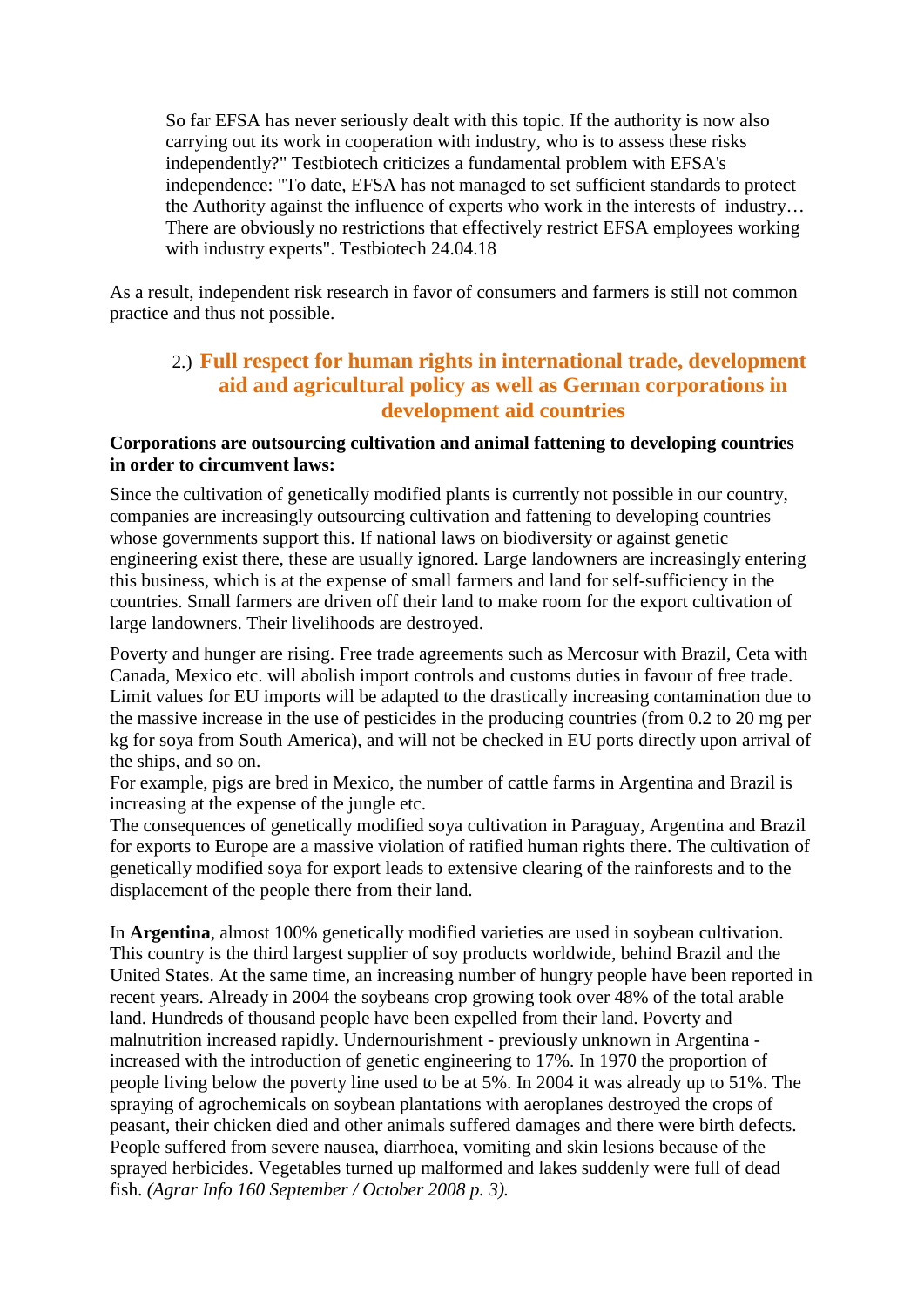["According](https://de.pons.com/übersetzung/englisch-deutsch/According) [to](https://de.pons.com/übersetzung/englisch-deutsch/to) [official](https://de.pons.com/übersetzung/englisch-deutsch/official) [figures,](https://de.pons.com/übersetzung/englisch-deutsch/figures) [since](https://de.pons.com/übersetzung/englisch-deutsch/since) [the](https://de.pons.com/übersetzung/englisch-deutsch/the) [introduction](https://de.pons.com/übersetzung/englisch-deutsch/introduction) [of](https://de.pons.com/übersetzung/englisch-deutsch/of) [transgenic](https://de.pons.com/übersetzung/englisch-deutsch/transgenic) [pesticide-dependent](https://de.pons.com/übersetzung/englisch-deutsch/pesticide-dependent) [plants](https://de.pons.com/übersetzung/englisch-deutsch/plants) [in](https://de.pons.com/übersetzung/englisch-deutsch/in) 1996, [industrial](https://de.pons.com/übersetzung/englisch-deutsch/industrial) [agriculture](https://de.pons.com/übersetzung/englisch-deutsch/agriculture) [in](https://de.pons.com/übersetzung/englisch-deutsch/in) [Argentina](https://de.pons.com/übersetzung/englisch-deutsch/Argentina) [has](https://de.pons.com/übersetzung/englisch-deutsch/has) [increased](https://de.pons.com/übersetzung/englisch-deutsch/increased) [its](https://de.pons.com/übersetzung/englisch-deutsch/its) [area](https://de.pons.com/übersetzung/englisch-deutsch/area) [under](https://de.pons.com/übersetzung/englisch-deutsch/nder) [cultivation](https://de.pons.com/übersetzung/englisch-deutsch/cultivation) [by](https://de.pons.com/übersetzung/englisch-deutsch/by) 50% [and](https://de.pons.com/übersetzung/englisch-deutsch/and) [its](https://de.pons.com/übersetzung/englisch-deutsch/its) [consumption](https://de.pons.com/übersetzung/englisch-deutsch/consumption) [of](https://de.pons.com/übersetzung/englisch-deutsch/of) [pesticides](https://de.pons.com/übersetzung/englisch-deutsch/pesticides) [by](https://de.pons.com/übersetzung/englisch-deutsch/by) 848%". (*[Damian](https://de.pons.com/übersetzung/englisch-deutsch/Damian) [Verzenassi](https://de.pons.com/übersetzung/englisch-deutsch/Verzenassi) ["Ecozid](https://de.pons.com/übersetzung/englisch-deutsch/Ecozid) [-](https://de.pons.com/übersetzung/englisch-deutsch/-) [corporations](https://de.pons.com/übersetzung/englisch-deutsch/corporations) [under](https://de.pons.com/übersetzung/englisch-deutsch/nder) [indictment"](https://de.pons.com/übersetzung/englisch-deutsch/indictment) S. 37)*

["The](https://de.pons.com/übersetzung/englisch-deutsch/The) [advancing](https://de.pons.com/übersetzung/englisch-deutsch/advancing) 'soy [front'](https://de.pons.com/übersetzung/englisch-deutsch/front) [drives](https://de.pons.com/übersetzung/englisch-deutsch/drives) [the](https://de.pons.com/übersetzung/englisch-deutsch/the) [former](https://de.pons.com/übersetzung/englisch-deutsch/former) [small](https://de.pons.com/übersetzung/englisch-deutsch/small) [farmers](https://de.pons.com/übersetzung/englisch-deutsch/farmers) [of](https://de.pons.com/übersetzung/englisch-deutsch/of) **[Paraguay](https://de.pons.com/übersetzung/englisch-deutsch/Paraguay)** [forward.](https://de.pons.com/übersetzung/englisch-deutsch/forward) [Again](https://de.pons.com/übersetzung/englisch-deutsch/Again) [and](https://de.pons.com/übersetzung/englisch-deutsch/and) [again](https://de.pons.com/übersetzung/englisch-deutsch/again) [the](https://de.pons.com/übersetzung/englisch-deutsch/the) [settlements](https://de.pons.com/übersetzung/englisch-deutsch/settlements) [of](https://de.pons.com/übersetzung/englisch-deutsch/of) [the](https://de.pons.com/übersetzung/englisch-deutsch/the) [landless](https://de.pons.com/übersetzung/englisch-deutsch/landless) [are](https://de.pons.com/übersetzung/englisch-deutsch/are) [cleared.](https://de.pons.com/übersetzung/englisch-deutsch/cleared) 116 [million](https://de.pons.com/übersetzung/englisch-deutsch/million) [tons](https://de.pons.com/übersetzung/englisch-deutsch/tonnes) of soy [were](https://de.pons.com/übersetzung/englisch-deutsch/were) [produced](https://de.pons.com/übersetzung/englisch-deutsch/produced) [in](https://de.pons.com/übersetzung/englisch-deutsch/in) [the](https://de.pons.com/übersetzung/englisch-deutsch/the) [three](https://de.pons.com/übersetzung/englisch-deutsch/three) [South](https://de.pons.com/übersetzung/englisch-deutsch/South) [American](https://de.pons.com/übersetzung/englisch-deutsch/American) [countries](https://de.pons.com/übersetzung/englisch-deutsch/countries) [in](https://de.pons.com/übersetzung/englisch-deutsch/in) 2011, [almost](https://de.pons.com/übersetzung/englisch-deutsch/almost) [all](https://de.pons.com/übersetzung/englisch-deutsch/all) [of](https://de.pons.com/übersetzung/englisch-deutsch/of) [them](https://de.pons.com/übersetzung/englisch-deutsch/them) [genetically](https://de.pons.com/übersetzung/englisch-deutsch/genetically) [modified](https://de.pons.com/übersetzung/englisch-deutsch/modified) [soy.](https://de.pons.com/übersetzung/englisch-deutsch/soya) [In](https://de.pons.com/übersetzung/englisch-deutsch/In) [Paraguay,](https://de.pons.com/übersetzung/englisch-deutsch/Paraguay) [a](https://de.pons.com/übersetzung/englisch-deutsch/a) [country](https://de.pons.com/übersetzung/englisch-deutsch/country) [with](https://de.pons.com/übersetzung/englisch-deutsch/with) [six](https://de.pons.com/übersetzung/englisch-deutsch/six) [million](https://de.pons.com/übersetzung/englisch-deutsch/million) [inhabitants,](https://de.pons.com/übersetzung/englisch-deutsch/inhabitants) [soya](https://de.pons.com/übersetzung/englisch-deutsch/soya) [fields](https://de.pons.com/übersetzung/englisch-deutsch/fields) [already](https://de.pons.com/übersetzung/englisch-deutsch/already) [account](https://de.pons.com/übersetzung/englisch-deutsch/account) [for](https://de.pons.com/übersetzung/englisch-deutsch/for) [three](https://de.pons.com/übersetzung/englisch-deutsch/three) [quarters](https://de.pons.com/übersetzung/englisch-deutsch/quarters) [of](https://de.pons.com/übersetzung/englisch-deutsch/of) [the](https://de.pons.com/übersetzung/englisch-deutsch/the) [total](https://de.pons.com/übersetzung/englisch-deutsch/total) [usable](https://de.pons.com/übersetzung/englisch-deutsch/sable) [space.](https://de.pons.com/übersetzung/englisch-deutsch/space) [Two](https://de.pons.com/übersetzung/englisch-deutsch/Two) [years](https://de.pons.com/übersetzung/englisch-deutsch/years) [ago,](https://de.pons.com/übersetzung/englisch-deutsch/ago) [agricultural](https://de.pons.com/übersetzung/englisch-deutsch/agricultural) [production](https://de.pons.com/übersetzung/englisch-deutsch/production) [grew](https://de.pons.com/übersetzung/englisch-deutsch/grew) [by](https://de.pons.com/übersetzung/englisch-deutsch/by) [an](https://de.pons.com/übersetzung/englisch-deutsch/an) [incredible](https://de.pons.com/übersetzung/englisch-deutsch/incredible) 50%. [For](https://de.pons.com/übersetzung/englisch-deutsch/For) [the](https://de.pons.com/übersetzung/englisch-deutsch/the) [Paraguayan](https://de.pons.com/übersetzung/englisch-deutsch/Paraguayan) [people](https://de.pons.com/übersetzung/englisch-deutsch/people) [this](https://de.pons.com/übersetzung/englisch-deutsch/this) [means](https://de.pons.com/übersetzung/englisch-deutsch/means) [a](https://de.pons.com/übersetzung/englisch-deutsch/a) [great](https://de.pons.com/übersetzung/englisch-deutsch/great) [loss](https://de.pons.com/übersetzung/englisch-deutsch/loss) [of](https://de.pons.com/übersetzung/englisch-deutsch/of) [cultural](https://de.pons.com/übersetzung/englisch-deutsch/cultural) [and](https://de.pons.com/übersetzung/englisch-deutsch/and) [food](https://de.pons.com/übersetzung/englisch-deutsch/food) [diversity,](https://de.pons.com/übersetzung/englisch-deutsch/diversity) [with](https://de.pons.com/übersetzung/englisch-deutsch/with) [the](https://de.pons.com/übersetzung/englisch-deutsch/the) [consequences](https://de.pons.com/übersetzung/englisch-deutsch/consequences) [of](https://de.pons.com/übersetzung/englisch-deutsch/of) [monoculture,](https://de.pons.com/übersetzung/englisch-deutsch/monoculture) [which](https://de.pons.com/übersetzung/englisch-deutsch/which) [is](https://de.pons.com/übersetzung/englisch-deutsch/is) [taxed](https://de.pons.com/übersetzung/englisch-deutsch/taxed) [from](https://de.pons.com/übersetzung/englisch-deutsch/from) [what](https://de.pons.com/übersetzung/englisch-deutsch/what) [we](https://de.pons.com/übersetzung/englisch-deutsch/we) [call](https://de.pons.com/übersetzung/englisch-deutsch/call) [the 'soy](https://de.pons.com/übersetzung/englisch-deutsch/the) [model'](https://de.pons.com/übersetzung/englisch-deutsch/model), [in](https://de.pons.com/übersetzung/englisch-deutsch/in) [order](https://de.pons.com/übersetzung/englisch-deutsch/order) [to](https://de.pons.com/übersetzung/englisch-deutsch/to) [destroy](https://de.pons.com/übersetzung/englisch-deutsch/destroy) [the](https://de.pons.com/übersetzung/englisch-deutsch/the) [traditional](https://de.pons.com/übersetzung/englisch-deutsch/traditional) [food](https://de.pons.com/übersetzung/englisch-deutsch/food) [base](https://de.pons.com/übersetzung/englisch-deutsch/ase) [of](https://de.pons.com/übersetzung/englisch-deutsch/of) [our](https://de.pons.com/übersetzung/englisch-deutsch/our) [villages,](https://de.pons.com/übersetzung/englisch-deutsch/villages) [to](https://de.pons.com/übersetzung/englisch-deutsch/to) [force](https://de.pons.com/übersetzung/englisch-deutsch/force) [the](https://de.pons.com/übersetzung/englisch-deutsch/the) [displacement](https://de.pons.com/übersetzung/englisch-deutsch/displacement) [of](https://de.pons.com/übersetzung/englisch-deutsch/of) [thousands](https://de.pons.com/übersetzung/englisch-deutsch/thousands) [of](https://de.pons.com/übersetzung/englisch-deutsch/of) families... [All](https://de.pons.com/übersetzung/englisch-deutsch/All) [this](https://de.pons.com/übersetzung/englisch-deutsch/this) [can](https://de.pons.com/übersetzung/englisch-deutsch/can) [be](https://de.pons.com/übersetzung/englisch-deutsch/be) [seen](https://de.pons.com/übersetzung/englisch-deutsch/seen) [as](https://de.pons.com/übersetzung/englisch-deutsch/as) [the](https://de.pons.com/übersetzung/englisch-deutsch/the) [stabilization](https://de.pons.com/übersetzung/englisch-deutsch/stabilization) [of](https://de.pons.com/übersetzung/englisch-deutsch/of) [a](https://de.pons.com/übersetzung/englisch-deutsch/a) [model](https://de.pons.com/übersetzung/englisch-deutsch/model) [on](https://de.pons.com/übersetzung/englisch-deutsch/on) the [part](https://de.pons.com/übersetzung/englisch-deutsch/part) of the [Paraguayan](https://de.pons.com/übersetzung/englisch-deutsch/Paraguayan) [government](https://de.pons.com/übersetzung/englisch-deutsch/government) [that](https://de.pons.com/übersetzung/englisch-deutsch/that) [leads](https://de.pons.com/übersetzung/englisch-deutsch/leads) [to](https://de.pons.com/übersetzung/englisch-deutsch/to) [serious](https://de.pons.com/übersetzung/englisch-deutsch/serious) [damage](https://de.pons.com/übersetzung/englisch-deutsch/damage) [to](https://de.pons.com/übersetzung/englisch-deutsch/to) [health,](https://de.pons.com/übersetzung/englisch-deutsch/health) [poverty,](https://de.pons.com/übersetzung/englisch-deutsch/poverty) [loss](https://de.pons.com/übersetzung/englisch-deutsch/loss) [of](https://de.pons.com/übersetzung/englisch-deutsch/of) [diversity](https://de.pons.com/übersetzung/englisch-deutsch/diversity) [and](https://de.pons.com/übersetzung/englisch-deutsch/and) [culture,](https://de.pons.com/übersetzung/englisch-deutsch/culture) [deforestation](https://de.pons.com/übersetzung/englisch-deutsch/deforestation) [and](https://de.pons.com/übersetzung/englisch-deutsch/and) [contamination,](https://de.pons.com/übersetzung/englisch-deutsch/contamination) [rural](https://de.pons.com/übersetzung/englisch-deutsch/rural) [exodus](https://de.pons.com/übersetzung/englisch-deutsch/exodus) [and](https://de.pons.com/übersetzung/englisch-deutsch/and) [growing](https://de.pons.com/übersetzung/englisch-deutsch/growing) [hunger.](https://de.pons.com/übersetzung/englisch-deutsch/hunger) ["](https://de.pons.com/übersetzung/englisch-deutsch/)

*[https://www.oekonews.at/?mdoc\\_id=1097405](https://www.oekonews.at/?mdoc_id=1097405) [Human](https://de.pons.com/übersetzung/englisch-deutsch/Human) [Rights](https://de.pons.com/übersetzung/englisch-deutsch/Rights) [Violations](https://de.pons.com/übersetzung/englisch-deutsch/Violations) [by](https://de.pons.com/übersetzung/englisch-deutsch/by) [Genetically](https://de.pons.com/übersetzung/englisch-deutsch/Genetically) [Modified](https://de.pons.com/übersetzung/englisch-deutsch/Modified) [Soy](https://de.pons.com/übersetzung/englisch-deutsch/Soy) [Imports](https://de.pons.com/übersetzung/englisch-deutsch/Imports) [Again](https://de.pons.com/übersetzung/englisch-deutsch/Again) [at](https://de.pons.com/übersetzung/englisch-deutsch/at) [the](https://de.pons.com/übersetzung/englisch-deutsch/the) [UN](https://de.pons.com/übersetzung/englisch-deutsch/UN) [Human](https://de.pons.com/übersetzung/englisch-deutsch/Human) [Rights](https://de.pons.com/übersetzung/englisch-deutsch/Rights) [Committee](https://de.pons.com/übersetzung/englisch-deutsch/Committee) 2.3.2015*

["Gensonja](https://de.pons.com/übersetzung/englisch-deutsch/Gensonja) [destroys](https://de.pons.com/übersetzung/englisch-deutsch/destroys) [our](https://de.pons.com/übersetzung/englisch-deutsch/our) [livelihoods"](https://de.pons.com/übersetzung/englisch-deutsch/livelihoods) [-](https://de.pons.com/übersetzung/englisch-deutsch/-) **[Mexican](https://de.pons.com/übersetzung/englisch-deutsch/Mexican) [beekeepers](https://de.pons.com/übersetzung/englisch-deutsch/eekeepers)** before the end [-](https://de.pons.com/übersetzung/englisch-deutsch/-) [the](https://de.pons.com/übersetzung/englisch-deutsch/the) [impact](https://de.pons.com/übersetzung/englisch-deutsch/impact) [of](https://de.pons.com/übersetzung/englisch-deutsch/of) [genetically](https://de.pons.com/übersetzung/englisch-deutsch/genetically) [modified](https://de.pons.com/übersetzung/englisch-deutsch/modified) [soybean](https://de.pons.com/übersetzung/englisch-deutsch/soybean) [cultivation](https://de.pons.com/übersetzung/englisch-deutsch/cultivation) [on](https://de.pons.com/übersetzung/englisch-deutsch/on) [the](https://de.pons.com/übersetzung/englisch-deutsch/the) [Mayan](https://de.pons.com/übersetzung/englisch-deutsch/Mayan) [communities](https://de.pons.com/übersetzung/englisch-deutsch/communities) [of](https://de.pons.com/übersetzung/englisch-deutsch/of) [the](https://de.pons.com/übersetzung/englisch-deutsch/the) [Mexican](https://de.pons.com/übersetzung/englisch-deutsch/Mexican) [peninsula](https://de.pons.com/übersetzung/englisch-deutsch/peninsula) [Yucátan](https://de.pons.com/übersetzung/englisch-deutsch/Yucátan)

[In](https://de.pons.com/übersetzung/englisch-deutsch/In) **[Colombia](https://de.pons.com/übersetzung/englisch-deutsch/Colombia)**, 70% [of](https://de.pons.com/übersetzung/englisch-deutsch/of) [the](https://de.pons.com/übersetzung/englisch-deutsch/the) [food](https://de.pons.com/übersetzung/englisch-deutsch/food) [is](https://de.pons.com/übersetzung/englisch-deutsch/is) [already](https://de.pons.com/übersetzung/englisch-deutsch/already) [imported](https://de.pons.com/übersetzung/englisch-deutsch/imported) [-](https://de.pons.com/übersetzung/englisch-deutsch/-) [and](https://de.pons.com/übersetzung/englisch-deutsch/and) [the](https://de.pons.com/übersetzung/englisch-deutsch/the) [trend](https://de.pons.com/übersetzung/englisch-deutsch/trend) [is](https://de.pons.com/übersetzung/englisch-deutsch/is) [rising](https://de.pons.com/übersetzung/englisch-deutsch/rising) [-](https://de.pons.com/übersetzung/englisch-deutsch/-) [rural](https://de.pons.com/übersetzung/englisch-deutsch/rural) [exodus](https://de.pons.com/übersetzung/englisch-deutsch/exodus) [and](https://de.pons.com/übersetzung/englisch-deutsch/and) [poverty](https://de.pons.com/übersetzung/englisch-deutsch/poverty) [are](https://de.pons.com/übersetzung/englisch-deutsch/are) [rising](https://de.pons.com/übersetzung/englisch-deutsch/rising) [dramatically.](https://de.pons.com/übersetzung/englisch-deutsch/dramatically)

[We](https://de.pons.com/übersetzung/englisch-deutsch/We) [also](https://de.pons.com/übersetzung/englisch-deutsch/also) swap [the](https://de.pons.com/übersetzung/englisch-deutsch/the) [consequences](https://de.pons.com/übersetzung/englisch-deutsch/consequences) [of](https://de.pons.com/übersetzung/englisch-deutsch/of) [agro-technology](https://de.pons.com/übersetzung/englisch-deutsch/agrotechnology) [with](https://de.pons.com/übersetzung/englisch-deutsch/with) [plant](https://de.pons.com/übersetzung/englisch-deutsch/plant) [cultivation](https://de.pons.com/übersetzung/englisch-deutsch/cultivation) [in](https://de.pons.com/übersetzung/englisch-deutsch/in) [development](https://de.pons.com/übersetzung/englisch-deutsch/development) [aid](https://de.pons.com/übersetzung/englisch-deutsch/aid) [countries:](https://de.pons.com/übersetzung/englisch-deutsch/countries) [The](https://de.pons.com/übersetzung/englisch-deutsch/The) [destruction](https://de.pons.com/übersetzung/englisch-deutsch/destruction) [of](https://de.pons.com/übersetzung/englisch-deutsch/of) [soils](https://de.pons.com/übersetzung/englisch-deutsch/soils) [through](https://de.pons.com/übersetzung/englisch-deutsch/through) [the](https://de.pons.com/übersetzung/englisch-deutsch/the) [use](https://de.pons.com/übersetzung/englisch-deutsch/se) [of](https://de.pons.com/übersetzung/englisch-deutsch/of) [agro-technology.](https://de.pons.com/übersetzung/englisch-deutsch/agro-technology) [The](https://de.pons.com/übersetzung/englisch-deutsch/The) [alternative](https://de.pons.com/übersetzung/englisch-deutsch/alternative) [Nobel](https://de.pons.com/übersetzung/englisch-deutsch/Nobel) [Prize](https://de.pons.com/übersetzung/englisch-deutsch/Prize) [winner](https://de.pons.com/übersetzung/englisch-deutsch/winner) [Vandana](https://de.pons.com/übersetzung/englisch-deutsch/Vandana) [Shiva](https://de.pons.com/übersetzung/englisch-deutsch/Shiva) [has](https://de.pons.com/übersetzung/englisch-deutsch/has) [prepared](https://de.pons.com/übersetzung/englisch-deutsch/prepared) [a](https://de.pons.com/übersetzung/englisch-deutsch/a) [long-term](https://de.pons.com/übersetzung/englisch-deutsch/long-term) [study](https://de.pons.com/übersetzung/englisch-deutsch/study) [which](https://de.pons.com/übersetzung/englisch-deutsch/which) [makes](https://de.pons.com/übersetzung/englisch-deutsch/makes) [clear](https://de.pons.com/übersetzung/englisch-deutsch/clear) [that](https://de.pons.com/übersetzung/englisch-deutsch/that) [the](https://de.pons.com/übersetzung/englisch-deutsch/the) [soil](https://de.pons.com/übersetzung/englisch-deutsch/soil) [is](https://de.pons.com/übersetzung/englisch-deutsch/is) [completely](https://de.pons.com/übersetzung/englisch-deutsch/completely) [destroyed](https://de.pons.com/übersetzung/englisch-deutsch/destroyed) [after](https://de.pons.com/übersetzung/englisch-deutsch/after) 10 [years](https://de.pons.com/übersetzung/englisch-deutsch/years) [of](https://de.pons.com/übersetzung/englisch-deutsch/of) [cultivation](https://de.pons.com/übersetzung/englisch-deutsch/cultivation) [of](https://de.pons.com/übersetzung/englisch-deutsch/of) [genetically](https://de.pons.com/übersetzung/englisch-deutsch/genetically) [modified](https://de.pons.com/übersetzung/englisch-deutsch/modified) [plants](https://de.pons.com/übersetzung/englisch-deutsch/plants) [at](https://de.pons.com/übersetzung/englisch-deutsch/at) [the](https://de.pons.com/übersetzung/englisch-deutsch/the) [latest](https://de.pons.com/übersetzung/englisch-deutsch/latest) [and](https://de.pons.com/übersetzung/englisch-deutsch/and) [can](https://de.pons.com/übersetzung/englisch-deutsch/can) [no](https://de.pons.com/übersetzung/englisch-deutsch/no) [longer](https://de.pons.com/übersetzung/englisch-deutsch/longer) [be](https://de.pons.com/übersetzung/englisch-deutsch/be) [used](https://de.pons.com/übersetzung/englisch-deutsch/sed) [for](https://de.pons.com/übersetzung/englisch-deutsch/for) [food](https://de.pons.com/übersetzung/englisch-deutsch/food) [production.](https://de.pons.com/übersetzung/englisch-deutsch/production) [The](https://de.pons.com/übersetzung/englisch-deutsch/The) [ground](https://de.pons.com/übersetzung/englisch-deutsch/ground) [is](https://de.pons.com/übersetzung/englisch-deutsch/is) [dead.](https://de.pons.com/übersetzung/englisch-deutsch/dead)

[In](https://de.pons.com/übersetzung/englisch-deutsch/In) **[Brazil](https://de.pons.com/übersetzung/englisch-deutsch/Brazil)**, [this](https://de.pons.com/übersetzung/englisch-deutsch/this) [already](https://de.pons.com/übersetzung/englisch-deutsch/already) [affects](https://de.pons.com/übersetzung/englisch-deutsch/affects) [an](https://de.pons.com/übersetzung/englisch-deutsch/an) [area](https://de.pons.com/übersetzung/englisch-deutsch/area) [as](https://de.pons.com/übersetzung/englisch-deutsch/as) [large](https://de.pons.com/übersetzung/englisch-deutsch/large) [as](https://de.pons.com/übersetzung/englisch-deutsch/as) [France.](https://de.pons.com/übersetzung/englisch-deutsch/France) [As](https://de.pons.com/übersetzung/englisch-deutsch/As) [a](https://de.pons.com/übersetzung/englisch-deutsch/a) [result,](https://de.pons.com/übersetzung/englisch-deutsch/result) [the](https://de.pons.com/übersetzung/englisch-deutsch/the) [primeval](https://de.pons.com/übersetzung/englisch-deutsch/primeval) [forest](https://de.pons.com/übersetzung/englisch-deutsch/forest) [is](https://de.pons.com/übersetzung/englisch-deutsch/is) [being](https://de.pons.com/übersetzung/englisch-deutsch/eing) [cleared](https://de.pons.com/übersetzung/englisch-deutsch/cleared) [more](https://de.pons.com/übersetzung/englisch-deutsch/more) [and](https://de.pons.com/übersetzung/englisch-deutsch/and) [more](https://de.pons.com/übersetzung/englisch-deutsch/more) [and](https://de.pons.com/übersetzung/englisch-deutsch/and) [more](https://de.pons.com/übersetzung/englisch-deutsch/more) [people](https://de.pons.com/übersetzung/englisch-deutsch/people) [are](https://de.pons.com/übersetzung/englisch-deutsch/are) [being](https://de.pons.com/übersetzung/englisch-deutsch/eing) [driven](https://de.pons.com/übersetzung/englisch-deutsch/driven) [out](https://de.pons.com/übersetzung/englisch-deutsch/out) [for](https://de.pons.com/übersetzung/englisch-deutsch/for) [new](https://de.pons.com/übersetzung/englisch-deutsch/new) [areas](https://de.pons.com/übersetzung/englisch-deutsch/areas) [for](https://de.pons.com/übersetzung/englisch-deutsch/for) [the](https://de.pons.com/übersetzung/englisch-deutsch/the) [cultivation](https://de.pons.com/übersetzung/englisch-deutsch/cultivation) [of](https://de.pons.com/übersetzung/englisch-deutsch/of) [genetically](https://de.pons.com/übersetzung/englisch-deutsch/genetically) [modified](https://de.pons.com/übersetzung/englisch-deutsch/modified) [soya](https://de.pons.com/übersetzung/englisch-deutsch/soya) [by](https://de.pons.com/übersetzung/englisch-deutsch/by) [the](https://de.pons.com/übersetzung/englisch-deutsch/the) [large](https://de.pons.com/übersetzung/englisch-deutsch/large) [landowners.](https://de.pons.com/übersetzung/englisch-deutsch/landowners) [In](https://de.pons.com/übersetzung/englisch-deutsch/In) [Brazil,](https://de.pons.com/übersetzung/englisch-deutsch/Brazil) [the](https://de.pons.com/übersetzung/englisch-deutsch/the) [areas](https://de.pons.com/übersetzung/englisch-deutsch/areas) [can](https://de.pons.com/übersetzung/englisch-deutsch/can) [no](https://de.pons.com/übersetzung/englisch-deutsch/no) [longer](https://de.pons.com/übersetzung/englisch-deutsch/longer) [be](https://de.pons.com/übersetzung/englisch-deutsch/be) [used](https://de.pons.com/übersetzung/englisch-deutsch/sed) [after](https://de.pons.com/übersetzung/englisch-deutsch/after) [only](https://de.pons.com/übersetzung/englisch-deutsch/only) 5 [years.](https://de.pons.com/übersetzung/englisch-deutsch/years) [Pesticide](https://de.pons.com/übersetzung/englisch-deutsch/Pesticide) [use](https://de.pons.com/übersetzung/englisch-deutsch/se) [here](https://de.pons.com/übersetzung/englisch-deutsch/here) [has](https://de.pons.com/übersetzung/englisch-deutsch/has) [increased](https://de.pons.com/übersetzung/englisch-deutsch/increased) [by](https://de.pons.com/übersetzung/englisch-deutsch/by) 218% [in](https://de.pons.com/übersetzung/englisch-deutsch/in) [genetically](https://de.pons.com/übersetzung/englisch-deutsch/genetically) [modified](https://de.pons.com/übersetzung/englisch-deutsch/modified) [soybean](https://de.pons.com/übersetzung/englisch-deutsch/soybean) [cultivation](https://de.pons.com/übersetzung/englisch-deutsch/cultivation) [-](https://de.pons.com/übersetzung/englisch-deutsch/-) [Monsanto's](https://de.pons.com/übersetzung/englisch-deutsch/Monsanto) [sales](https://de.pons.com/übersetzung/englisch-deutsch/sales) [in](https://de.pons.com/übersetzung/englisch-deutsch/in) 2014 [amounted](https://de.pons.com/übersetzung/englisch-deutsch/amounted) [to](https://de.pons.com/übersetzung/englisch-deutsch/to) 70 [billion](https://de.pons.com/übersetzung/englisch-deutsch/illion) [dollars!](https://de.pons.com/übersetzung/englisch-deutsch/dollars)

#### **[Destruction](https://de.pons.com/übersetzung/englisch-deutsch/Destruction) [of](https://de.pons.com/übersetzung/englisch-deutsch/of) [soils](https://de.pons.com/übersetzung/englisch-deutsch/soils) [-](https://de.pons.com/übersetzung/englisch-deutsch/-) [Destruction](https://de.pons.com/übersetzung/englisch-deutsch/Destruction) [of](https://de.pons.com/übersetzung/englisch-deutsch/of) [livelihoods](https://de.pons.com/übersetzung/englisch-deutsch/livelihoods) [-](https://de.pons.com/übersetzung/englisch-deutsch/-) [Rising](https://de.pons.com/übersetzung/englisch-deutsch/Rising) [refugee](https://de.pons.com/übersetzung/englisch-deutsch/refugee) [flows](https://de.pons.com/übersetzung/englisch-deutsch/flows) [worldwide.](https://de.pons.com/übersetzung/englisch-deutsch/worldwide)**

[A](https://de.pons.com/übersetzung/englisch-deutsch/A) [new](https://de.pons.com/übersetzung/englisch-deutsch/new) [study](https://de.pons.com/übersetzung/englisch-deutsch/study) [shows](https://de.pons.com/übersetzung/englisch-deutsch/shows) "[…that](https://de.pons.com/übersetzung/englisch-deutsch/that) [the](https://de.pons.com/übersetzung/englisch-deutsch/the) [destruction](https://de.pons.com/übersetzung/englisch-deutsch/destruction) [of](https://de.pons.com/übersetzung/englisch-deutsch/of) [fertile](https://de.pons.com/übersetzung/englisch-deutsch/fertile) [soils](https://de.pons.com/übersetzung/englisch-deutsch/soils) [over](https://de.pons.com/übersetzung/englisch-deutsch/over) [the](https://de.pons.com/übersetzung/englisch-deutsch/the) [next](https://de.pons.com/übersetzung/englisch-deutsch/next) [ten](https://de.pons.com/übersetzung/englisch-deutsch/ten) [years](https://de.pons.com/übersetzung/englisch-deutsch/years) [will](https://de.pons.com/übersetzung/englisch-deutsch/will) [force](https://de.pons.com/übersetzung/englisch-deutsch/force) 50 [million](https://de.pons.com/übersetzung/englisch-deutsch/million) [people](https://de.pons.com/übersetzung/englisch-deutsch/people) [to](https://de.pons.com/übersetzung/englisch-deutsch/to) [flee](https://de.pons.com/übersetzung/englisch-deutsch/flee) [their](https://de.pons.com/übersetzung/englisch-deutsch/their) [homes](https://de.pons.com/übersetzung/englisch-deutsch/homes) [because](https://de.pons.com/übersetzung/englisch-deutsch/ecause) [they](https://de.pons.com/übersetzung/englisch-deutsch/they) [can](https://de.pons.com/übersetzung/englisch-deutsch/can) [no](https://de.pons.com/übersetzung/englisch-deutsch/no) [longer](https://de.pons.com/übersetzung/englisch-deutsch/longer) [grow](https://de.pons.com/übersetzung/englisch-deutsch/grow) [enough](https://de.pons.com/übersetzung/englisch-deutsch/enough) [food.](https://de.pons.com/übersetzung/englisch-deutsch/food) [From](https://de.pons.com/übersetzung/englisch-deutsch/From) [an](https://de.pons.com/übersetzung/englisch-deutsch/an) [economic](https://de.pons.com/übersetzung/englisch-deutsch/economic) [point](https://de.pons.com/übersetzung/englisch-deutsch/point) [of](https://de.pons.com/übersetzung/englisch-deutsch/of) [view,](https://de.pons.com/übersetzung/englisch-deutsch/view) [the](https://de.pons.com/übersetzung/englisch-deutsch/the) [loss](https://de.pons.com/übersetzung/englisch-deutsch/loss) [of](https://de.pons.com/übersetzung/englisch-deutsch/of) [space](https://de.pons.com/übersetzung/englisch-deutsch/space) [costs](https://de.pons.com/übersetzung/englisch-deutsch/costs) [between](https://de.pons.com/übersetzung/englisch-deutsch/etween) [5.6](https://de.pons.com/übersetzung/englisch-deutsch/5.) [and](https://de.pons.com/übersetzung/englisch-deutsch/and) [9.4](https://de.pons.com/übersetzung/englisch-deutsch/9.) [trillion](https://de.pons.com/übersetzung/englisch-deutsch/trillion) [euros](https://de.pons.com/übersetzung/englisch-deutsch/euros) [a](https://de.pons.com/übersetzung/englisch-deutsch/a) [year.](https://de.pons.com/übersetzung/englisch-deutsch/year) [This](https://de.pons.com/übersetzung/englisch-deutsch/This) [corresponds](https://de.pons.com/übersetzung/englisch-deutsch/corresponds) [to](https://de.pons.com/übersetzung/englisch-deutsch/to) 10 [-](https://de.pons.com/übersetzung/englisch-deutsch/-) 17 [%](https://de.pons.com/übersetzung/englisch-deutsch/%25) [of](https://de.pons.com/übersetzung/englisch-deutsch/of) [the](https://de.pons.com/übersetzung/englisch-deutsch/the) [world's](https://de.pons.com/übersetzung/englisch-deutsch/world) [gross](https://de.pons.com/übersetzung/englisch-deutsch/gross) [national](https://de.pons.com/übersetzung/englisch-deutsch/national) [product.](https://de.pons.com/übersetzung/englisch-deutsch/product) [.](https://de.pons.com/übersetzung/englisch-deutsch/) [.](https://de.pons.com/übersetzung/englisch-deutsch/) [.](https://de.pons.com/übersetzung/englisch-deutsch/) [according](https://de.pons.com/übersetzung/englisch-deutsch/According) [to](https://de.pons.com/übersetzung/englisch-deutsch/to) [the](https://de.pons.com/übersetzung/englisch-deutsch/the) [ELD](https://de.pons.com/übersetzung/englisch-deutsch/ELD) [report,](https://de.pons.com/übersetzung/englisch-deutsch/report) 52% [of](https://de.pons.com/übersetzung/englisch-deutsch/of) [the](https://de.pons.com/übersetzung/englisch-deutsch/the) [world's](https://de.pons.com/übersetzung/englisch-deutsch/world) [fertile](https://de.pons.com/übersetzung/englisch-deutsch/fertile) [farmland](https://de.pons.com/übersetzung/englisch-deutsch/farmland) [is](https://de.pons.com/übersetzung/englisch-deutsch/is) [already](https://de.pons.com/übersetzung/englisch-deutsch/already) ["moderately](https://de.pons.com/übersetzung/englisch-deutsch/moderately) [or](https://de.pons.com/übersetzung/englisch-deutsch/or) [severely](https://de.pons.com/übersetzung/englisch-deutsch/severely) [affected"](https://de.pons.com/übersetzung/englisch-deutsch/affected). (SZ 16.09.15 S. 16).

The GM agro-biotechnology accelerates the extinction of small farmers around the world. Deforestation, an increasing use of pesticides, destruction of livelihoods of indigenous peoples, small farmers and peasants, land concentration, slave labour, the rural exodus and increasing poverty in the countryside are the effects already abundantly demonstrated of the consequences of an agro-industrial model of transgenic monoculture.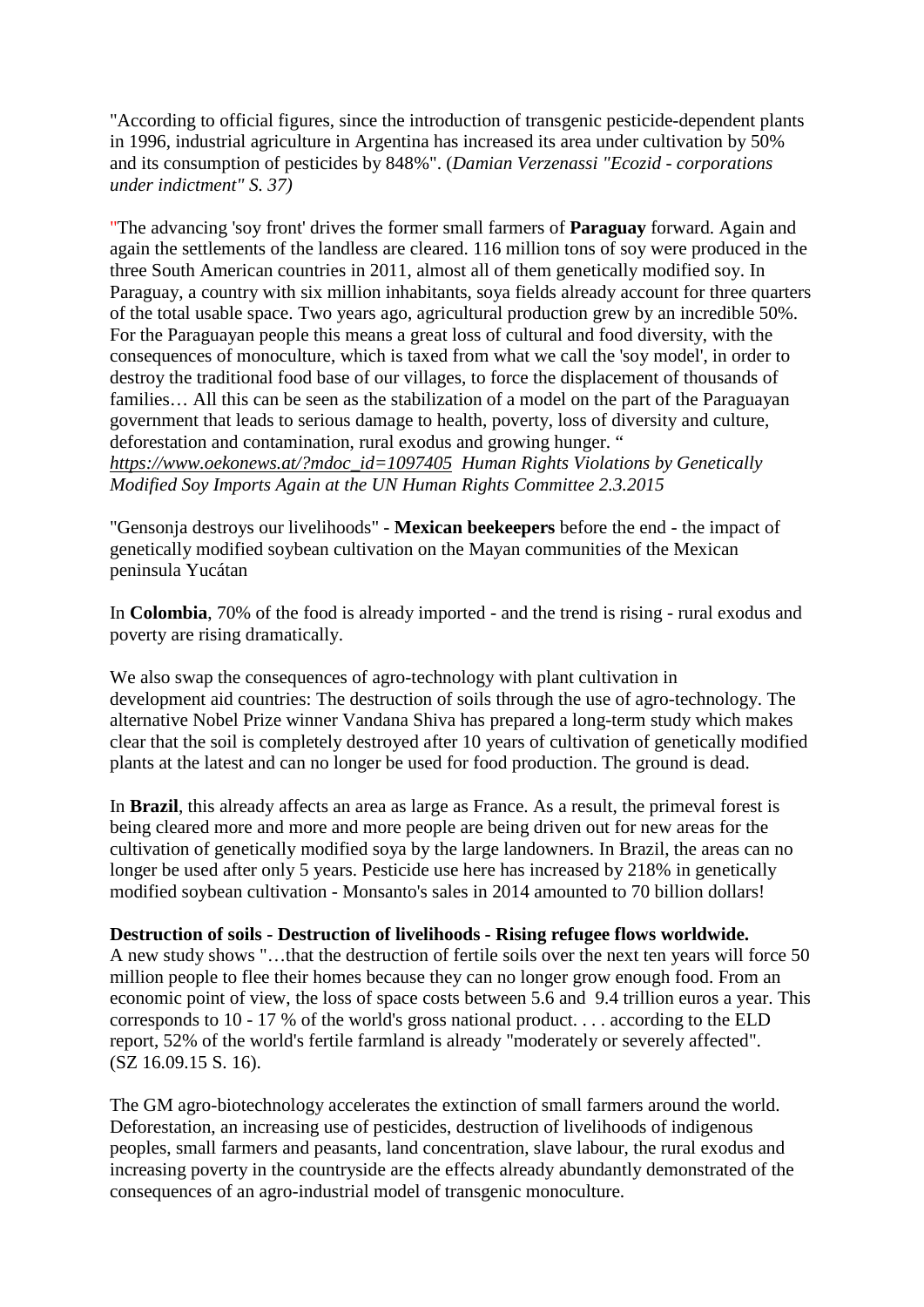[This](https://de.pons.com/übersetzung/englisch-deutsch/This) [means](https://de.pons.com/übersetzung/englisch-deutsch/means) [that](https://de.pons.com/übersetzung/englisch-deutsch/that) [genetically](https://de.pons.com/übersetzung/englisch-deutsch/genetically) [modified](https://de.pons.com/übersetzung/englisch-deutsch/modified) [soy](https://de.pons.com/übersetzung/englisch-deutsch/soy) [imports](https://de.pons.com/übersetzung/englisch-deutsch/imports) [from](https://de.pons.com/übersetzung/englisch-deutsch/from) [countries](https://de.pons.com/übersetzung/englisch-deutsch/countries) [such](https://de.pons.com/übersetzung/englisch-deutsch/such) [as](https://de.pons.com/übersetzung/englisch-deutsch/as) [Argentina,](https://de.pons.com/übersetzung/englisch-deutsch/Argentina) [Paraguay](https://de.pons.com/übersetzung/englisch-deutsch/Paraguay) [and](https://de.pons.com/übersetzung/englisch-deutsch/and) [Brazil](https://de.pons.com/übersetzung/englisch-deutsch/Brazil) [to](https://de.pons.com/übersetzung/englisch-deutsch/to) [Germany](https://de.pons.com/übersetzung/englisch-deutsch/Germany) [and](https://de.pons.com/übersetzung/englisch-deutsch/and) [Austria](https://de.pons.com/übersetzung/englisch-deutsch/Austria) [must](https://de.pons.com/übersetzung/englisch-deutsch/must) [be](https://de.pons.com/übersetzung/englisch-deutsch/be) [stopped](https://de.pons.com/übersetzung/englisch-deutsch/stopped) [immediately](https://de.pons.com/übersetzung/englisch-deutsch/immediately) [in](https://de.pons.com/übersetzung/englisch-deutsch/in) [order](https://de.pons.com/übersetzung/englisch-deutsch/order) [to](https://de.pons.com/übersetzung/englisch-deutsch/to) [put](https://de.pons.com/übersetzung/englisch-deutsch/put) [an](https://de.pons.com/übersetzung/englisch-deutsch/an) [immediate](https://de.pons.com/übersetzung/englisch-deutsch/immediate) [end](https://de.pons.com/übersetzung/englisch-deutsch/end) [to](https://de.pons.com/übersetzung/englisch-deutsch/to) [the](https://de.pons.com/übersetzung/englisch-deutsch/the) [associated](https://de.pons.com/übersetzung/englisch-deutsch/associated) [displacement](https://de.pons.com/übersetzung/englisch-deutsch/displacement) [and](https://de.pons.com/übersetzung/englisch-deutsch/and) [migration](https://de.pons.com/übersetzung/englisch-deutsch/migration) [into](https://de.pons.com/übersetzung/englisch-deutsch/into) [the](https://de.pons.com/übersetzung/englisch-deutsch/the) [slums,](https://de.pons.com/übersetzung/englisch-deutsch/slums) [the](https://de.pons.com/übersetzung/englisch-deutsch/the) [increasing](https://de.pons.com/übersetzung/englisch-deutsch/increasing) [poverty,](https://de.pons.com/übersetzung/englisch-deutsch/poverty) [the](https://de.pons.com/übersetzung/englisch-deutsch/the) [poisoning](https://de.pons.com/übersetzung/englisch-deutsch/poisoning) [of](https://de.pons.com/übersetzung/englisch-deutsch/of) [soils](https://de.pons.com/übersetzung/englisch-deutsch/soils) [and](https://de.pons.com/übersetzung/englisch-deutsch/and) [water](https://de.pons.com/übersetzung/englisch-deutsch/water) [and](https://de.pons.com/übersetzung/englisch-deutsch/and) [of](https://de.pons.com/übersetzung/englisch-deutsch/of) [people](https://de.pons.com/übersetzung/englisch-deutsch/people) [by](https://de.pons.com/übersetzung/englisch-deutsch/by) [genetically](https://de.pons.com/übersetzung/englisch-deutsch/genetically) [modified](https://de.pons.com/übersetzung/englisch-deutsch/modified) [plants](https://de.pons.com/übersetzung/englisch-deutsch/plants) [and](https://de.pons.com/übersetzung/englisch-deutsch/and) [pesticides,](https://de.pons.com/übersetzung/englisch-deutsch/pesticides) [which](https://de.pons.com/übersetzung/englisch-deutsch/which) [have](https://de.pons.com/übersetzung/englisch-deutsch/have) [increased](https://de.pons.com/übersetzung/englisch-deutsch/increased) [many](https://de.pons.com/übersetzung/englisch-deutsch/many) [times](https://de.pons.com/übersetzung/englisch-deutsch/times) [over](https://de.pons.com/übersetzung/englisch-deutsch/over) [in](https://de.pons.com/übersetzung/englisch-deutsch/in) [connection](https://de.pons.com/übersetzung/englisch-deutsch/connection) [with](https://de.pons.com/übersetzung/englisch-deutsch/with) [genetically](https://de.pons.com/übersetzung/englisch-deutsch/genetically) [modified](https://de.pons.com/übersetzung/englisch-deutsch/modified) [crops.](https://de.pons.com/übersetzung/englisch-deutsch/crops)

### **[Bayer-Monsanto](https://de.pons.com/übersetzung/englisch-deutsch/Bayer-Monsanto) fusion [-](https://de.pons.com/übersetzung/englisch-deutsch/-) [a](https://de.pons.com/übersetzung/englisch-deutsch/a) [corporate](https://de.pons.com/übersetzung/englisch-deutsch/corporate) [decision](https://de.pons.com/übersetzung/englisch-deutsch/decision) [with](https://de.pons.com/übersetzung/englisch-deutsch/with) [far-reaching](https://de.pons.com/übersetzung/englisch-deutsch/far-reaching) [consequences](https://de.pons.com/übersetzung/englisch-deutsch/consequences) [-](https://de.pons.com/übersetzung/englisch-deutsch/-) [also](https://de.pons.com/übersetzung/englisch-deutsch/also) [for](https://de.pons.com/übersetzung/englisch-deutsch/for) [human](https://de.pons.com/übersetzung/englisch-deutsch/human) [rights](https://de.pons.com/übersetzung/englisch-deutsch/rights)**

["With](https://de.pons.com/übersetzung/englisch-deutsch/With) [this](https://de.pons.com/übersetzung/englisch-deutsch/this) [decision](https://de.pons.com/übersetzung/englisch-deutsch/decision) [the…](https://de.pons.com/übersetzung/englisch-deutsch/the) [farmers](https://de.pons.com/übersetzung/englisch-deutsch/farmers) [face](https://de.pons.com/übersetzung/englisch-deutsch/face) [even](https://de.pons.com/übersetzung/englisch-deutsch/even) [more](https://de.pons.com/übersetzung/englisch-deutsch/more) [dependencies,](https://de.pons.com/übersetzung/englisch-deutsch/dependencies) [a](https://de.pons.com/übersetzung/englisch-deutsch/a) [further](https://de.pons.com/übersetzung/englisch-deutsch/further) [restriction](https://de.pons.com/übersetzung/englisch-deutsch/restriction) [of](https://de.pons.com/übersetzung/englisch-deutsch/of) [variety](https://de.pons.com/übersetzung/englisch-deutsch/variety) [selection](https://de.pons.com/übersetzung/englisch-deutsch/selection) [and](https://de.pons.com/übersetzung/englisch-deutsch/and) [diversity,](https://de.pons.com/übersetzung/englisch-deutsch/diversity)… [price](https://de.pons.com/übersetzung/englisch-deutsch/price) [dictates,](https://de.pons.com/übersetzung/englisch-deutsch/dictates) [aggravation](https://de.pons.com/übersetzung/englisch-deutsch/aggravation) [of](https://de.pons.com/übersetzung/englisch-deutsch/of) [the](https://de.pons.com/übersetzung/englisch-deutsch/the) [patent](https://de.pons.com/übersetzung/englisch-deutsch/patent) [situation](https://de.pons.com/übersetzung/englisch-deutsch/situation) [and](https://de.pons.com/übersetzung/englisch-deutsch/and) [monopoly](https://de.pons.com/übersetzung/englisch-deutsch/monopoly) [formation](https://de.pons.com/übersetzung/englisch-deutsch/formation) [in](https://de.pons.com/übersetzung/englisch-deutsch/in) [the](https://de.pons.com/übersetzung/englisch-deutsch/the) [field…](https://de.pons.com/übersetzung/englisch-deutsch/field) [of](https://de.pons.com/übersetzung/englisch-deutsch/of) [agriculture.](https://de.pons.com/übersetzung/englisch-deutsch/agriculture) [We](https://de.pons.com/übersetzung/englisch-deutsch/We) [will](https://de.pons.com/übersetzung/englisch-deutsch/will) [not](https://de.pons.com/übersetzung/englisch-deutsch/not) [allow](https://de.pons.com/übersetzung/englisch-deutsch/allow) [multinationals](https://de.pons.com/übersetzung/englisch-deutsch/multinationals) [to](https://de.pons.com/übersetzung/englisch-deutsch/to) [decide](https://de.pons.com/übersetzung/englisch-deutsch/decide) [what](https://de.pons.com/übersetzung/englisch-deutsch/what) [to](https://de.pons.com/übersetzung/englisch-deutsch/to) [put](https://de.pons.com/übersetzung/englisch-deutsch/put) [on](https://de.pons.com/übersetzung/englisch-deutsch/on) [our](https://de.pons.com/übersetzung/englisch-deutsch/our) [fields](https://de.pons.com/übersetzung/englisch-deutsch/fields) [and](https://de.pons.com/übersetzung/englisch-deutsch/and) [plates](https://de.pons.com/übersetzung/englisch-deutsch/plates) [in](https://de.pons.com/übersetzung/englisch-deutsch/in) [the](https://de.pons.com/übersetzung/englisch-deutsch/the) [future.](https://de.pons.com/übersetzung/englisch-deutsch/future) ["](https://de.pons.com/übersetzung/englisch-deutsch/) *[\(ABL](https://de.pons.com/übersetzung/englisch-deutsch/ABL) [-](https://de.pons.com/übersetzung/englisch-deutsch/-) [Working](https://de.pons.com/übersetzung/englisch-deutsch/Working) [Group](https://de.pons.com/übersetzung/englisch-deutsch/Group) [on](https://de.pons.com/übersetzung/englisch-deutsch/on) [Rural](https://de.pons.com/übersetzung/englisch-deutsch/Rural) [Agriculture](https://de.pons.com/übersetzung/englisch-deutsch/Agriculture) [-Press](https://de.pons.com/übersetzung/englisch-deutsch/Press) [Release](https://de.pons.com/übersetzung/englisch-deutsch/Release) 21. [3.](https://de.pons.com/übersetzung/englisch-deutsch/3.) 18)*

**[A](https://de.pons.com/übersetzung/englisch-deutsch/A) [new](https://de.pons.com/übersetzung/englisch-deutsch/new) [responsibility](https://de.pons.com/übersetzung/englisch-deutsch/responsibility) [of](https://de.pons.com/übersetzung/englisch-deutsch/of) [Germany](https://de.pons.com/übersetzung/englisch-deutsch/Germany) [is](https://de.pons.com/übersetzung/englisch-deutsch/is) [the](https://de.pons.com/übersetzung/englisch-deutsch/the) Monsanto-Bayer-Fusion. [This](https://de.pons.com/übersetzung/englisch-deutsch/This) [means](https://de.pons.com/übersetzung/englisch-deutsch/means) [that](https://de.pons.com/übersetzung/englisch-deutsch/that) [it](https://de.pons.com/übersetzung/englisch-deutsch/it) [is](https://de.pons.com/übersetzung/englisch-deutsch/is) [directly](https://de.pons.com/übersetzung/englisch-deutsch/directly) [responsible](https://de.pons.com/übersetzung/englisch-deutsch/responsible) [for](https://de.pons.com/übersetzung/englisch-deutsch/for) [the](https://de.pons.com/übersetzung/englisch-deutsch/the) [largest](https://de.pons.com/übersetzung/englisch-deutsch/largest) [corporate](https://de.pons.com/übersetzung/englisch-deutsch/corporate) [player](https://de.pons.com/übersetzung/englisch-deutsch/player) [in](https://de.pons.com/übersetzung/englisch-deutsch/in) [the](https://de.pons.com/übersetzung/englisch-deutsch/the) [field](https://de.pons.com/übersetzung/englisch-deutsch/field) [of](https://de.pons.com/übersetzung/englisch-deutsch/of) [agrotechnology.](https://de.pons.com/übersetzung/englisch-deutsch/agrotechnology)** [The](https://de.pons.com/übersetzung/englisch-deutsch/The) [market](https://de.pons.com/übersetzung/englisch-deutsch/market) [power](https://de.pons.com/übersetzung/englisch-deutsch/power) [of](https://de.pons.com/übersetzung/englisch-deutsch/of) [Bayer-Monsanto](https://de.pons.com/übersetzung/englisch-deutsch/Bayer-Monsanto) [resulting](https://de.pons.com/übersetzung/englisch-deutsch/resulting) [from](https://de.pons.com/übersetzung/englisch-deutsch/from) fusion [worsens](https://de.pons.com/übersetzung/englisch-deutsch/worsens) [the](https://de.pons.com/übersetzung/englisch-deutsch/the) [implementation](https://de.pons.com/übersetzung/englisch-deutsch/implementation) [of](https://de.pons.com/übersetzung/englisch-deutsch/of) [human](https://de.pons.com/übersetzung/englisch-deutsch/human) [rights](https://de.pons.com/übersetzung/englisch-deutsch/rights) [worldwide](https://de.pons.com/übersetzung/englisch-deutsch/worldwide) [even](https://de.pons.com/übersetzung/englisch-deutsch/even) [more](https://de.pons.com/übersetzung/englisch-deutsch/more) [-](https://de.pons.com/übersetzung/englisch-deutsch/-) [the](https://de.pons.com/übersetzung/englisch-deutsch/the) [German](https://de.pons.com/übersetzung/englisch-deutsch/German) [government](https://de.pons.com/übersetzung/englisch-deutsch/government) [must](https://de.pons.com/übersetzung/englisch-deutsch/must) [act](https://de.pons.com/übersetzung/englisch-deutsch/act) [now:](https://de.pons.com/übersetzung/englisch-deutsch/now)

" **[The](https://de.pons.com/übersetzung/englisch-deutsch/The) [committee](https://de.pons.com/übersetzung/englisch-deutsch/committee) [is](https://de.pons.com/übersetzung/englisch-deutsch/is) [urging](https://de.pons.com/übersetzung/englisch-deutsch/rging) [the](https://de.pons.com/übersetzung/englisch-deutsch/the) [government](https://de.pons.com/übersetzung/englisch-deutsch/government)**… [to](https://de.pons.com/übersetzung/englisch-deutsch/to) [take](https://de.pons.com/übersetzung/englisch-deutsch/take) [all](https://de.pons.com/übersetzung/englisch-deutsch/all) [necessary](https://de.pons.com/übersetzung/englisch-deutsch/necessary) [measures](https://de.pons.com/übersetzung/englisch-deutsch/measures) [against](https://de.pons.com/übersetzung/englisch-deutsch/against) [extreme](https://de.pons.com/übersetzung/englisch-deutsch/extreme) [poverty](https://de.pons.com/übersetzung/englisch-deutsch/poverty) [among](https://de.pons.com/übersetzung/englisch-deutsch/among) [small](https://de.pons.com/übersetzung/englisch-deutsch/small) [farmers](https://de.pons.com/übersetzung/englisch-deutsch/farmers) [and](https://de.pons.com/übersetzung/englisch-deutsch/and) [to](https://de.pons.com/übersetzung/englisch-deutsch/to) [increase](https://de.pons.com/übersetzung/englisch-deutsch/increase) **[agricultural](https://de.pons.com/übersetzung/englisch-deutsch/agricultural)** [production](https://de.pons.com/übersetzung/englisch-deutsch/production) [as](https://de.pons.com/übersetzung/englisch-deutsch/as) [an](https://de.pons.com/übersetzung/englisch-deutsch/an) [important](https://de.pons.com/übersetzung/englisch-deutsch/important) [issue…](https://de.pons.com/übersetzung/englisch-deutsch/issue) **[provide](https://de.pons.com/übersetzung/englisch-deutsch/provide) [state](https://de.pons.com/übersetzung/englisch-deutsch/state) [support](https://de.pons.com/übersetzung/englisch-deutsch/support) [so](https://de.pons.com/übersetzung/englisch-deutsch/so) [that](https://de.pons.com/übersetzung/englisch-deutsch/that) [farmers](https://de.pons.com/übersetzung/englisch-deutsch/farmers) [can](https://de.pons.com/übersetzung/englisch-deutsch/can) [buy](https://de.pons.com/übersetzung/englisch-deutsch/uy) [reproductive](https://de.pons.com/übersetzung/englisch-deutsch/reproductive) [seeds](https://de.pons.com/übersetzung/englisch-deutsch/seeds) [that](https://de.pons.com/übersetzung/englisch-deutsch/that) [they](https://de.pons.com/übersetzung/englisch-deutsch/they) [can](https://de.pons.com/übersetzung/englisch-deutsch/can) [reuse](https://de.pons.com/übersetzung/englisch-deutsch/reuse)** [with](https://de.pons.com/übersetzung/englisch-deutsch/with) [the](https://de.pons.com/übersetzung/englisch-deutsch/the) [aim](https://de.pons.com/übersetzung/englisch-deutsch/aim) [of](https://de.pons.com/übersetzung/englisch-deutsch/of) [eliminating](https://de.pons.com/übersetzung/englisch-deutsch/eliminating) **[their](https://de.pons.com/übersetzung/englisch-deutsch/their) [dependence](https://de.pons.com/übersetzung/englisch-deutsch/dependence) [on](https://de.pons.com/übersetzung/englisch-deutsch/on) [multinationals](https://de.pons.com/übersetzung/englisch-deutsch/multinationals)**[…"](https://de.pons.com/übersetzung/englisch-deutsch/) *(concludings India 16.05.08)* 

["We](https://de.pons.com/übersetzung/englisch-deutsch/We) [call](https://de.pons.com/übersetzung/englisch-deutsch/call) [on](https://de.pons.com/übersetzung/englisch-deutsch/on) [the…](https://de.pons.com/übersetzung/englisch-deutsch/the) [Federal](https://de.pons.com/übersetzung/englisch-deutsch/Federal) [Government](https://de.pons.com/übersetzung/englisch-deutsch/Government) [to](https://de.pons.com/übersetzung/englisch-deutsch/to) [set](https://de.pons.com/übersetzung/englisch-deutsch/set) [up](https://de.pons.com/übersetzung/englisch-deutsch/up) [a](https://de.pons.com/übersetzung/englisch-deutsch/a) [state](https://de.pons.com/übersetzung/englisch-deutsch/state) [seed](https://de.pons.com/übersetzung/englisch-deutsch/seed) [fund,](https://de.pons.com/übersetzung/englisch-deutsch/fund) [that](https://de.pons.com/übersetzung/englisch-deutsch/that) [promotes](https://de.pons.com/übersetzung/englisch-deutsch/promotes) [transparent](https://de.pons.com/übersetzung/englisch-deutsch/transparent) [and](https://de.pons.com/übersetzung/englisch-deutsch/and) [democratic,](https://de.pons.com/übersetzung/englisch-deutsch/democratic) [ecological](https://de.pons.com/übersetzung/englisch-deutsch/ecological) [and](https://de.pons.com/übersetzung/englisch-deutsch/and) [conventional](https://de.pons.com/übersetzung/englisch-deutsch/conventional) [breeding](https://de.pons.com/übersetzung/englisch-deutsch/reeding) [projects](https://de.pons.com/übersetzung/englisch-deutsch/projects) [that](https://de.pons.com/übersetzung/englisch-deutsch/that) [develop](https://de.pons.com/übersetzung/englisch-deutsch/develop) [seed-solid,](https://de.pons.com/übersetzung/englisch-deutsch/seed-solid) [reproducible,](https://de.pons.com/übersetzung/englisch-deutsch/reproducible) [GMO-free](https://de.pons.com/übersetzung/englisch-deutsch/GMO-free) [seeds](https://de.pons.com/übersetzung/englisch-deutsch/seeds)… On the other hand, the promotion of the large seed companies via million-dollar research programs has to be stopped[."](https://de.pons.com/übersetzung/englisch-deutsch/) (*ABL 21.3.18)*

### **3.) [Demands](https://de.pons.com/übersetzung/englisch-deutsch/Demands) [on](https://de.pons.com/übersetzung/englisch-deutsch/on) [the](https://de.pons.com/übersetzung/englisch-deutsch/the) [German](https://de.pons.com/übersetzung/englisch-deutsch/German) [Federal](https://de.pons.com/übersetzung/englisch-deutsch/Federal) [Government](https://de.pons.com/übersetzung/englisch-deutsch/Government) [-](https://de.pons.com/übersetzung/englisch-deutsch/-) [Contributions](https://de.pons.com/übersetzung/englisch-deutsch/Contributions) [to](https://de.pons.com/übersetzung/englisch-deutsch/to) [the](https://de.pons.com/übersetzung/englisch-deutsch/the) [observance](https://de.pons.com/übersetzung/englisch-deutsch/observance) [of](https://de.pons.com/übersetzung/englisch-deutsch/of) [human](https://de.pons.com/übersetzung/englisch-deutsch/human) [rights](https://de.pons.com/übersetzung/englisch-deutsch/rights)**

**[The](https://de.pons.com/übersetzung/englisch-deutsch/The) [Monsanto](https://de.pons.com/übersetzung/englisch-deutsch/Monsanto) [Tribunal](https://de.pons.com/übersetzung/englisch-deutsch/Tribunal)** charges [the](https://de.pons.com/übersetzung/englisch-deutsch/the) [Company](https://de.pons.com/übersetzung/englisch-deutsch/Company) [for](https://de.pons.com/übersetzung/englisch-deutsch/for) [violations](https://de.pons.com/übersetzung/englisch-deutsch/violations) [of](https://de.pons.com/übersetzung/englisch-deutsch/of) [economic,](https://de.pons.com/übersetzung/englisch-deutsch/economic) [social](https://de.pons.com/übersetzung/englisch-deutsch/social) [and](https://de.pons.com/übersetzung/englisch-deutsch/and) [cultural](https://de.pons.com/übersetzung/englisch-deutsch/cultural) [human](https://de.pons.com/übersetzung/englisch-deutsch/human) [rights](https://de.pons.com/übersetzung/englisch-deutsch/rights) [worldwide.](https://de.pons.com/übersetzung/englisch-deutsch/worldwide) [Here](https://de.pons.com/übersetzung/englisch-deutsch/Here) [are](https://de.pons.com/übersetzung/englisch-deutsch/are) [the](https://de.pons.com/übersetzung/englisch-deutsch/the) **[demands](https://de.pons.com/übersetzung/englisch-deutsch/demands) [of](https://de.pons.com/übersetzung/englisch-deutsch/of) [human](https://de.pons.com/übersetzung/englisch-deutsch/human) [rights](https://de.pons.com/übersetzung/englisch-deutsch/rights) [justice](https://de.pons.com/übersetzung/englisch-deutsch/justice)**, [which](https://de.pons.com/übersetzung/englisch-deutsch/which) [are](https://de.pons.com/übersetzung/englisch-deutsch/are) [now](https://de.pons.com/übersetzung/englisch-deutsch/now) [also](https://de.pons.com/übersetzung/englisch-deutsch/also) [directed](https://de.pons.com/übersetzung/englisch-deutsch/directed) [at](https://de.pons.com/übersetzung/englisch-deutsch/at) [the](https://de.pons.com/übersetzung/englisch-deutsch/the) [German](https://de.pons.com/übersetzung/englisch-deutsch/German) [government](https://de.pons.com/übersetzung/englisch-deutsch/government) [as](https://de.pons.com/übersetzung/englisch-deutsch/as) [the](https://de.pons.com/übersetzung/englisch-deutsch/the) [new](https://de.pons.com/übersetzung/englisch-deutsch/new) [headquarter](https://de.pons.com/übersetzung/englisch-deutsch/headquarters) [of](https://de.pons.com/übersetzung/englisch-deutsch/of) [the](https://de.pons.com/übersetzung/englisch-deutsch/the) [Group:](https://de.pons.com/übersetzung/englisch-deutsch/Group)

### **[Violations](https://de.pons.com/übersetzung/englisch-deutsch/Violations) [of](https://de.pons.com/übersetzung/englisch-deutsch/of) [the](https://de.pons.com/übersetzung/englisch-deutsch/the) [right](https://de.pons.com/übersetzung/englisch-deutsch/right) [to](https://de.pons.com/übersetzung/englisch-deutsch/to) [food](https://de.pons.com/übersetzung/englisch-deutsch/food) [under](https://de.pons.com/übersetzung/englisch-deutsch/nder) [Article](https://de.pons.com/übersetzung/englisch-deutsch/Article) 11 [of](https://de.pons.com/übersetzung/englisch-deutsch/of) [the](https://de.pons.com/übersetzung/englisch-deutsch/the) [International](https://de.pons.com/übersetzung/englisch-deutsch/International) [Covenant](https://de.pons.com/übersetzung/englisch-deutsch/Covenant) [on](https://de.pons.com/übersetzung/englisch-deutsch/on) [Economic,](https://de.pons.com/übersetzung/englisch-deutsch/Economic) [Social](https://de.pons.com/übersetzung/englisch-deutsch/Social) [and](https://de.pons.com/übersetzung/englisch-deutsch/and) [Cultural](https://de.pons.com/übersetzung/englisch-deutsch/Cultural) [Rights](https://de.pons.com/übersetzung/englisch-deutsch/Rights)**

According to the UN Committee on Economic, Social and Cultural Rights, the right to adequate food is realized when "every man, woman and child, alone or in community with others, has physical and economic access at all times to adequate food or means for its procurement". **In this context, the Tribunal notes that companies are obliged to respect the right to food in the light of the OECD Guidelines for Multinational Enterprises and the United Nations Guidelines on Business and Human Rights.**

The hearings accounted for negative impacts on production systems and ecosystems, the appearance of invasive species and the loss of efficiency of Roundup over time. Some farmers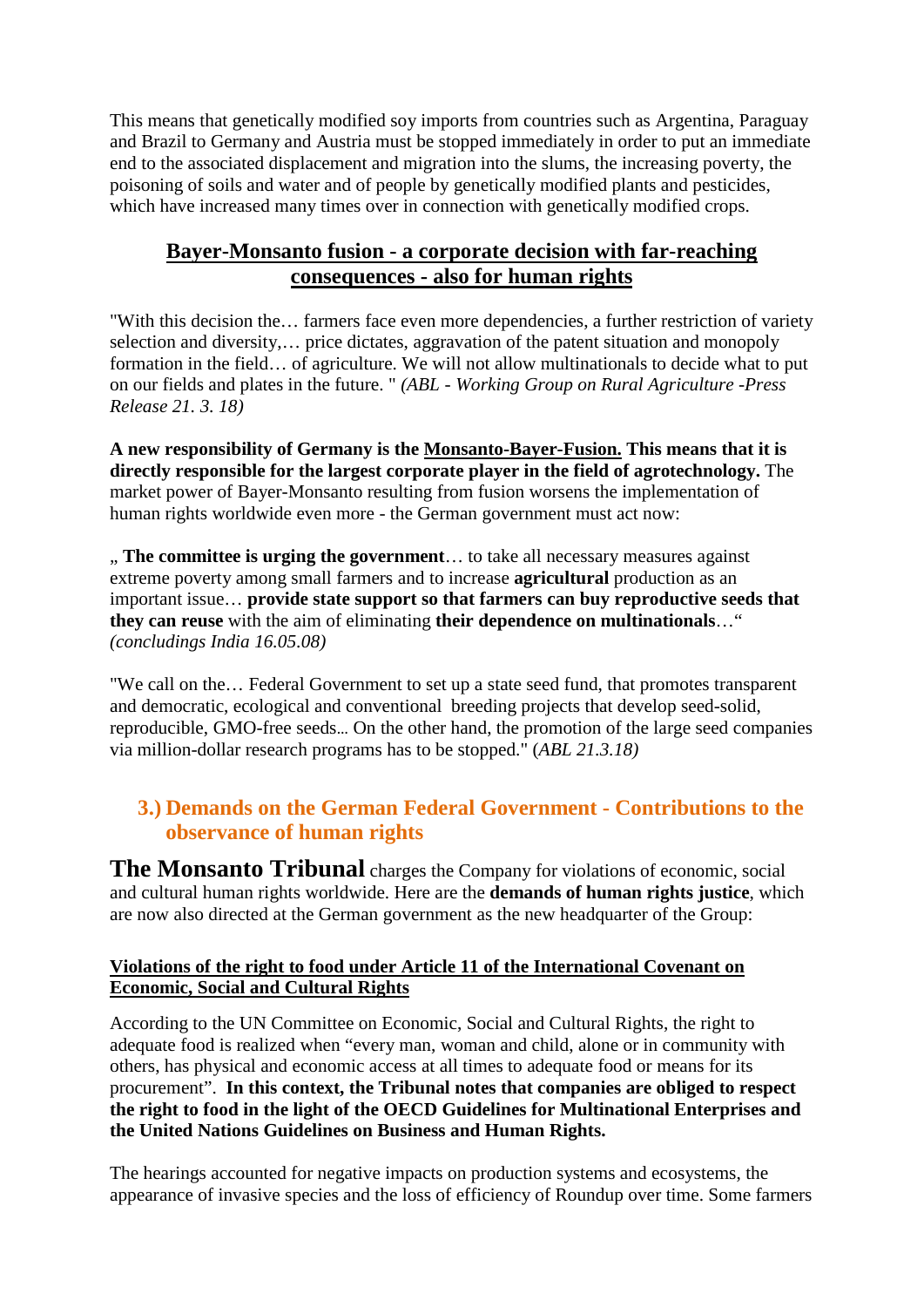were sentenced to pay royalties after their fields were contaminated by genetically modified organisms (GMOs), while others stated that the corporation is taking over the seed market, even though Monsanto's products are not as productive as promised.

In response to Question 2, the Tribunal concludes that Monsanto has engaged in practices that have negatively impacted the right to food. **Monsanto's activities affect food availability for individuals and communities and interfere with the ability of individuals and communities to feed themselves directly or to choose non-genetically modified seeds.** In addition, genetically modified seeds are not always affordable for farmers and threaten biodiversity. Monsanto's activities and products cause damage to soil, water and to the environment more generally. The Tribunal concludes that food sovereignty is also affected and underlines the cases in which genetic contamination of fields forced farmers to pay royalties to Monsanto or even to abandon their non-GMO crops due to this contamination. There is indeed an infringement on the right to food because of aggressive marketing on GMOs which can force farmers to buy new seeds every year. The dominant agro-industrial model can be criticized even more strongly because other models - such as agroecology exist that respect the right to food.

### **Violation of the right to the highest attainable standard of health of everyone can reach, as recognized in Article 12 of the International Covenant on Economic, Social and Cultural Rights**

The right to health is intertwined with the rights to food, water and sanitation and to a healthy environment. The right to health is also recognized in many regional human rights protection instruments. In terms of content, it covers both physical and psychological and social aspects of health.

The Tribunal heard witnesses' accounts of severe congenital diseases, development of non -Hodgkin lymphomas, chronic diseases, Lasso poisoning or even death occurring after direct or indirect environmental exposure to products manufactured by Monsanto. The Tribunal recalls that this company has manufactured and distributed many dangerous

substances. First were PCBs, persistent organic pollutants exclusively commercialized by Monsanto between 1935 and 1979 despite the fact that the company knew about their deleterious health impacts. PCBs are now forbidden by the 2001 Stockholm Convention on Persistent Organic Pollutants. This carcinogenic product also causes problems with fertility and child development, and disrupts the immune system.

**Secondly,** glyphosate (ingredient in Roundup) is considered in some studies as a carcinogenic product while other reports, such as the one from the European Food Safety Authority (EFSA), conclude the opposite. In an opinion issued on the 15th of March 2017 and related to the classification of glyphosate, the European Chemicals Agency (ECHA) indeed estimated that this product could not be classified as a carcinogen, as a mutagen or as toxic for reproduction. The Tribunal however stresses that this classification does not take into account the risks of exposure, with residues found in food, drinking water and even in human urine. The commercialization of Roundup-resistant GMO crop seed has resulted in widespread distribution and use of this product. It is classified as "probably carcinogenic to humans" by the World Health Organisation's (WHO) International Agency for Research on Cancer. Other reports assert the genotoxicity of glyphosate on humans and animals. Last but not least, internal Monsanto documents released in March 2017 as a result of a court order of the U.S. District Court, Northern District of California (San Francisco) show that Monsanto has manipulated science. This makes hollow the so - called scientific controversy about the risks glyphosate pose on health.

**Thirdly**, the use of GMO seed raises multiple questions. There is a distinct lack of scientific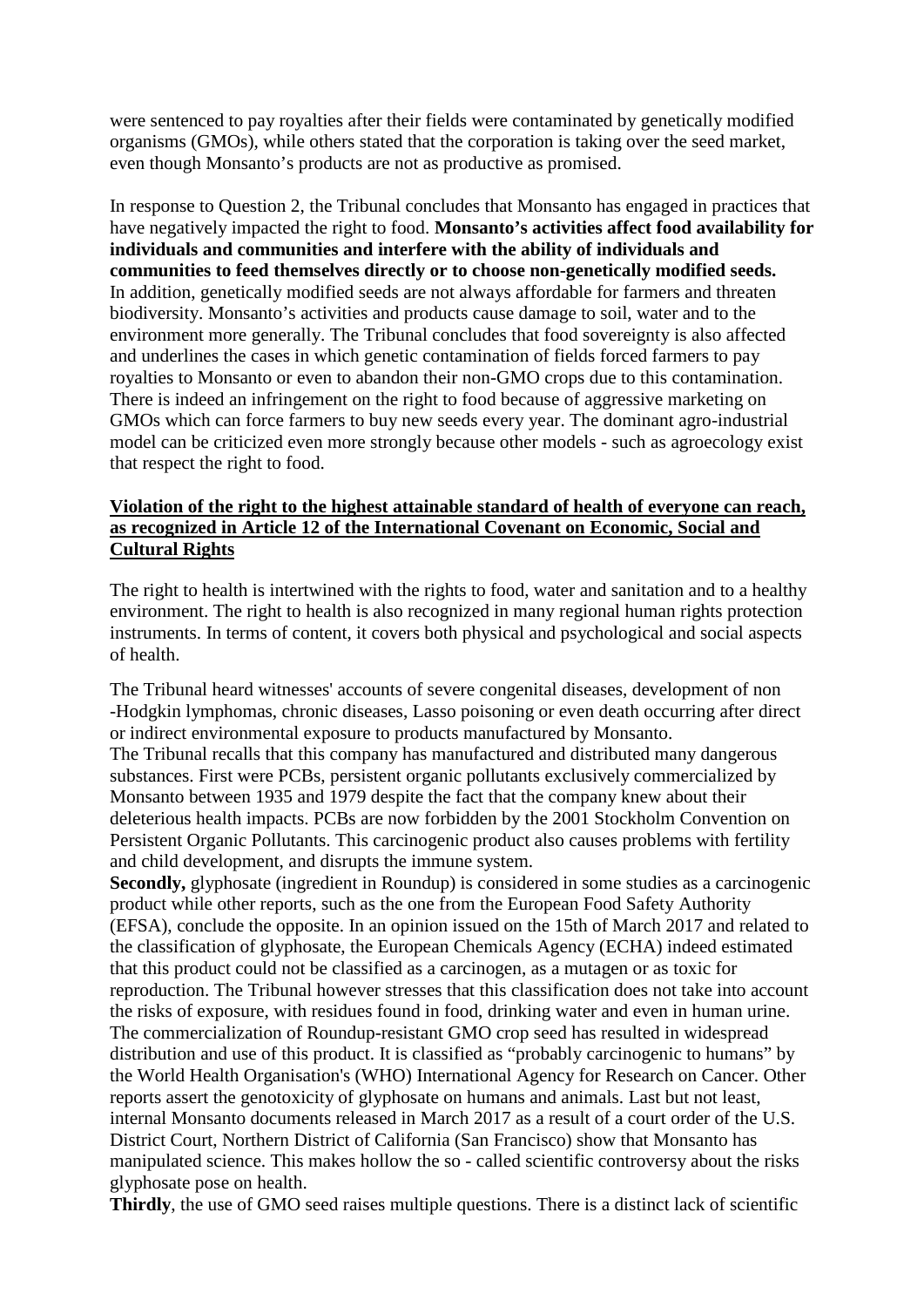consensus about the impacts of GMOs on human health. The controversy is embedded in a context of opacity on GMO studies, and even on the **inability** of researchers **to conduct independent research**. The "Monsanto Papers" cast light on practices of systematic manipulation of scientific studies and on the influence exerted on experts by Monsanto. There is no political consensus on the cultivation of GMOs either. The UN Special Rapporteur on the Right to Food, an independent expert, calls for **the need to follow the precautionary principle at the global level**. **The Tribunal concludes that Monsanto has engaged in practices that negatively impacted the right to health.**

#### **Violations on the freedom indispensable for scientific research, as guaranteed by Article 15(3) of the International Covenant on Economic, Social and Cultural Rights**

The "freedom indispensable for scientific research" closely relates to freedom of thought and expression, as well as the right to information. It is therefore key to safeguarding other fundamental rights, such as the right to health, food, water and a healthy environment. This freedom engenders the requirement to ensure that scientific researchers are able to express themselves freely and are protected when acting as whistle-blowers.

Some of Monsanto's practices mentioned in the testimonies of agronomists and molecular biologists have resulted in court convictions for the company. Among those practices are: illegal GMO plantations; resorting to studies misrepresenting the negative impacts of Roundup by limiting the analysis to glyphosate only while the product is a combination of substances; massive campaigns aiming at discrediting the results of independent scientific studies. These strategies led, for example, to the withdrawal of a study published in an international journal and to the loss of a job for a scientist working in a governmental health agency.

In response to Question 4, **the Tribunal concludes that Monsanto's conduct is negatively affecting the right to freedom indispensable for scientific research**. Conduct such as intimidation, discrediting independent scientific research when it raises serious questions about the protection of the environment and public health, suborning false research reports, putting pressure on governments are transgressing the freedom indispensable for scientific research. **This abuse is exacerbated by exposure to health and accompanying environmental risks, which deprive society the possibility to safeguard fundamental rights.** Taking direct measures to silence scientists or attempting to discredit their work constitutes conduct that abuses the right to freedom indispensable for scientific research and the right to freedom of expression. **This negatively affects the right to information.**

### **In the third part of the advisory opinion, the Tribunal insists on the widening gap between international human rights law and corporate accountability. It calls for two urgent actions.**

First is the need to assert the primacy of international human and environmental rights law. Indeed, a whole set of legal rules are in place to protect investors' rights in the frame of the World Trade Organization, as well as in bilateral investment treaties or in the investmentrelated clauses of free-trade agreements. These provisions tend to undermine the capacity of nations to maintain policies, laws and practices protecting human and environmental rights.

According to the Tribunal, there is an important risk of a widening gap between international human rights and environmental law and international trade and investment law. **UN bodies urgently need to take action**; otherwise key questions will be resolved by private tribunals operating entirely outside the UN framework.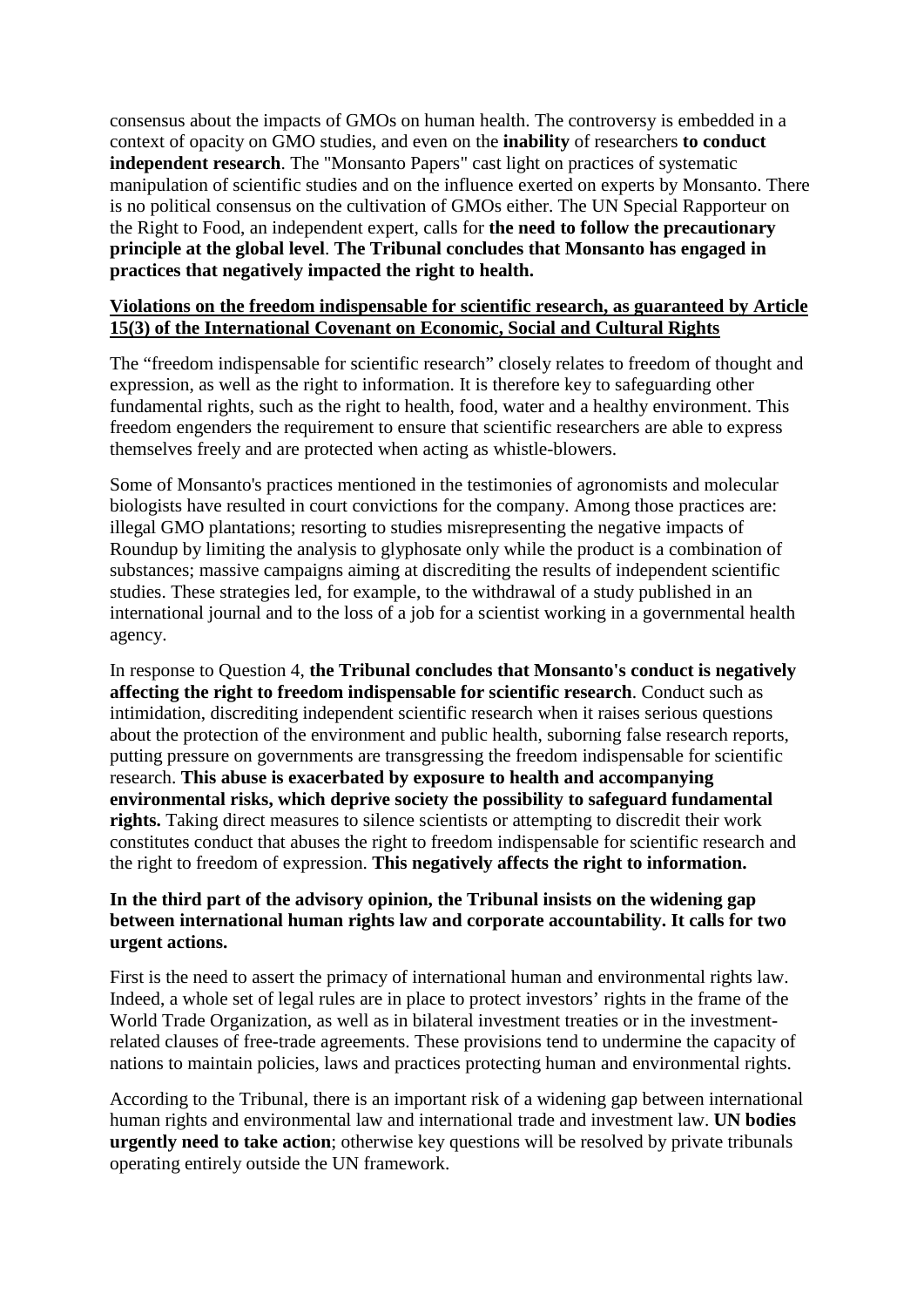**The second call concerns the need to hold non-state actors responsible within international human rights law**. The Tribunal is of the view that **the time is ripe to consider multinational enterprises as subjects of law that could be sued in the case of infringement of fundamental rights**. The Tribunal clearly identifies and denounces a severe disparity between the rights of multinational corporations and their obligations.

**Therefore, the advisory opinion encourages authoritative bodies to protect the effectiveness of international human rights and environmental law against the conduct of multinational corporations. (***Summary of the advisory opinion of the International Monsanto Tribunal Delivered on the 18th of April 2017 in The Hague, Netherlands)*

### **[The](https://de.pons.com/übersetzung/englisch-deutsch/The) [German](https://de.pons.com/übersetzung/englisch-deutsch/German) [government](https://de.pons.com/übersetzung/englisch-deutsch/government) [is](https://de.pons.com/übersetzung/englisch-deutsch/is) [now](https://de.pons.com/übersetzung/englisch-deutsch/now) [largely](https://de.pons.com/übersetzung/englisch-deutsch/largely) [responsible](https://de.pons.com/übersetzung/englisch-deutsch/responsible) [for](https://de.pons.com/übersetzung/englisch-deutsch/for) [this!](https://de.pons.com/übersetzung/englisch-deutsch/this)**

#### **[Demands](https://de.pons.com/übersetzung/englisch-deutsch/Demands) [of](https://de.pons.com/übersetzung/englisch-deutsch/of) [the](https://de.pons.com/übersetzung/englisch-deutsch/the) [Pope](https://de.pons.com/übersetzung/englisch-deutsch/Pope) [on](https://de.pons.com/übersetzung/englisch-deutsch/on) [governments](https://de.pons.com/übersetzung/englisch-deutsch/governments) [and](https://de.pons.com/übersetzung/englisch-deutsch/and) [corporations](https://de.pons.com/übersetzung/englisch-deutsch/corporations) [to](https://de.pons.com/übersetzung/englisch-deutsch/to) [deal](https://de.pons.com/übersetzung/englisch-deutsch/deal) [with](https://de.pons.com/übersetzung/englisch-deutsch/with) [genetic](https://de.pons.com/übersetzung/englisch-deutsch/genetic) [engineering](https://de.pons.com/übersetzung/englisch-deutsch/engineering) [for](https://de.pons.com/übersetzung/englisch-deutsch/for) [the](https://de.pons.com/übersetzung/englisch-deutsch/the) [observance](https://de.pons.com/übersetzung/englisch-deutsch/observance) [of](https://de.pons.com/übersetzung/englisch-deutsch/of) [economic,](https://de.pons.com/übersetzung/englisch-deutsch/economic) [social](https://de.pons.com/übersetzung/englisch-deutsch/social) [and](https://de.pons.com/übersetzung/englisch-deutsch/and) [cultural](https://de.pons.com/übersetzung/englisch-deutsch/cultural) [human](https://de.pons.com/übersetzung/englisch-deutsch/human) [rights:](https://de.pons.com/übersetzung/englisch-deutsch/rights)**

#### **[The](https://de.pons.com/übersetzung/englisch-deutsch/The) [Pope](https://de.pons.com/übersetzung/englisch-deutsch/Pope) [and](https://de.pons.com/übersetzung/englisch-deutsch/and) [our](https://de.pons.com/übersetzung/englisch-deutsch/our) [Christian](https://de.pons.com/übersetzung/englisch-deutsch/Christian) [duty](https://de.pons.com/übersetzung/englisch-deutsch/duty) [-](https://de.pons.com/übersetzung/englisch-deutsch/-) [naturally](https://de.pons.com/übersetzung/englisch-deutsch/naturally) [the](https://de.pons.com/übersetzung/englisch-deutsch/the) [observance](https://de.pons.com/übersetzung/englisch-deutsch/observance) [of](https://de.pons.com/übersetzung/englisch-deutsch/of) [human](https://de.pons.com/übersetzung/englisch-deutsch/human) [rights](https://de.pons.com/übersetzung/englisch-deutsch/rights) "***[For](https://de.pons.com/übersetzung/englisch-deutsch/For) [an](https://de.pons.com/übersetzung/englisch-deutsch/an) [economy](https://de.pons.com/übersetzung/englisch-deutsch/economy) [that](https://de.pons.com/übersetzung/englisch-deutsch/that) [doesn't](https://de.pons.com/übersetzung/englisch-deutsch/doesn) [kill.](https://de.pons.com/übersetzung/englisch-deutsch/kill) ["](https://de.pons.com/übersetzung/englisch-deutsch/)*

["Despite](https://de.pons.com/übersetzung/englisch-deutsch/Despite) [our](https://de.pons.com/übersetzung/englisch-deutsch/our) [increases](https://de.pons.com/übersetzung/englisch-deutsch/increases) [in](https://de.pons.com/übersetzung/englisch-deutsch/in) [productivity,](https://de.pons.com/übersetzung/englisch-deutsch/productivity) [billions](https://de.pons.com/übersetzung/englisch-deutsch/illions) [of](https://de.pons.com/übersetzung/englisch-deutsch/of) [people](https://de.pons.com/übersetzung/englisch-deutsch/people) [would](https://de.pons.com/übersetzung/englisch-deutsch/would) [still](https://de.pons.com/übersetzung/englisch-deutsch/still) [be](https://de.pons.com/übersetzung/englisch-deutsch/be) [deprived](https://de.pons.com/übersetzung/englisch-deutsch/deprived) [of](https://de.pons.com/übersetzung/englisch-deutsch/of) [the](https://de.pons.com/übersetzung/englisch-deutsch/the) [simplest](https://de.pons.com/übersetzung/englisch-deutsch/simplest) [economic,](https://de.pons.com/übersetzung/englisch-deutsch/economic) [social](https://de.pons.com/übersetzung/englisch-deutsch/social) [and](https://de.pons.com/übersetzung/englisch-deutsch/and) [cultural](https://de.pons.com/übersetzung/englisch-deutsch/cultural) [rights.](https://de.pons.com/übersetzung/englisch-deutsch/rights) [.](https://de.pons.com/übersetzung/englisch-deutsch/) [.](https://de.pons.com/übersetzung/englisch-deutsch/) [.](https://de.pons.com/übersetzung/englisch-deutsch/) [This](https://de.pons.com/übersetzung/englisch-deutsch/This) [system](https://de.pons.com/übersetzung/englisch-deutsch/system) [violates](https://de.pons.com/übersetzung/englisch-deutsch/violates) [Jesus'](https://de.pons.com/übersetzung/englisch-deutsch/Jesus) [plan.](https://de.pons.com/übersetzung/englisch-deutsch/plan) ["](https://de.pons.com/übersetzung/englisch-deutsch/) (*S. 20/21*) ["The](https://de.pons.com/übersetzung/englisch-deutsch/The) [first](https://de.pons.com/übersetzung/englisch-deutsch/first) [task](https://de.pons.com/übersetzung/englisch-deutsch/task) [is](https://de.pons.com/übersetzung/englisch-deutsch/is) **[to](https://de.pons.com/übersetzung/englisch-deutsch/to) [put](https://de.pons.com/übersetzung/englisch-deutsch/put) [the](https://de.pons.com/übersetzung/englisch-deutsch/the) [economy](https://de.pons.com/übersetzung/englisch-deutsch/economy) [at](https://de.pons.com/übersetzung/englisch-deutsch/at) [the](https://de.pons.com/übersetzung/englisch-deutsch/the) [service](https://de.pons.com/übersetzung/englisch-deutsch/service) [of](https://de.pons.com/übersetzung/englisch-deutsch/of) [the](https://de.pons.com/übersetzung/englisch-deutsch/the) [people](https://de.pons.com/übersetzung/englisch-deutsch/people)**… [This](https://de.pons.com/übersetzung/englisch-deutsch/This) [economy](https://de.pons.com/übersetzung/englisch-deutsch/economy) [is](https://de.pons.com/übersetzung/englisch-deutsch/is) [destroying](https://de.pons.com/übersetzung/englisch-deutsch/destroying) [Mother](https://de.pons.com/übersetzung/englisch-deutsch/Mother) [Earth.](https://de.pons.com/übersetzung/englisch-deutsch/Earth) (*S. 49)*

["There](https://de.pons.com/übersetzung/englisch-deutsch/There) [is](https://de.pons.com/übersetzung/englisch-deutsch/is) [a](https://de.pons.com/übersetzung/englisch-deutsch/a) [system](https://de.pons.com/übersetzung/englisch-deutsch/system) [with](https://de.pons.com/übersetzung/englisch-deutsch/with) [other](https://de.pons.com/übersetzung/englisch-deutsch/other) [goals.](https://de.pons.com/übersetzung/englisch-deutsch/goals) **[A](https://de.pons.com/übersetzung/englisch-deutsch/A) [system](https://de.pons.com/übersetzung/englisch-deutsch/system) [that](https://de.pons.com/übersetzung/englisch-deutsch/that) [introduces](https://de.pons.com/übersetzung/englisch-deutsch/introduces) [methods](https://de.pons.com/übersetzung/englisch-deutsch/methods) [in](https://de.pons.com/übersetzung/englisch-deutsch/in) [industry](https://de.pons.com/übersetzung/englisch-deutsch/industry) [and](https://de.pons.com/übersetzung/englisch-deutsch/and) [agriculture](https://de.pons.com/übersetzung/englisch-deutsch/agriculture)** [that](https://de.pons.com/übersetzung/englisch-deutsch/that) [harm](https://de.pons.com/übersetzung/englisch-deutsch/harm) [Mother](https://de.pons.com/übersetzung/englisch-deutsch/Mother) [Earth](https://de.pons.com/übersetzung/englisch-deutsch/Earth) **[for](https://de.pons.com/übersetzung/englisch-deutsch/for) [the](https://de.pons.com/übersetzung/englisch-deutsch/the) [sake](https://de.pons.com/übersetzung/englisch-deutsch/sake) [of](https://de.pons.com/übersetzung/englisch-deutsch/of) ["productivity](https://de.pons.com/übersetzung/englisch-deutsch/productivity)**", [and](https://de.pons.com/übersetzung/englisch-deutsch/and) [also](https://de.pons.com/übersetzung/englisch-deutsch/also) [continues](https://de.pons.com/übersetzung/englisch-deutsch/continues) **[to](https://de.pons.com/übersetzung/englisch-deutsch/to) deny [billions](https://de.pons.com/übersetzung/englisch-deutsch/illions) [of](https://de.pons.com/übersetzung/englisch-deutsch/of) [our](https://de.pons.com/übersetzung/englisch-deutsch/our) [brothers](https://de.pons.com/übersetzung/englisch-deutsch/rothers) [and](https://de.pons.com/übersetzung/englisch-deutsch/and) [sisters](https://de.pons.com/übersetzung/englisch-deutsch/sisters) [the](https://de.pons.com/übersetzung/englisch-deutsch/the) [most](https://de.pons.com/übersetzung/englisch-deutsch/most) [elementary](https://de.pons.com/übersetzung/englisch-deutsch/elementary) [economic,](https://de.pons.com/übersetzung/englisch-deutsch/economic) [social](https://de.pons.com/übersetzung/englisch-deutsch/social) [and](https://de.pons.com/übersetzung/englisch-deutsch/and) [cultural](https://de.pons.com/übersetzung/englisch-deutsch/cultural) [rights](https://de.pons.com/übersetzung/englisch-deutsch/rights)**…(*S. 51*) … [Both](https://de.pons.com/übersetzung/englisch-deutsch/Both) - [the](https://de.pons.com/übersetzung/englisch-deutsch/the) [new](https://de.pons.com/übersetzung/englisch-deutsch/new) [and](https://de.pons.com/übersetzung/englisch-deutsch/and) [the](https://de.pons.com/übersetzung/englisch-deutsch/the) [old](https://de.pons.com/übersetzung/englisch-deutsch/old) [colonialism,](https://de.pons.com/übersetzung/englisch-deutsch/colonialism) [which](https://de.pons.com/übersetzung/englisch-deutsch/which) [degrades](https://de.pons.com/übersetzung/englisch-deutsch/degrades) [poor](https://de.pons.com/übersetzung/englisch-deutsch/poor) [countries](https://de.pons.com/übersetzung/englisch-deutsch/countries) [to](https://de.pons.com/übersetzung/englisch-deutsch/to) [mere](https://de.pons.com/übersetzung/englisch-deutsch/mere) [suppliers](https://de.pons.com/übersetzung/englisch-deutsch/suppliers) [of](https://de.pons.com/übersetzung/englisch-deutsch/of) [raw](https://de.pons.com/übersetzung/englisch-deutsch/raw) [materials](https://de.pons.com/übersetzung/englisch-deutsch/materials) [and](https://de.pons.com/übersetzung/englisch-deutsch/and) [cheap](https://de.pons.com/übersetzung/englisch-deutsch/cheap) [labour,](https://de.pons.com/übersetzung/englisch-deutsch/labour) [generates](https://de.pons.com/übersetzung/englisch-deutsch/generates) [violence,](https://de.pons.com/übersetzung/englisch-deutsch/violence) [misery,](https://de.pons.com/übersetzung/englisch-deutsch/misery) [forced](https://de.pons.com/übersetzung/englisch-deutsch/forced) [emigration…](https://de.pons.com/übersetzung/englisch-deutsch/emigration) [So](https://de.pons.com/übersetzung/englisch-deutsch/So) [we](https://de.pons.com/übersetzung/englisch-deutsch/we) [say](https://de.pons.com/übersetzung/englisch-deutsch/say) [no](https://de.pons.com/übersetzung/englisch-deutsch/no) [to](https://de.pons.com/übersetzung/englisch-deutsch/to) [the](https://de.pons.com/übersetzung/englisch-deutsch/the) [old](https://de.pons.com/übersetzung/englisch-deutsch/old) [and](https://de.pons.com/übersetzung/englisch-deutsch/and) [new](https://de.pons.com/übersetzung/englisch-deutsch/new) [forms](https://de.pons.com/übersetzung/englisch-deutsch/forms) [of](https://de.pons.com/übersetzung/englisch-deutsch/of) [colonization.](https://de.pons.com/übersetzung/englisch-deutsch/colonisation) [.](https://de.pons.com/übersetzung/englisch-deutsch/) [.](https://de.pons.com/übersetzung/englisch-deutsch/) ["](https://de.pons.com/übersetzung/englisch-deutsch/) (*S. 58 / 59*.) ["With](https://de.pons.com/übersetzung/englisch-deutsch/With) [increasing](https://de.pons.com/übersetzung/englisch-deutsch/increasing) [disappointment](https://de.pons.com/übersetzung/englisch-deutsch/disappointment) [we](https://de.pons.com/übersetzung/englisch-deutsch/we) [see](https://de.pons.com/übersetzung/englisch-deutsch/see) [one](https://de.pons.com/übersetzung/englisch-deutsch/one) [international](https://de.pons.com/übersetzung/englisch-deutsch/international) [summit](https://de.pons.com/übersetzung/englisch-deutsch/summit) [following](https://de.pons.com/übersetzung/englisch-deutsch/following) [another](https://de.pons.com/übersetzung/englisch-deutsch/another) [without](https://de.pons.com/übersetzung/englisch-deutsch/without) [any](https://de.pons.com/übersetzung/englisch-deutsch/any) [significant](https://de.pons.com/übersetzung/englisch-deutsch/significant) [outcome.](https://de.pons.com/übersetzung/englisch-deutsch/outcome) [There](https://de.pons.com/übersetzung/englisch-deutsch/There) [is](https://de.pons.com/übersetzung/englisch-deutsch/is) [a](https://de.pons.com/übersetzung/englisch-deutsch/a) [clear,](https://de.pons.com/übersetzung/englisch-deutsch/clear) [definitive](https://de.pons.com/übersetzung/englisch-deutsch/definitive) [and](https://de.pons.com/übersetzung/englisch-deutsch/and) [urgent](https://de.pons.com/übersetzung/englisch-deutsch/rgent) [ethical](https://de.pons.com/übersetzung/englisch-deutsch/ethical) [imperative](https://de.pons.com/übersetzung/englisch-deutsch/imperative) [to](https://de.pons.com/übersetzung/englisch-deutsch/to) [act](https://de.pons.com/übersetzung/englisch-deutsch/act) [that](https://de.pons.com/übersetzung/englisch-deutsch/that) [is](https://de.pons.com/übersetzung/englisch-deutsch/is) [not](https://de.pons.com/übersetzung/englisch-deutsch/not) [being](https://de.pons.com/übersetzung/englisch-deutsch/eing) [followed.](https://de.pons.com/übersetzung/englisch-deutsch/followed) **[We](https://de.pons.com/übersetzung/englisch-deutsch/We) [must](https://de.pons.com/übersetzung/englisch-deutsch/must) [not](https://de.pons.com/übersetzung/englisch-deutsch/not) [allow](https://de.pons.com/übersetzung/englisch-deutsch/allow) [certain](https://de.pons.com/übersetzung/englisch-deutsch/certain) [interests](https://de.pons.com/übersetzung/englisch-deutsch/interests) [-](https://de.pons.com/übersetzung/englisch-deutsch/-) [which](https://de.pons.com/übersetzung/englisch-deutsch/which) [are](https://de.pons.com/übersetzung/englisch-deutsch/are) [global…](https://de.pons.com/übersetzung/englisch-deutsch/global) [character](https://de.pons.com/übersetzung/englisch-deutsch/character)  [to](https://de.pons.com/übersetzung/englisch-deutsch/to) [prevail,](https://de.pons.com/übersetzung/englisch-deutsch/prevail) [subjugate](https://de.pons.com/übersetzung/englisch-deutsch/subjugate) [states](https://de.pons.com/übersetzung/englisch-deutsch/states) [and](https://de.pons.com/übersetzung/englisch-deutsch/and) [international](https://de.pons.com/übersetzung/englisch-deutsch/international) [organizations](https://de.pons.com/übersetzung/englisch-deutsch/organizations) [and](https://de.pons.com/übersetzung/englisch-deutsch/and) [continue](https://de.pons.com/übersetzung/englisch-deutsch/continue) [to](https://de.pons.com/übersetzung/englisch-deutsch/to) [destroy](https://de.pons.com/übersetzung/englisch-deutsch/destroy) [creation.](https://de.pons.com/übersetzung/englisch-deutsch/creation)** [The](https://de.pons.com/übersetzung/englisch-deutsch/The) [peoples](https://de.pons.com/übersetzung/englisch-deutsch/peoples) [and](https://de.pons.com/übersetzung/englisch-deutsch/and) [their](https://de.pons.com/übersetzung/englisch-deutsch/their) [movements](https://de.pons.com/übersetzung/englisch-deutsch/movements) [are](https://de.pons.com/übersetzung/englisch-deutsch/are) [called](https://de.pons.com/übersetzung/englisch-deutsch/called) [upon…](https://de.pons.com/übersetzung/englisch-deutsch/pon) *[to](https://de.pons.com/übersetzung/englisch-deutsch/to) [demand](https://de.pons.com/übersetzung/englisch-deutsch/demand) [that](https://de.pons.com/übersetzung/englisch-deutsch/that) [appropriate](https://de.pons.com/übersetzung/englisch-deutsch/appropriate) [measures](https://de.pons.com/übersetzung/englisch-deutsch/measures) [be](https://de.pons.com/übersetzung/englisch-deutsch/be) [taken](https://de.pons.com/übersetzung/englisch-deutsch/taken) [immediately](https://de.pons.com/übersetzung/englisch-deutsch/immediately)*…" (*S. 62/63).*

["Every](https://de.pons.com/übersetzung/englisch-deutsch/Every) [campesino](https://de.pons.com/übersetzung/englisch-deutsch/campesino) [has](https://de.pons.com/übersetzung/englisch-deutsch/has) [a](https://de.pons.com/übersetzung/englisch-deutsch/a) [natural](https://de.pons.com/übersetzung/englisch-deutsch/natural) [right](https://de.pons.com/übersetzung/englisch-deutsch/right) [to](https://de.pons.com/übersetzung/englisch-deutsch/to) [own](https://de.pons.com/übersetzung/englisch-deutsch/own) [an](https://de.pons.com/übersetzung/englisch-deutsch/an) [appropriate](https://de.pons.com/übersetzung/englisch-deutsch/appropriate) [piece](https://de.pons.com/übersetzung/englisch-deutsch/piece) [of](https://de.pons.com/übersetzung/englisch-deutsch/of) [land](https://de.pons.com/übersetzung/englisch-deutsch/land) [where](https://de.pons.com/übersetzung/englisch-deutsch/where) [he](https://de.pons.com/übersetzung/englisch-deutsch/he) [can](https://de.pons.com/übersetzung/englisch-deutsch/can) b[uild](https://de.pons.com/übersetzung/englisch-deutsch/ild) [his](https://de.pons.com/übersetzung/englisch-deutsch/his) [home,](https://de.pons.com/übersetzung/englisch-deutsch/home) [work](https://de.pons.com/übersetzung/englisch-deutsch/work) [for](https://de.pons.com/übersetzung/englisch-deutsch/for) [his](https://de.pons.com/übersetzung/englisch-deutsch/his) [family's](https://de.pons.com/übersetzung/englisch-deutsch/family) [livelihood](https://de.pons.com/übersetzung/englisch-deutsch/livelihood) [and](https://de.pons.com/übersetzung/englisch-deutsch/and) [have](https://de.pons.com/übersetzung/englisch-deutsch/have) [existential](https://de.pons.com/übersetzung/englisch-deutsch/existential) [security.](https://de.pons.com/übersetzung/englisch-deutsch/security) [This](https://de.pons.com/übersetzung/englisch-deutsch/This) [right](https://de.pons.com/übersetzung/englisch-deutsch/right) [must](https://de.pons.com/übersetzung/englisch-deutsch/must) [be](https://de.pons.com/übersetzung/englisch-deutsch/be) [guaranteed…](https://de.pons.com/übersetzung/englisch-deutsch/guaranteed)["](https://de.pons.com/übersetzung/englisch-deutsch/) (*Laudato Si S. 106*.) "You should not kill! That is, if twenty percent of the world's population uses resources to such an extent that they rob the poor nations and future generations of what they need to survive." *(S. 107)*

[But](https://de.pons.com/übersetzung/englisch-deutsch/But) [he](https://de.pons.com/übersetzung/englisch-deutsch/he) [also](https://de.pons.com/übersetzung/englisch-deutsch/also) [said](https://de.pons.com/übersetzung/englisch-deutsch/said) "[…that](https://de.pons.com/übersetzung/englisch-deutsch/that) [this](https://de.pons.com/übersetzung/englisch-deutsch/this) [must](https://de.pons.com/übersetzung/englisch-deutsch/must) [not](https://de.pons.com/übersetzung/englisch-deutsch/not) [give](https://de.pons.com/übersetzung/englisch-deutsch/give) [way](https://de.pons.com/übersetzung/englisch-deutsch/way) [to](https://de.pons.com/übersetzung/englisch-deutsch/to) [indiscriminate](https://de.pons.com/übersetzung/englisch-deutsch/indiscriminate) [genetic](https://de.pons.com/übersetzung/englisch-deutsch/genetic) [manipulation](https://de.pons.com/übersetzung/englisch-deutsch/manipulation) **[that](https://de.pons.com/übersetzung/englisch-deutsch/that) [denies](https://de.pons.com/übersetzung/englisch-deutsch/denies) [the](https://de.pons.com/übersetzung/englisch-deutsch/the) [negative](https://de.pons.com/übersetzung/englisch-deutsch/negative) [effects](https://de.pons.com/übersetzung/englisch-deutsch/effects) [of](https://de.pons.com/übersetzung/englisch-deutsch/of) [these](https://de.pons.com/übersetzung/englisch-deutsch/these) [interventions](https://de.pons.com/übersetzung/englisch-deutsch/interventions)**." *(S. 141)*

[…Although](https://de.pons.com/übersetzung/englisch-deutsch/Although) [we](https://de.pons.com/übersetzung/englisch-deutsch/we) [do](https://de.pons.com/übersetzung/englisch-deutsch/do) [not](https://de.pons.com/übersetzung/englisch-deutsch/not) [have](https://de.pons.com/übersetzung/englisch-deutsch/have) [tangible](https://de.pons.com/übersetzung/englisch-deutsch/tangible) [evidence](https://de.pons.com/übersetzung/englisch-deutsch/evidence) [of](https://de.pons.com/übersetzung/englisch-deutsch/of) [the](https://de.pons.com/übersetzung/englisch-deutsch/the) [damage](https://de.pons.com/übersetzung/englisch-deutsch/damage) [that](https://de.pons.com/übersetzung/englisch-deutsch/that) [genetically](https://de.pons.com/übersetzung/englisch-deutsch/genetically) [modified](https://de.pons.com/übersetzung/englisch-deutsch/modified) [cereals](https://de.pons.com/übersetzung/englisch-deutsch/cereals) [can](https://de.pons.com/übersetzung/englisch-deutsch/can) [cause](https://de.pons.com/übersetzung/englisch-deutsch/cause) [to](https://de.pons.com/übersetzung/englisch-deutsch/to) [humans…](https://de.pons.com/übersetzung/englisch-deutsch/humans) **[there](https://de.pons.com/übersetzung/englisch-deutsch/there) [are](https://de.pons.com/übersetzung/englisch-deutsch/are) [significant](https://de.pons.com/übersetzung/englisch-deutsch/significant) [difficulties](https://de.pons.com/übersetzung/englisch-deutsch/difficulties) [which](https://de.pons.com/übersetzung/englisch-deutsch/which) [must](https://de.pons.com/übersetzung/englisch-deutsch/must) [not](https://de.pons.com/übersetzung/englisch-deutsch/not) [be](https://de.pons.com/übersetzung/englisch-deutsch/be) [put](https://de.pons.com/übersetzung/englisch-deutsch/put) [into](https://de.pons.com/übersetzung/englisch-deutsch/into) [perspective](https://de.pons.com/übersetzung/englisch-deutsch/perspective)**. [In](https://de.pons.com/übersetzung/englisch-deutsch/In) [many](https://de.pons.com/übersetzung/englisch-deutsch/many) [places,](https://de.pons.com/übersetzung/englisch-deutsch/places) [after](https://de.pons.com/übersetzung/englisch-deutsch/after) [the](https://de.pons.com/übersetzung/englisch-deutsch/the) [introduction](https://de.pons.com/übersetzung/englisch-deutsch/introduction) [of](https://de.pons.com/übersetzung/englisch-deutsch/of) [this](https://de.pons.com/übersetzung/englisch-deutsch/this) [crop,](https://de.pons.com/übersetzung/englisch-deutsch/crop) [the](https://de.pons.com/übersetzung/englisch-deutsch/the) [fertile](https://de.pons.com/übersetzung/englisch-deutsch/fertile) [soil](https://de.pons.com/übersetzung/englisch-deutsch/soil) [is](https://de.pons.com/übersetzung/englisch-deutsch/is) [concentrated](https://de.pons.com/übersetzung/englisch-deutsch/concentrated) [in](https://de.pons.com/übersetzung/englisch-deutsch/in) [the](https://de.pons.com/übersetzung/englisch-deutsch/the) [hands](https://de.pons.com/übersetzung/englisch-deutsch/hands) [of](https://de.pons.com/übersetzung/englisch-deutsch/of) [a](https://de.pons.com/übersetzung/englisch-deutsch/a) [few](https://de.pons.com/übersetzung/englisch-deutsch/few) [due](https://de.pons.com/übersetzung/englisch-deutsch/due) [to](https://de.pons.com/übersetzung/englisch-deutsch/to) [the](https://de.pons.com/übersetzung/englisch-deutsch/the) ["gradual](https://de.pons.com/übersetzung/englisch-deutsch/gradual) [disappearance](https://de.pons.com/übersetzung/englisch-deutsch/disappearance) [of](https://de.pons.com/übersetzung/englisch-deutsch/of) [small](https://de.pons.com/übersetzung/englisch-deutsch/small) [producers](https://de.pons.com/übersetzung/englisch-deutsch/producers) [who](https://de.pons.com/übersetzung/englisch-deutsch/who) [were](https://de.pons.com/übersetzung/englisch-deutsch/were) [forced](https://de.pons.com/übersetzung/englisch-deutsch/forced) [to](https://de.pons.com/übersetzung/englisch-deutsch/to) [withdraw](https://de.pons.com/übersetzung/englisch-deutsch/withdraw) [from](https://de.pons.com/übersetzung/englisch-deutsch/from) [direct](https://de.pons.com/übersetzung/englisch-deutsch/direct) [production](https://de.pons.com/übersetzung/englisch-deutsch/production) [as](https://de.pons.com/übersetzung/englisch-deutsch/as) [a](https://de.pons.com/übersetzung/englisch-deutsch/a) [result](https://de.pons.com/übersetzung/englisch-deutsch/result) [of](https://de.pons.com/übersetzung/englisch-deutsch/of) [the](https://de.pons.com/übersetzung/englisch-deutsch/the) [loss](https://de.pons.com/übersetzung/englisch-deutsch/loss) [of](https://de.pons.com/übersetzung/englisch-deutsch/of) [cultivated](https://de.pons.com/übersetzung/englisch-deutsch/cultivated) [land…](https://de.pons.com/übersetzung/englisch-deutsch/land)

[Extending](https://de.pons.com/übersetzung/englisch-deutsch/Extending) [the](https://de.pons.com/übersetzung/englisch-deutsch/the) [range](https://de.pons.com/übersetzung/englisch-deutsch/range) [of](https://de.pons.com/übersetzung/englisch-deutsch/of) [this](https://de.pons.com/übersetzung/englisch-deutsch/this) [crop](https://de.pons.com/übersetzung/englisch-deutsch/crop) [destroys](https://de.pons.com/übersetzung/englisch-deutsch/destroys) [the](https://de.pons.com/übersetzung/englisch-deutsch/the) [complex](https://de.pons.com/übersetzung/englisch-deutsch/complex) [network](https://de.pons.com/übersetzung/englisch-deutsch/network) [of](https://de.pons.com/übersetzung/englisch-deutsch/of) [ecosystems,](https://de.pons.com/übersetzung/englisch-deutsch/ecosystems) [reduces](https://de.pons.com/übersetzung/englisch-deutsch/reduces) [production](https://de.pons.com/übersetzung/englisch-deutsch/production) [diversity](https://de.pons.com/übersetzung/englisch-deutsch/diversity) [and](https://de.pons.com/übersetzung/englisch-deutsch/and) [affects](https://de.pons.com/übersetzung/englisch-deutsch/affects) [the](https://de.pons.com/übersetzung/englisch-deutsch/the) [present](https://de.pons.com/übersetzung/englisch-deutsch/present) [and](https://de.pons.com/übersetzung/englisch-deutsch/and) [future](https://de.pons.com/übersetzung/englisch-deutsch/future) [of](https://de.pons.com/übersetzung/englisch-deutsch/of) [each](https://de.pons.com/übersetzung/englisch-deutsch/each) [regional](https://de.pons.com/übersetzung/englisch-deutsch/regional) [economy…](https://de.pons.com/übersetzung/englisch-deutsch/economy)

[Dependence](https://de.pons.com/übersetzung/englisch-deutsch/Dependence) [increases](https://de.pons.com/übersetzung/englisch-deutsch/increases) [when](https://de.pons.com/übersetzung/englisch-deutsch/when) [you](https://de.pons.com/übersetzung/englisch-deutsch/yo) [think](https://de.pons.com/übersetzung/englisch-deutsch/think) [of](https://de.pons.com/übersetzung/englisch-deutsch/of) [the](https://de.pons.com/übersetzung/englisch-deutsch/the) [production](https://de.pons.com/übersetzung/englisch-deutsch/production) [of](https://de.pons.com/übersetzung/englisch-deutsch/of) [sterile](https://de.pons.com/übersetzung/englisch-deutsch/sterile) [grain,](https://de.pons.com/übersetzung/englisch-deutsch/grain) [which](https://de.pons.com/übersetzung/englisch-deutsch/which) [ultimately](https://de.pons.com/übersetzung/englisch-deutsch/ltimately) [forces](https://de.pons.com/übersetzung/englisch-deutsch/forces) [farmers](https://de.pons.com/übersetzung/englisch-deutsch/farmers) [to](https://de.pons.com/übersetzung/englisch-deutsch/to) [buy](https://de.pons.com/übersetzung/englisch-deutsch/uy) [grain](https://de.pons.com/übersetzung/englisch-deutsch/grain) [from](https://de.pons.com/übersetzung/englisch-deutsch/from) [the](https://de.pons.com/übersetzung/englisch-deutsch/the) [production](https://de.pons.com/übersetzung/englisch-deutsch/production) [companies"](https://de.pons.com/übersetzung/englisch-deutsch/companies). *(S. 144/145).*